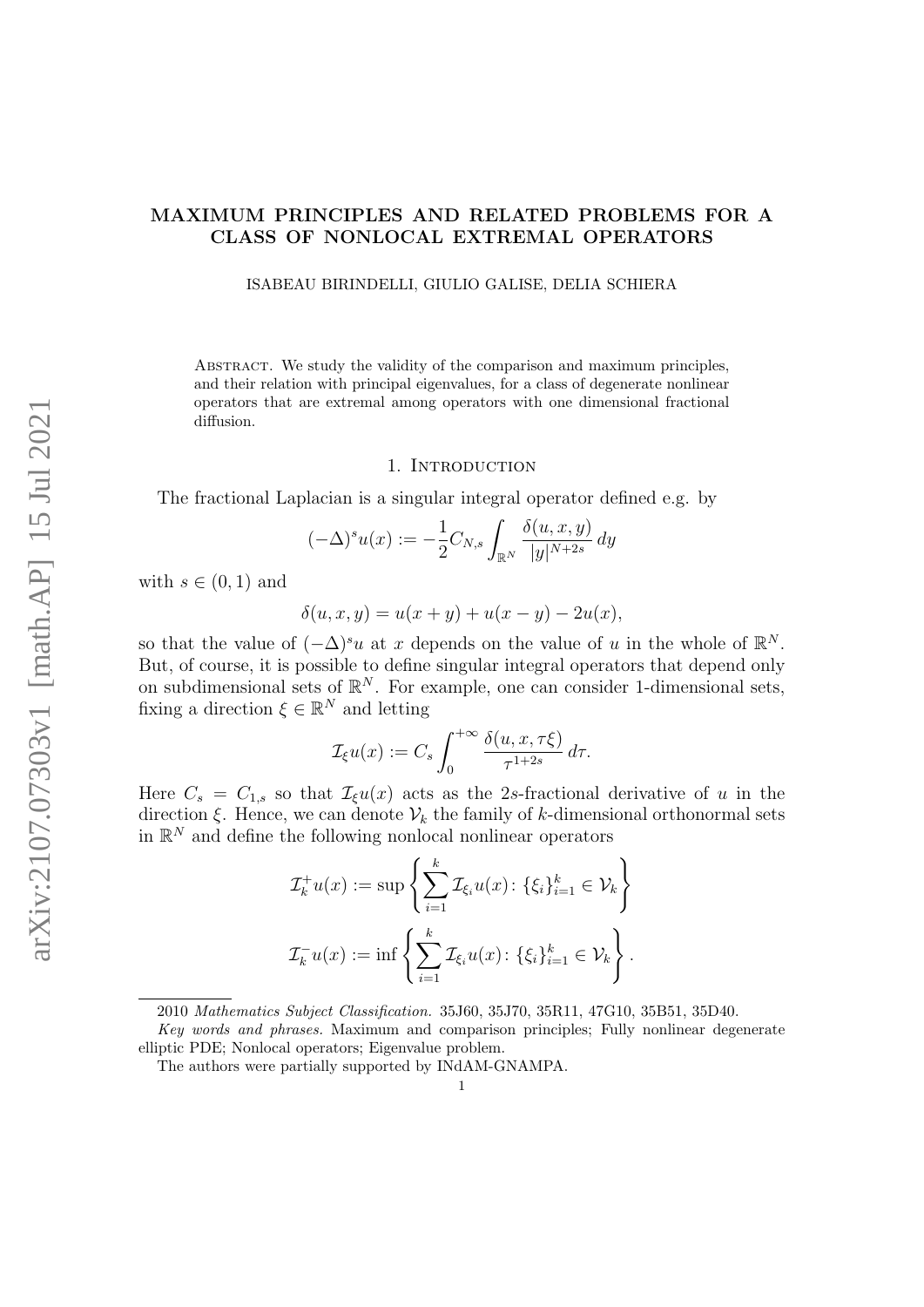These operators have been very recently considered in [\[7\]](#page-40-0), where representation formulas were given, and in [\[12\]](#page-41-0), where the operators  $\mathcal{I}_1^{\pm}$  are shown to be related with a notion of fractional convexity. These extremal operators, even for  $k = N$ , are intrinsically different from the fractional Laplacian and we will show some new phenomena arising. We concentrate in particular on exterior Dirichlet problems in bounded domains.

<span id="page-1-0"></span>Precisely, for  $\Omega$  a bounded domain of  $\mathbb{R}^N$ , we will study:

(1.1) 
$$
\begin{cases} \mathcal{I}_k^{\pm} u(x) + c(x)u(x) = f(x) & \text{in } \Omega \\ u = 0 & \text{in } \mathbb{R}^N \backslash \Omega. \end{cases}
$$

The first difference we wish to emphasize is that in general these operators are not continuous, precisely, even if u is in  $C^{\infty}(\Omega)$  and bounded,  $\mathcal{I}_{k}^{\pm}$  $\overline{u}_k^{\pm}u(\cdot)$  may not be continuous. What is required in order to have continuity, or lower or upper semicontinuity, is a global condition on the regularity of  $u$ ; this will be shown in Proposition [3.1.](#page-10-0) This is a striking difference with respect to the case of nonlinear integro-differential operators like e.g. the ones considered in [\[10\]](#page-41-1), which are continuous once  $C^{1,1}$  regularity holds in the domain  $\Omega$ . These continuity properties play a key role in the arguments used for the proofs of the comparison principle, Alexandrov-Bakelman-Pucci estimate, and the Harnack inequality, showing that the setting we are interested in deviates in a substantial way from [\[10\]](#page-41-1).

Nevertheless, we will show that the comparison principle still holds for  $\mathcal{I}_k^{\pm}$  $\frac{1}{k}$  in any bounded domain; we recall that a comparison principle for  $\mathcal{I}_1^{\pm}$  was also proved in [\[12\]](#page-41-0), but under the assumption that the domain is strictly convex. We wish to remark that in fact the comparison principle here is very simple compared to the local case. As it is well known, in the theory of viscosity solutions the comparison principle for second order operators requires the Jensen-Ishii's lemma, see [\[11\]](#page-41-2), which in turn lies on a remarkably complex proof that uses tools from convex analysis. Here, instead, the proof is completely self contained and uses only a straightforward calculation, somehow more similar to the case of first order local equations, where just the doubling variable technique is used.

Via an adaptation of the Perron's method by [\[11\]](#page-41-2), the comparison principle allows to prove existence of solutions for [\(1.1\)](#page-1-0). Let us mention that existence in a very general setting that includes elliptic integro-differential operators was proved in [\[2,](#page-40-1) [3\]](#page-40-2). However the approach we use is quite immediate, and it seemed to us simpler and friendlier to the reader to just give the proof then checking if we fit into the general Barles-Chasseigne-Imbert setting.

We conclude with the proof of Hölder estimates for  $\mathcal{I}_1^{\pm}$  in uniformly convex domains and the validity of maximum principle for the operators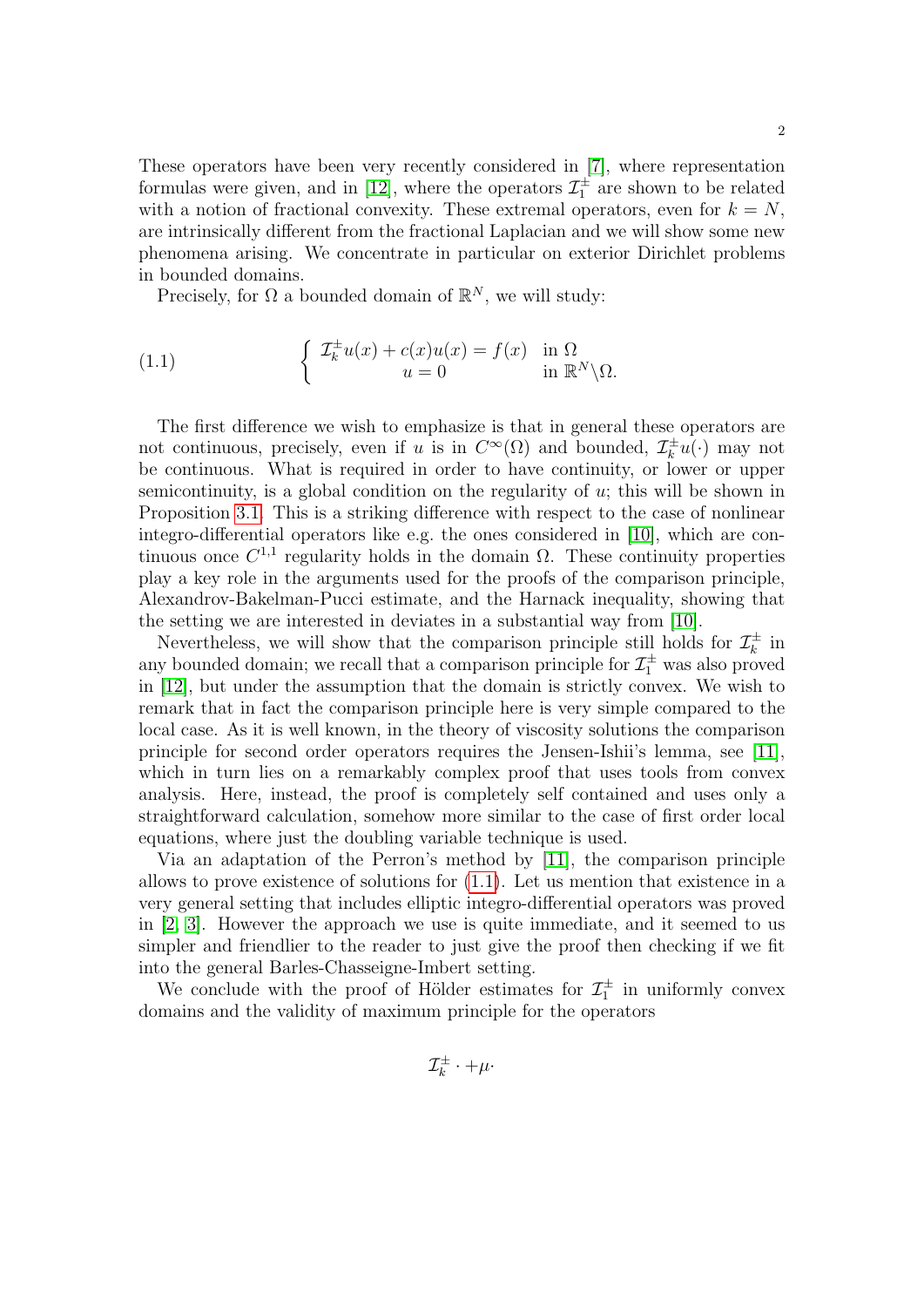with  $\mu$  below the generalized principal eigenvalues, which, adapting the classical definition in [\[4\]](#page-40-3), we set as

$$
\mu_k^{\pm} = \sup \{ \mu : \exists v \in LSC(\Omega) \cap L^{\infty}(\mathbb{R}^N), v > 0 \text{ in } \Omega, v \ge 0 \text{ in } \mathbb{R}^N, \mathcal{I}_k^{\pm} v + \mu v \le 0 \text{ in } \Omega \}.
$$

Let us mention that with our choice of the constant  $C_s$ , the operators  $\mathcal{I}_k^{\pm}$  $\vec{k}$  converge to the operators  $\mathcal{P}_k^{\pm}$  $\mu_k^{\pm}$ , the so called truncated Laplacians, defined by

$$
\mathcal{P}_k^+(D^2u)(x) := \sum_{i=N-k+1}^N \lambda_i(D^2u(x)) = \max\left\{ \sum_{i=1}^k \langle D^2u(x)\xi_i, \xi_i \rangle : \{\xi_i\}_{i=1}^k \in \mathcal{V}_k \right\}
$$

and

$$
\mathcal{P}_k^-(D^2u)(x) := \sum_{i=1}^k \lambda_i(D^2u(x)) = \min \left\{ \sum_{i=1}^k \langle D^2u(x)\xi_i, \xi_i \rangle : \{\xi_i\}_{i=1}^k \in \mathcal{V}_k \right\},\,
$$

where  $\lambda_i(D^2u)$  are the eigenvalues of  $D^2u$  arranged in nondecreasing order, see [\[9,](#page-40-4) [15,](#page-41-3) [5,](#page-40-5) [6\]](#page-40-6). Of course there are other classes of nonlocal operators that approximate  $\mathcal{P}_k^\pm$  $\int_{k}^{\pm} (D^2 u)(x)$ , as can be seen in [\[7\]](#page-40-0). But we have concentrated on those that are somehow more of a novelty.

In general we wish to emphasize that in this setting we have differences both with the local equivalent operators and with more standard nonlocal operators. We have already seen that they are in general not continuous, also it is immediate that even when  $k = N$ , which in the local case gives  $\mathcal{P}_N^+(D^2u)(x) = \mathcal{P}_N^-(D^2u)(x) = \Delta u$ , it is not true that  $\mathcal{I}_N^-$  is equal to  $\mathcal{I}_N^+$  or that it is equal to the fractional Laplacian. But there are other differences, for example regarding the validity of the strong maximum principle, see Theorem [4.3,](#page-14-0) or the fact that its validity depends also on the positivity of the solution outside the domain, see Proposition [4.7,](#page-15-0) or regarding the fact that for  $\mathcal{P}_k^{\pm}$  $\mu_k^{\pm}$  the supremum (infimum) among all possible k-dimensional frames is in fact a maximum (minimum), while here the extremum may not be reached as it is shown in the examples before Proposition [3.1.](#page-10-0) Hence we encourage the reader to pursue her reading in order to see all these fascinating differences.

This paper is organized as follows.

After a preliminary section, in Section [3](#page-5-0) we study continuity properties of  $\mathcal{I}_{k}^{\pm}$  $\frac{1}{k}$ . We will first give counterexamples showing that in general these operators are not continuous, and then we prove that they preserve upper (or lower) semicontinuity under some global assumptions. As a related result, we also show that the supremum and the infimum in the definitions of  $\mathcal{I}_k^{\pm}$  $\bar{x}^{\pm}$  are in general not attained.

Section [4](#page-11-0) is devoted to the proof of the comparison principle. We investigate the validity and the failure of strong maximum/minimum principles for these operators. Moreover, we prove a Hopf-type lemma for  $\mathcal{I}_N^-$  and  $\mathcal{I}_k^+$  $\frac{k}{k}$  .

In Section [5](#page-21-0) we exploit the uniform convexity of the domain  $\Omega$  to construct first barrier functions, then solutions for the Dirichlet problem by using the Perron's method [\[11\]](#page-41-2).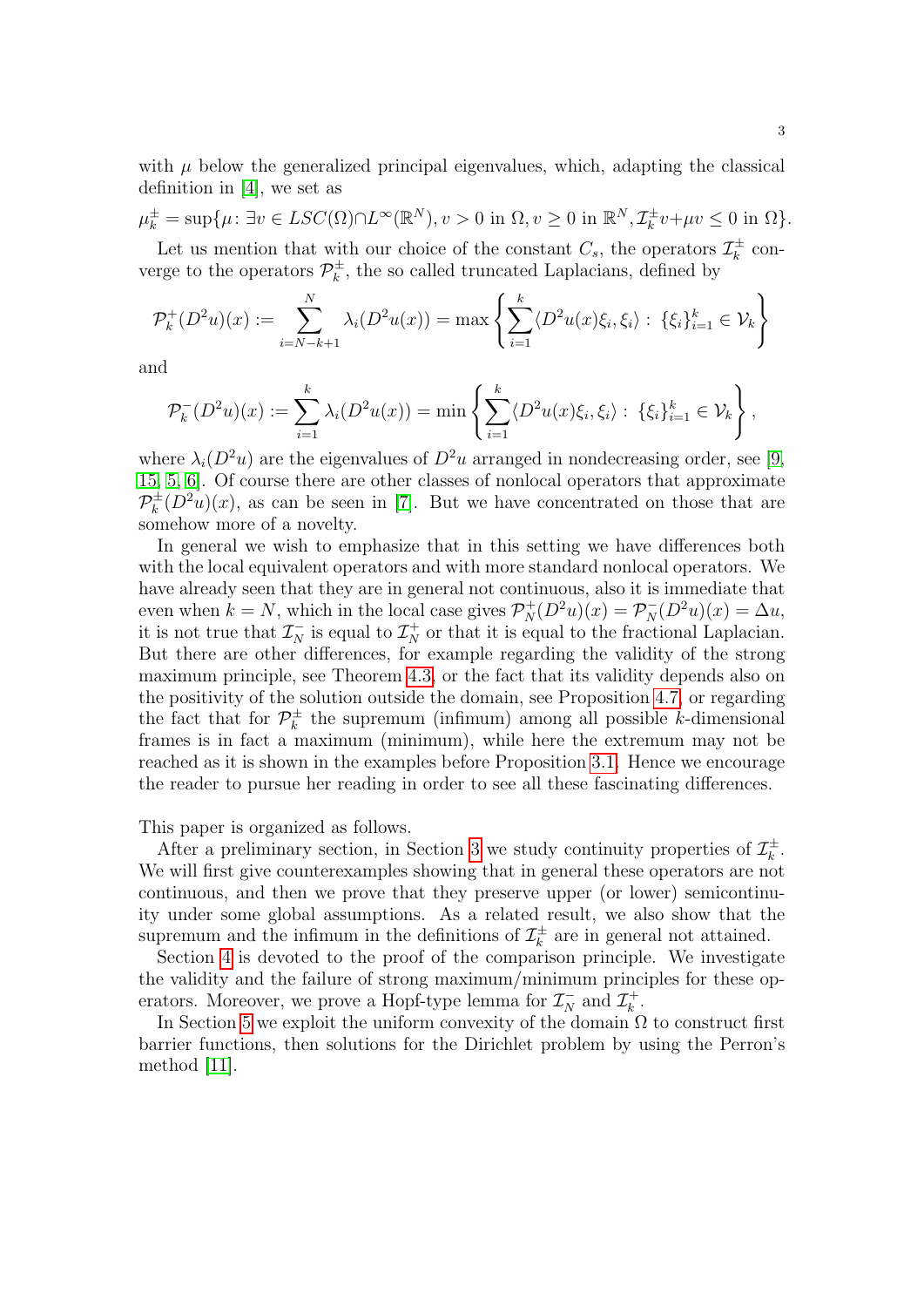Section [6](#page-27-0) is devoted to the analysis of validity of the maximum principle for  $\mathcal{I}_k^\pm$  $\mu_k^{\pm} \cdot + \mu$ , and to the relation with principal eigenvalues.

Finally, Hölder estimates for solutions of  $\mathcal{I}_1^{\pm}u = f$  in  $\Omega$ ,  $u = 0$  in  $\mathbb{R}^N \setminus \Omega$ , where Ω is a uniformly convex domain, are proved in Section [7.](#page-32-0)

We will use them in Section [8](#page-37-0) to prove existence of a positive principal eigenfunction.

## **NOTATIONS**

- $B_r(x)$  ball centered in x of radius r
- $S^{N-1}$  $N-1$  unitary sphere in  $\mathbb{R}^N$
- ${e_i\}_{i=1}^N$  $_{i=1}^N$  canonical basis of  $\mathbb{R}^N$
- $d(x) = \inf_{y \in \partial \Omega} |x y|$ , the distance function from  $x \in \Omega$  to  $\partial \Omega$
- $LSC(\Omega)$  space of lower semi continuous functions on  $\Omega$
- $USC(\Omega)$  space of upper semi continuous functions on  $\Omega$

$$
\delta(u, x, y) = u(x + y) + u(x - y) - 2u(x)
$$

 $\mathcal{I}_{\xi}u(x) = C_s \int_0^{+\infty}$  $\delta(u,x,\tau\xi)$  $\frac{(u,x,\tau\xi)}{\tau^{1+2s}}d\tau$ , where  $\xi \in S^{N-1}$  and  $C_s$  is a normalizing constant

$$
\hat{x} = \frac{x}{|x|}
$$
  
\n
$$
\beta(a, b) = \int_0^1 t^{-b} (1 - t)^{-a} dt
$$
  
\n
$$
\mathcal{V}_k
$$
 the family of *k*-dimensional orthonormal sets in  $\mathbb{R}^N$ 

#### <span id="page-3-0"></span>2. Preliminaries

We recall the definition of viscosity solution in this nonlocal context [\[2,](#page-40-1) [3\]](#page-40-2). For definitions and main properties of viscosity solutions in the classical local framework we refer to the survey [\[11\]](#page-41-2).

**Definition 2.1.** Given a function  $f \in C(\Omega \times \mathbb{R})$ , we say that  $u \in L^{\infty}(\mathbb{R}^{N})$ LSC( $\Omega$ ) (respectively USC( $\Omega$ )) is a (viscosity) supersolution (respectively subsolution) to

(2.1) 
$$
\mathcal{I}_k^+ u + f(x, u(x)) = 0 \text{ in } \Omega
$$

if for every point  $x_0 \in \Omega$  and every function  $\varphi \in C^2(B_\rho(x_0))$ ,  $\rho > 0$ , such that  $x_0$ is a minimum (resp. maximum) point to  $u - \varphi$ , then

$$
(2.2) \t\t\t\t\mathcal{I}(u,\varphi,x_0,\rho) + f(x_0,u(x_0)) \leq 0 \t\t (resp. \geq 0)
$$

where

<span id="page-3-1"></span>
$$
\mathcal{I}(u,\varphi,x_0,\rho)=C_s\sup_{\{\xi_i\}\in\mathcal{V}_k}\sum_{i=1}^k\left(\int_0^\rho\frac{\delta(\varphi,x_0,\tau\xi_i)}{\tau^{1+2s}}\,d\tau+\int_\rho^{+\infty}\frac{\delta(u,x_0,\tau\xi_i)}{\tau^{1+2s}}\,d\tau\right).
$$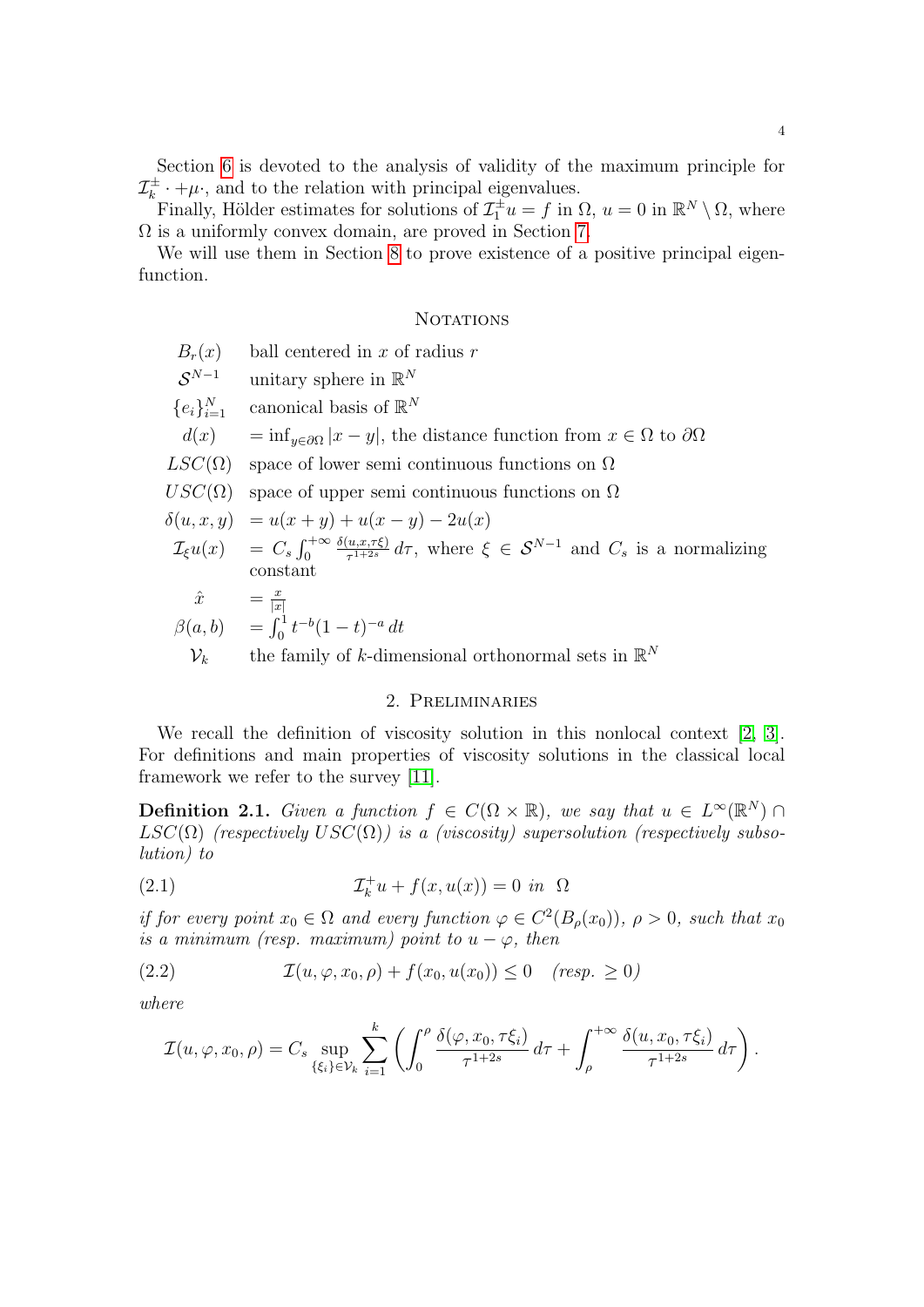We say that a continuous function u is a solution of  $(2.1)$  if it is both a supersolution and a subsolution of  $(2.1)$ . We analogously define viscosity sub/super solutions for the operator  $\mathcal{I}_{k}^{-}$  $\overline{k}$ , taking the infimum over  $\mathcal{V}_k$  in place of the supremum.

Remark 2.2. We stress that the definition above is derived from  $-(-\Delta)^s$ , that means, a minus sign in front of the operator is taken into account.

Remark 2.3. In the definition of supersolution above we can assume without loss of generality that  $u > \varphi$  in  $B_{\rho}(x_0) \setminus \{x_0\}$ , and  $\varphi(x_0) = u(x_0)$ . Indeed, let us assume that for any such  $\varphi$ 

$$
C_s \sup_{\{\xi_i\}\in\mathcal{V}_k} \sum_{i=1}^k \left( \int_0^\rho \frac{\delta(\varphi, x_0, \tau\xi_i)}{\tau^{1+2s}} d\tau + \int_\rho^{+\infty} \frac{\delta(u, x_0, \tau\xi_i)}{\tau^{1+2s}} d\tau \right) + f(x_0, u(x_0)) \le 0
$$

is satisfied, and consider a general  $\tilde{\varphi} \in C^2(B_\rho(x_0))$  such that  $u - \tilde{\varphi}$  has a minimum in  $x_0$ . We take for any  $n \in \mathbb{N}$ 

$$
\varphi_n(x) = \tilde{\varphi}(x) + u(x_0) - \tilde{\varphi}(x_0) - \frac{1}{n} |x - x_0|^2,
$$

and notice that  $u(x_0) = \varphi_n(x_0)$ , and since  $u(x_0) - \tilde{\varphi}(x_0) \le u(x) - \tilde{\varphi}(x)$ ,

$$
\varphi_n(x) \le u(x) - \frac{1}{n} |x - x_0|^2 < u(x)
$$

for any  $x \in B_\rho(x_0) \setminus \{x_0\}$ . Also, for any  $n \in \mathbb{N}$ ,

$$
C_s \sup_{\{\xi_i\} \in \mathcal{V}_k} \sum_{i=1}^k \left( \int_0^\rho \frac{\delta(\tilde{\varphi}, x_0, \tau \xi_i)}{\tau^{1+2s}} d\tau + \int_\rho^{+\infty} \frac{\delta(u, x_0, \tau \xi_i)}{\tau^{1+2s}} d\tau \right) + f(x_0, u(x_0)) \le C_s \frac{k\rho^{2-2s}}{n(1-s)},
$$

and the conclusion follows taking the limit  $n \to \infty$ .

Remark 2.4. We point out that if we verify  $(2.2)$  for  $\rho_1$ , then it is also verified for any  $\rho_2 > \rho_1$ , since

$$
\mathcal{I}(u,\varphi,x_0,\rho_2) \le \mathcal{I}(u,\varphi,x_0,\rho_1).
$$

*Remark* 2.5. The operators  $\mathcal{I}_{k}^{\pm}$  $\chi_k^{\pm}$  satisfy the following ellipticity condition: if  $\psi_1, \psi_2 \in$  $C^2(B_\rho(x_0)) \cap L^\infty(\mathbb{R}^N)$  for some  $\rho > 0$  are such that  $\psi_1 - \psi_2$  has a maximum in  $x_0$ , then

$$
\mathcal{I}_k^{\pm} \psi_1(x_0) \leq \mathcal{I}_k^{\pm} \psi_2(x_0).
$$
  
Indeed, if  $\psi_1(x_0) - \psi_2(x_0) \geq \psi_1(x) - \psi_2(x)$ , for all  $x \in B_\rho(x_0)$  then  

$$
\delta(\psi_1, x_0, \tau \xi_i) \leq \delta(\psi_2, x_0, \tau \xi_i)
$$

which yields the conclusion.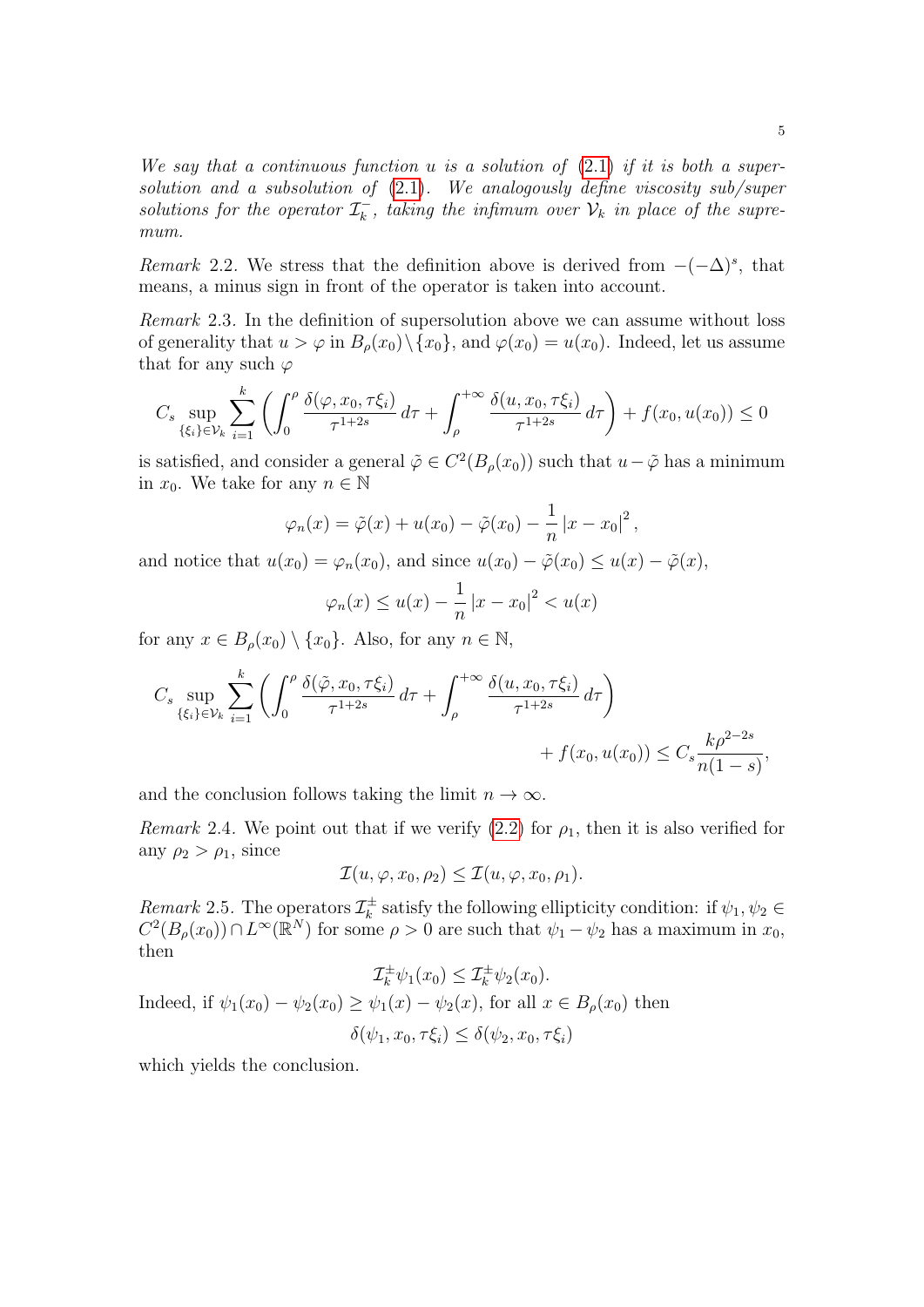Remark 2.6. Notice that in the definition above we assumed  $u \in L^{\infty}(\mathbb{R}^{N})$ , as this will be enough for our purposes, however, one can also consider unbounded functions  $u$  with a suitable growth condition at infinity, see [\[7\]](#page-40-0).

## 3. CONTINUITY

<span id="page-5-0"></span>In this section we study continuity properties of the maps  $x \mapsto \mathcal{I}_k^{\pm}u(x)$ . We start by showing that the assumption  $u \in C^2(\Omega) \cap L^\infty(\mathbb{R}^N)$  which ensures that  $\mathcal{I}_k^{\pm}u(x)$  is well defined, is in fact not enough to guarantee the continuity of  $\mathcal{I}_k^{\pm}u(x)$ with respect to  $x$ . What is needed is a more global assumption as it will be shown later.

Let  $u$  be the function defined as follows:

(3.1) 
$$
u(x) = \begin{cases} 0 & \text{if } |x| \le 1 \text{ or } \langle x, e_N \rangle \le 0 \\ -1 & \text{otherwise.} \end{cases}
$$

Set  $\Omega = B_1(0)$ . The map

<span id="page-5-3"></span>
$$
x\in \Omega \mapsto \mathcal{I}_k^+u(x)
$$

is well defined, since u is bounded in  $\mathbb{R}^N$  and smooth (in fact constant) in  $\Omega$ . We shall prove that it is not continuous at  $x = 0$  when  $k \leq N$ .

Let us first compute the value  $\mathcal{I}_{k}^{+}u(0)$ . Since  $u \leq 0$  in  $\mathbb{R}^{N}$  it turns out that for any  $|\xi|=1$ 

<span id="page-5-1"></span>
$$
\mathcal{I}_{\xi}u(0) = C_s \int_0^{+\infty} \frac{u(\tau\xi) + u(-\tau\xi)}{\tau^{1+2s}} d\tau \le 0.
$$

Hence

(3.2) 
$$
\sup_{\{\xi_i\}_{i=1}^k \in \mathcal{V}_k} \sum_{i=1}^k \mathcal{I}_{\xi_i} u(0) \leq 0.
$$

On the other hand, choosing the first k-unit vectors  $e_1, \ldots, e_k$  of the standard basis, we obtain that

(3.3) 
$$
\mathcal{I}_{e_1}u(0) = \ldots = \mathcal{I}_{e_k}u(0) = 0.
$$

Hence by [\(3.2\)](#page-5-1)-[\(3.3\)](#page-5-2)

<span id="page-5-2"></span>
$$
\mathcal{I}_k^+u(0)=0.
$$

Now we are going to prove that

$$
\limsup_{n \to +\infty} \mathcal{I}_k^+ u\left(\frac{1}{n} e_N\right) < 0
$$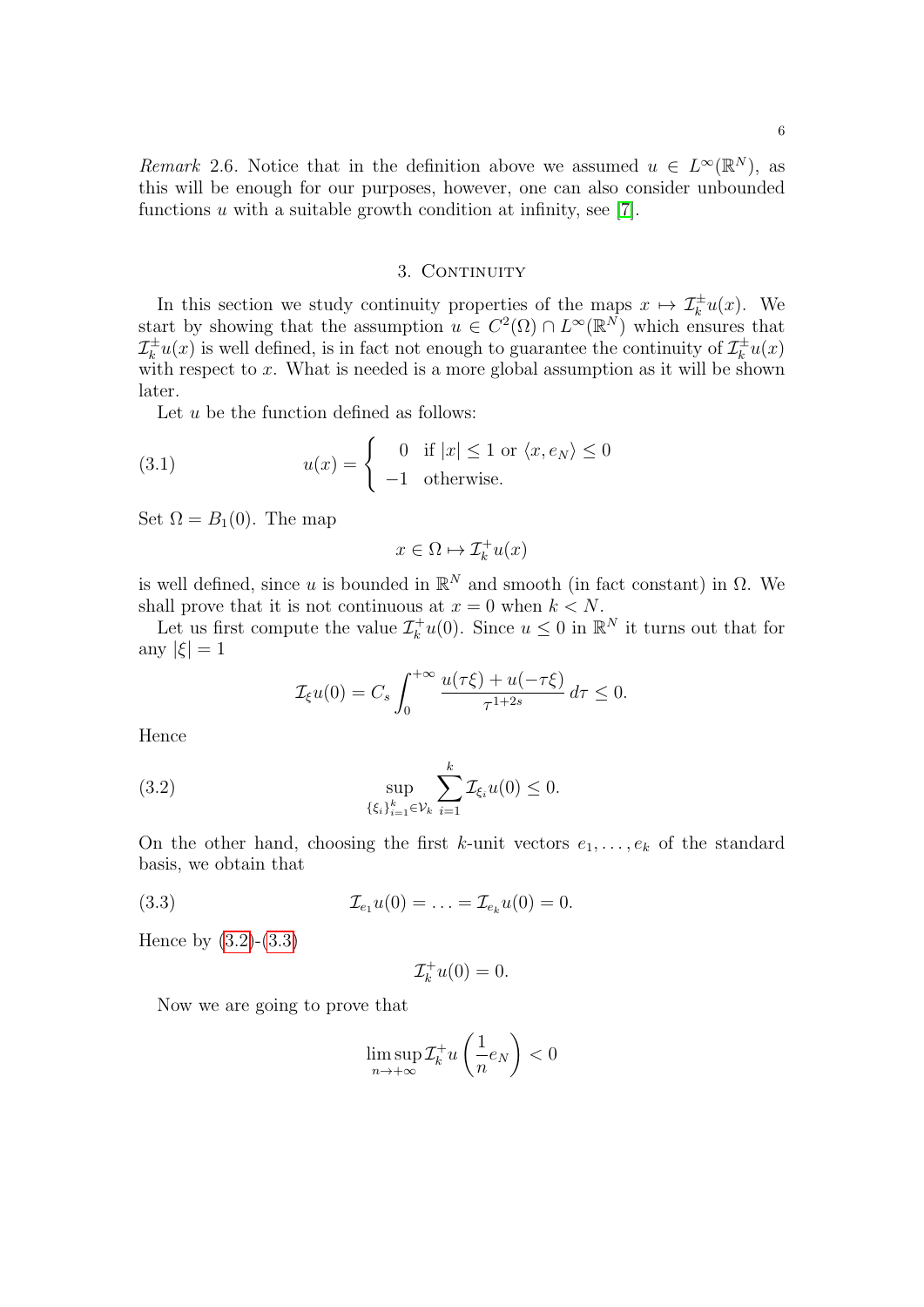<span id="page-6-0"></span>

FIGURE 1. We represent with  $P_1$  the point  $\frac{1}{n}e_N + \tau_1(n)\xi$ , whereas  $P_2 = \frac{1}{n}$  $\frac{1}{n}e_N-\tau_2(n)\xi.$ 

where  $e_N = (0, \ldots, 0, 1)$ . Fix any  $|\xi| = 1$ . Since  $\mathcal{I}_{\xi} u = \mathcal{I}_{-\xi} u$ , we can further assume that  $\langle \xi, e_N \rangle \geq 0$ . Then, for any  $n > 1$ ,

<span id="page-6-1"></span>(3.4)  

$$
\mathcal{I}_{\xi}u\left(\frac{1}{n}e_N\right) = C_s \int_0^{+\infty} \frac{u(\frac{1}{n}e_N + \tau\xi) + u(\frac{1}{n}e_N - \tau\xi)}{\tau^{1+2s}} d\tau
$$

$$
= C_s \left(-\int_{\tau_1(n)}^{\tau_2(n)} \frac{1}{\tau^{1+2s}} d\tau + \int_{\tau_2(n)}^{+\infty} \frac{-1 + u(\frac{1}{n}e_N - \tau\xi)}{\tau^{1+2s}} d\tau\right)
$$

where

$$
\tau_1(n) = -\frac{\langle \xi, e_N \rangle}{n} + \sqrt{\left(\frac{\langle \xi, e_N \rangle}{n}\right)^2 + 1 - \frac{1}{n^2}}
$$

and

$$
\tau_2(n) = \frac{\langle \xi, e_N \rangle}{n} + \sqrt{\left(\frac{\langle \xi, e_N \rangle}{n}\right)^2 + 1 - \frac{1}{n^2}}.
$$

Notice that if  $\tau \leq \tau_1(n)$  then  $\frac{1}{n}e_N \pm \tau \xi \in \overline{B_1(0)}$ , if  $\tau \in (\tau_1(n), \tau_2(n)]$  then  $\frac{1}{n}e_N - \tau \xi \in$  $\overline{B_1(0)}$ , however  $\frac{1}{n}e_N + \tau \xi \notin \overline{B_1(0)}$ . Finally, if  $\tau > \tau_2(n)$ , then  $\frac{1}{n}e_N \pm \tau \xi \notin \overline{B_1(0)}$ , see also Figure [1.](#page-6-0)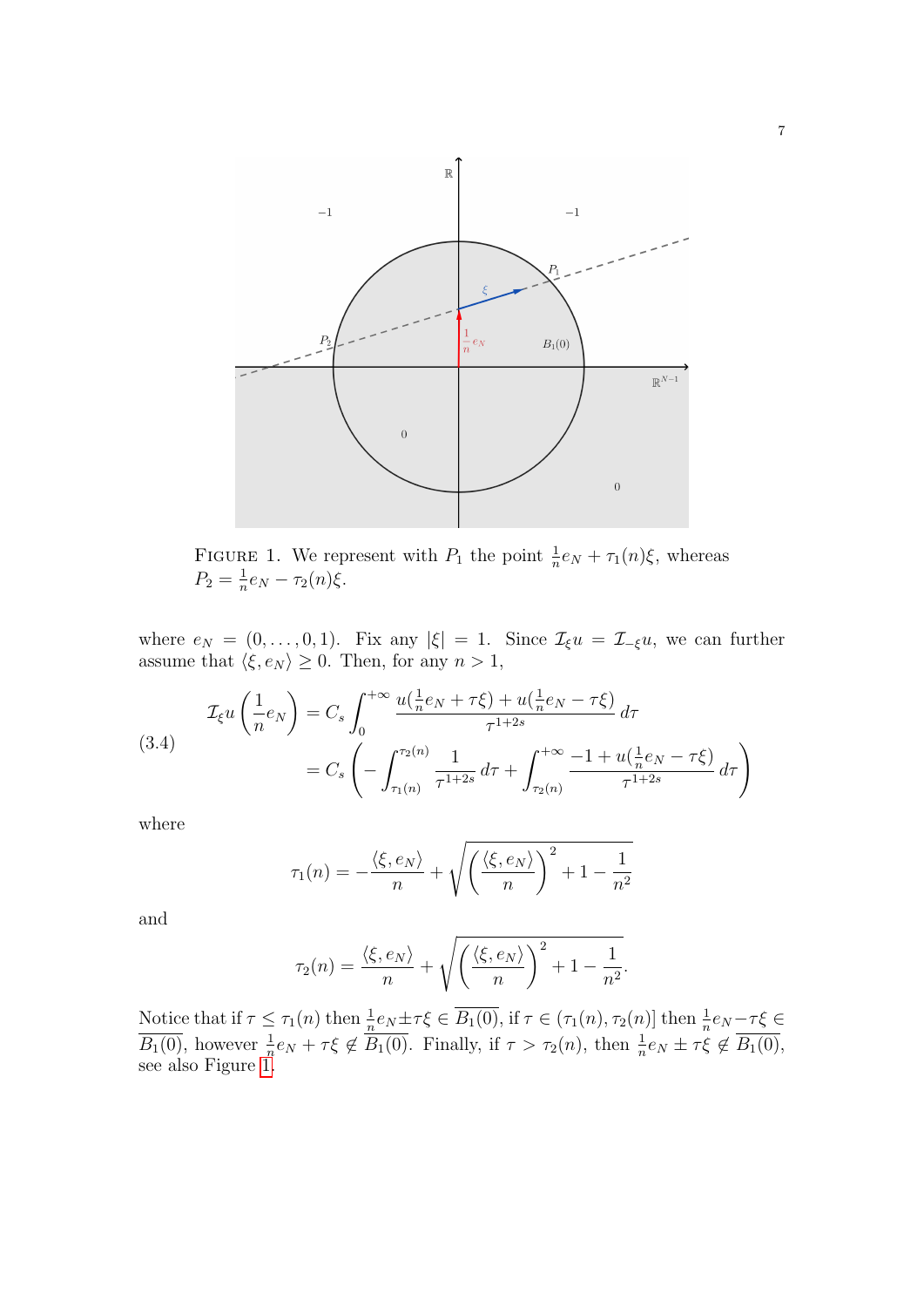$$
\mathcal{I}_{\xi} u\left(\frac{1}{n}e_N\right) \leq -C_s \int_{\tau_1(n)}^{+\infty} \frac{1}{\tau^{1+2s}} d\tau.
$$

Moreover, since  $\tau_1(n) \leq \sqrt{1 - \frac{1}{n^2}}$  $\frac{1}{n^2}$ , we infer that

<span id="page-7-0"></span>(3.5) 
$$
\mathcal{I}_{\xi} u\left(\frac{1}{n}e_N\right) \leq -C_s \int_{\sqrt{1-\frac{1}{n^2}}}^{+\infty} \frac{1}{\tau^{1+2s}} d\tau = -C_s \frac{1}{2s(1-\frac{1}{n^2})^s}
$$

for any  $|\xi| = 1$ . Then

$$
\mathcal{I}_k^+ u\left(\frac{1}{n}e_N\right) \le -\frac{kC_s}{2s\left(1 - \frac{1}{n^2}\right)^s}
$$

and

$$
\limsup_{n \to +\infty} \mathcal{I}_k^+ u\left(\frac{1}{n} e_N\right) \le -\frac{kC_s}{2s} < 0
$$

as we wanted to show.

A slight modification of the function  $u$  in  $(3.1)$  allows us to show that the map

$$
x\in \Omega \mapsto \mathcal{I}_N^+u(x)
$$

is also, in general, not continuous. Consider the function

$$
u(x) = \begin{cases} 0 & \text{if } |x| \le 1, \text{ or } \langle x, e_N \rangle \le 0 \text{ or } \sum_{i=1}^{N-1} \langle x, e_i \rangle^2 = 0\\ -1 & \text{otherwise.} \end{cases}
$$

As before, using the fact that  $u \leq 0$  in  $\mathbb{R}^N$  and that

$$
\mathcal{I}_{e_1}u(0)=\ldots=\mathcal{I}_{e_N}u(0)=0,
$$

we have

$$
\mathcal{I}_N^+u(0)=0.
$$

Moreover for any  $|\xi| = 1$  such that  $\langle \xi, e_N \rangle \in [0, 1)$ , then [\(3.5\)](#page-7-0) still holds. Since for any orthonormal basis  $\{\xi_1, \ldots, \xi_N\}$  there is at most one  $\xi_i$  such that  $\langle \xi_i, e_N \rangle = 1$ , then

$$
\mathcal{I}_N^+ u\left(\frac{1}{n}e_N\right) \le -C_s \frac{N-1}{2s\left(1 - \frac{1}{n^2}\right)^s}
$$

and

$$
\limsup_{n \to +\infty} \mathcal{I}_N^+ u\left(\frac{1}{n} e_N\right) \le -C_s \frac{N-1}{2s}.
$$

A further consequence of the lack of continuity is that the sup or inf in the definition of  $\mathcal{I}_{k}^{\pm}$ <sup> $\pm$ </sup> are in general not attained under the only assumption  $u \in C^2(\Omega) \cap$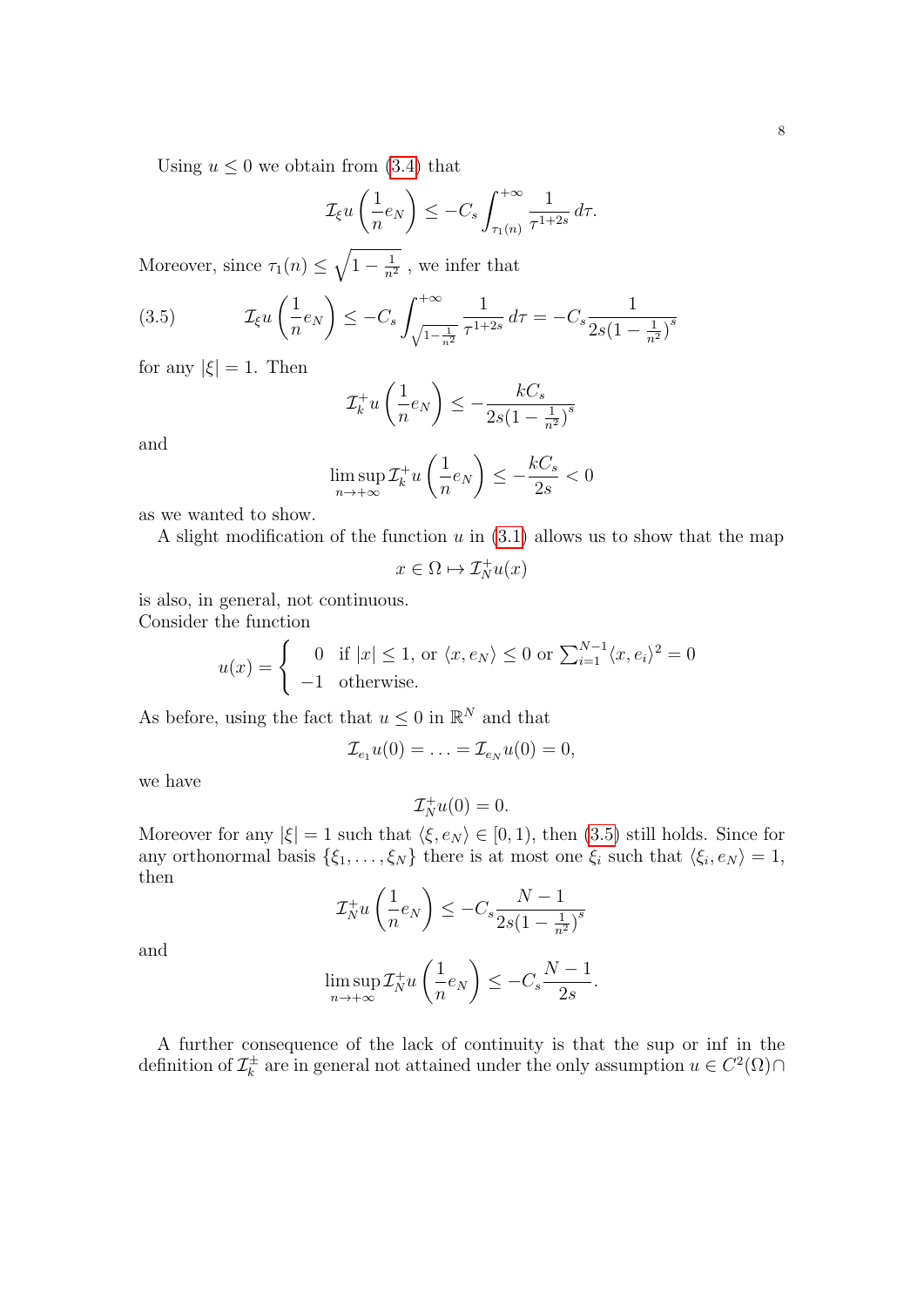$L^{\infty}(\mathbb{R}^N)$ . As an example, take

$$
u(x) = \begin{cases} 0 & \text{if } |x| \le 1 \text{ or } \langle x, e_N \rangle \le 0\\ e^{-\langle x, e_N \rangle} & \text{otherwise.} \end{cases}
$$

Then

$$
\mathcal{I}_1^+ u(0) = \sup_{|\xi|=1} \mathcal{I}_\xi(0) = C_s \sup_{|\xi|=1} \int_0^{+\infty} \frac{u(\tau \xi) + u(-\tau \xi)}{\tau^{1+2s}} d\tau.
$$

Since  $\mathcal{I}_{\xi}u(0) = \mathcal{I}_{-\xi}u(0)$ , we can assume without loss of generality that  $\langle \xi, e_N \rangle \in$ [0, 1]. Thus

$$
\mathcal{I}_1^+ u(0) = C_s \sup_{|\xi|=1, \langle \xi, e_N \rangle \ge 0} \int_0^{+\infty} \frac{u(\tau \xi)}{\tau^{1+2s}} d\tau.
$$

Notice that

$$
\int_0^{+\infty} \frac{u(\tau\xi)}{\tau^{1+2s}} d\tau = \begin{cases} 0 & \text{if } \langle \xi, e_N \rangle = 0 \\ f(\langle \xi, e_N \rangle) & \text{if } \langle \xi, e_N \rangle \in (0,1], \end{cases}
$$

where

$$
f(y) = \int_1^{+\infty} \frac{e^{-\tau y}}{\tau^{1+2s}} d\tau,
$$

which is continuous and monotone decreasing and

$$
\sup_{y \in (0,1]} f(y) = f(0) = \int_1^{+\infty} \frac{1}{\tau^{1+2s}} d\tau.
$$

Therefore we deduce

$$
\mathcal{I}_1^+ u(0) = C_s \int_1^{+\infty} \frac{1}{\tau^{1+2s}} d\tau.
$$

However, there does not exist any  $\xi$  such that  $\mathcal{I}_1^+u(0) = \mathcal{I}_\xi u(0)$ .

Let us now consider the case  $\mathcal{I}_{k}^{+}$  with  $2 \leq k \leq N$ . We take into account the function

$$
u(x) = \begin{cases} e^{-\langle x, e_N \rangle} & \text{if } \sum_{i=1}^{N-2} \langle x, e_i \rangle^2 = 0, \ \langle x, e_{N-1} \rangle^2 + \langle x, e_N \rangle^2 > 1, \ \langle x, e_N \rangle > 0 \\ 0 & \text{otherwise.} \end{cases}
$$

In this case,

$$
\mathcal{I}_k^+ u(0) = \sup_{\theta \in [0, \pi/2]} (\mathcal{I}_{\eta_1} u(0) + \mathcal{I}_{\eta_2} u(0)),
$$

where

$$
\eta_1 = (0,\ldots,0,\cos\theta,\sin\theta), \quad \eta_2 = (0,\ldots,0,-\sin\theta,\cos\theta).
$$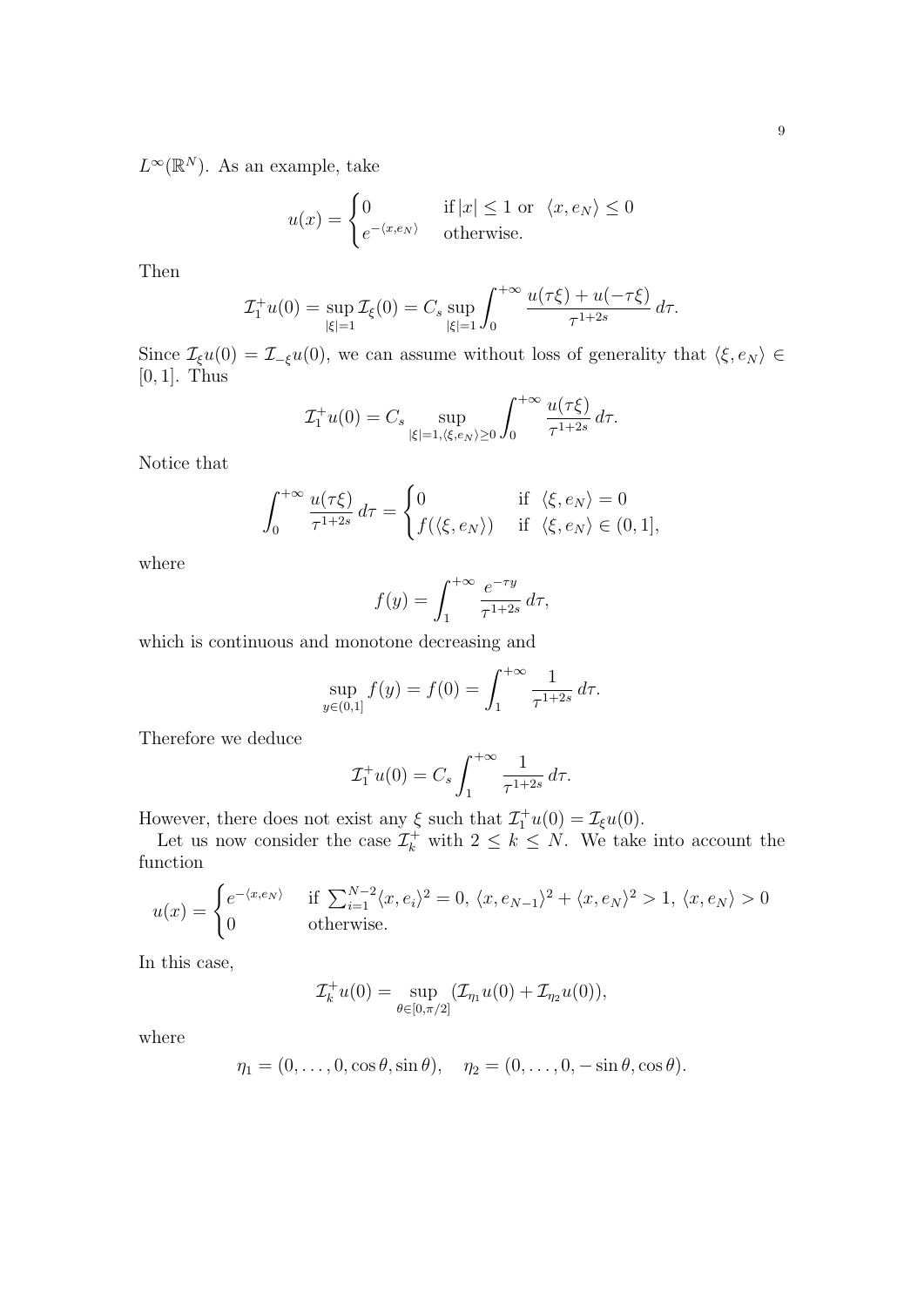Thus one has

$$
\mathcal{I}_{\eta_1}u(0) + \mathcal{I}_{\eta_2}u(0) = \begin{cases} C_s \int_1^{+\infty} \frac{e^{-\tau \sin \theta} + e^{-\tau \cos \theta}}{\tau^{1+2s}} d\tau & \text{if } \theta \in (0, \pi/2) \\ C_s \int_1^{+\infty} \frac{e^{-\tau}}{\tau^{1+2s}} d\tau & \text{if } \theta = 0 \text{ or } \theta = \pi/2. \end{cases}
$$

Now, let us compute the supremum of the function

<span id="page-9-0"></span>
$$
F(\theta) = \int_1^{+\infty} \frac{e^{-\tau \sin \theta} + e^{-\tau \cos \theta}}{\tau^{1+2s}} d\tau = \int_1^{+\infty} \frac{f(\tau, \theta)}{\tau^{1+2s}} d\tau.
$$

Observe that

(3.6) 
$$
0 \le \frac{f(\tau, \theta)}{\tau^{1+2s}} \le \frac{2}{\tau^{1+2s}} \in L^1(1, +\infty),
$$

and that

<span id="page-9-1"></span>
$$
(3.7) \qquad \frac{1}{\tau^{1+2s}} \left| \frac{\partial f}{\partial \theta} \right| = \frac{1}{\tau^{2s}} \left| -e^{-\tau \sin \theta} \cos \theta + e^{-\tau \cos \theta} \sin \theta \right| \le \frac{2}{\tau^{2s}} \in L^1(1, +\infty),
$$

as  $s > 1/2$ . By [\(3.6\)](#page-9-0) and [\(3.7\)](#page-9-1),  $F(\theta) \in C^1(0, \pi/2)$  and

$$
F'(\theta) = \int_1^{+\infty} \frac{\frac{\partial f}{\partial \theta}}{\tau^{1+2s}} d\tau.
$$

Moreover,

<span id="page-9-2"></span>
$$
(3.8)\ \frac{\partial^2 f}{\partial \theta^2} = \tau^2 e^{-\tau \sin \theta} \cos^2 \theta + \tau e^{-\tau \sin \theta} \sin \theta + \tau^2 e^{-\tau \cos \theta} \sin^2 \theta + \tau e^{-\tau \cos \theta} \cos \theta > 0
$$

for all  $\tau > 1$  and  $\theta \in (0, \pi/2)$ . Also,

(3.9) 
$$
\frac{\partial f}{\partial \theta}(\tau, \pi/4) = 0.
$$

Combining [\(3.8\)](#page-9-2) and [\(3.9\)](#page-9-3), we conclude

$$
F'(\theta) < 0
$$
, if  $\theta \in (0, \pi/4)$ ,  $F'(\theta) > 0$ , if  $\theta \in (\pi/4, \pi/2)$ .

Finally,

<span id="page-9-3"></span>
$$
\lim_{\theta \to 0^+} F(\theta) = \lim_{\theta \to \pi/2^-} F(\theta) = \int_1^{+\infty} \frac{1 + e^{-\tau}}{\tau^{1+2s}} d\tau,
$$

which implies

$$
\sup_{0 < \theta < \pi/2} F(\theta) = \int_{1}^{+\infty} \frac{1 + e^{-\tau}}{\tau^{1+2s}} \, d\tau.
$$

Therefore,

$$
\mathcal{I}_k^+ u(0) = C_s \int_1^{+\infty} \frac{1 + e^{-\tau}}{\tau^{1+2s}} d\tau
$$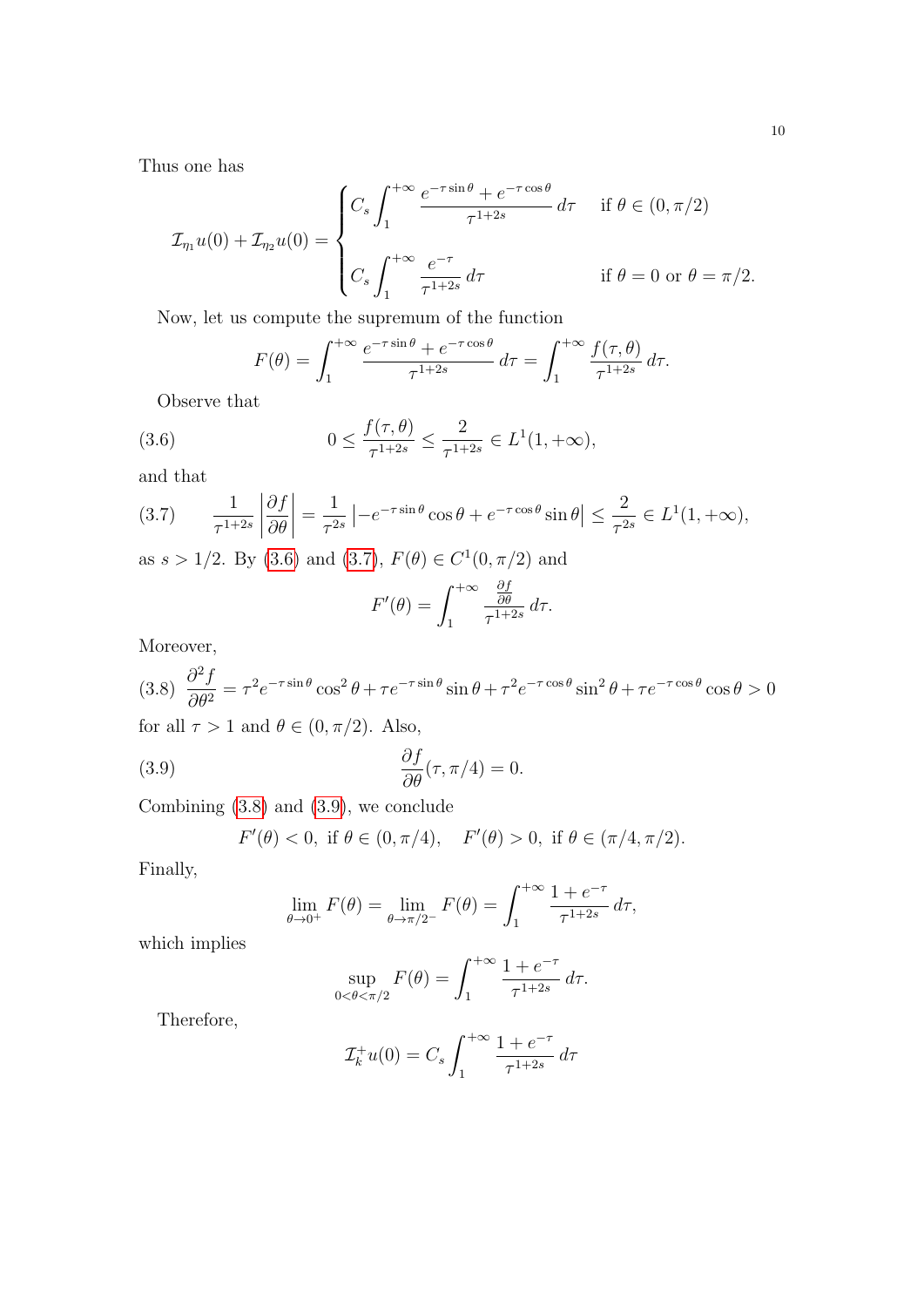$$
\mathcal{I}_{\eta_1}u(0) + \mathcal{I}_{\eta_2}u(0) = C_s \int_1^{+\infty} \frac{1 + e^{-\tau}}{\tau^{1+2s}} d\tau.
$$

<span id="page-10-0"></span>**Proposition 3.1.** Let  $u \in C^2(\Omega) \cap L^{\infty}(\mathbb{R}^N)$  and consider the maps

$$
\Psi: (x,\xi) \in \Omega \times \mathcal{S}^{N-1} \mapsto \mathcal{I}_{\xi}u(x)
$$

$$
\mathcal{I}_{k}^{\pm}u: x \in \Omega \mapsto \mathcal{I}_{k}^{\pm}u(x).
$$

If  $u \in LSC(\mathbb{R}^N)$  (respectively  $USC(\mathbb{R}^N)$ ,  $C(\mathbb{R}^N)$ ) then

(i)  $\Psi \in LSC(\Omega \times S^{N-1})$  (respectively  $USC(\Omega \times S^{N-1}), C(\Omega \times S^{N-1})$ );  $(iii)$   $\mathcal{I}_k^{\pm}$  $\mathcal{L}_k^{\pm}u \in LSC(\Omega)$  (respectively  $USC(\Omega)$ ,  $C(\Omega)$ ).

*Proof.* (i) Let  $(x_n, \xi_n) \to (x_0, \xi_0) \in \Omega \times S^{N-1}$  as  $n \to +\infty$ . Fix  $R > 0$  such that  $B_R(x_0) \subset \Omega$  and set  $M = \max$  $x \in B_R(x_0)$  $||D^2u(x)||.$  For  $\rho \in (0, \frac{R}{2})$  $\frac{R}{2}$ ) it holds that  $B_{2\rho}(x_0) \subset B_R(x_0)$  and, for n sufficiently large and any  $\tau \in [0, \rho)$ , that  $x_n \pm \tau \xi_n \in$  $B_{2\rho}(x_0)$ . By a second order Taylor expansion we have

$$
\mathcal{I}_{\xi_n} u(x_n) - \mathcal{I}_{\xi_0} u(x_0) \ge -\frac{M \rho^{2-2s}}{1-s} + C_s \int_{\rho}^{+\infty} \frac{\delta(u, x_n, \tau \xi_n)}{\tau^{1+2s}} d\tau - C_s \int_{\rho}^{+\infty} \frac{\delta(u, x_0, \tau \xi_0)}{\tau^{1+2s}} d\tau.
$$

Since  $u(x_n) \to u(x_0)$  as  $n \to +\infty$ , because of the continuity of u in  $\Omega$ , then using the lower semicontinuity of u in  $\mathbb{R}^N$  we have

$$
\liminf_{n \to +\infty} \delta(u, x_n, \tau \xi_n) \ge \delta(u, x_0, \tau \xi_0)
$$

for any  $\tau \in (0, +\infty)$ . Moreover, taking into account that  $\rho > 0$  and  $u \in L^{\infty}(\mathbb{R}^N)$ , by means of Fatou's lemma we also infer that

$$
\liminf_{n \to +\infty} [\mathcal{I}_{\xi_n} u(x_n) - \mathcal{I}_{\xi_0} u(x_0)] \geq -\frac{M \rho^{2-2s}}{1-s}.
$$

Since  $\rho$  can be chosen arbitrarily small we conclude that

$$
\liminf_{n \to +\infty} \Psi(x_n, \xi_n) \ge \Psi(x_0, \xi_0).
$$

In a similar way one can prove that  $\Psi \in USC(\Omega \times S^{N-1})$  if  $u \in USC(\mathbb{R}^N)$ . In particular  $\Psi \in C(\Omega \times S^{N-1})$  when u is continuous in  $\mathbb{R}^N$ .

(ii) By the assumption  $u \in C^2(\Omega) \cap L^\infty(\mathbb{R}^N)$ , we first note that, for any  $x \in \Omega$ ,  $\mathcal{I}_{\xi}u(x)$  is uniformly bounded with respect to  $\xi \in \mathcal{S}^{N-1}$ . Hence

$$
-\infty < \mathcal{I}_k^- u(x) \le \mathcal{I}_k^+ u(x) < +\infty.
$$

Moreover, for any compact  $K \subset \Omega$  there exists a constant  $M_K$  such that

$$
-M_K \leq \mathcal{I}_k^- u \leq \mathcal{I}_k^+ u \leq M_K.
$$

Henceforth we shall consider  $\mathcal{I}_{k}^{-}$  $\bar{k}_k$ , the other case being similar.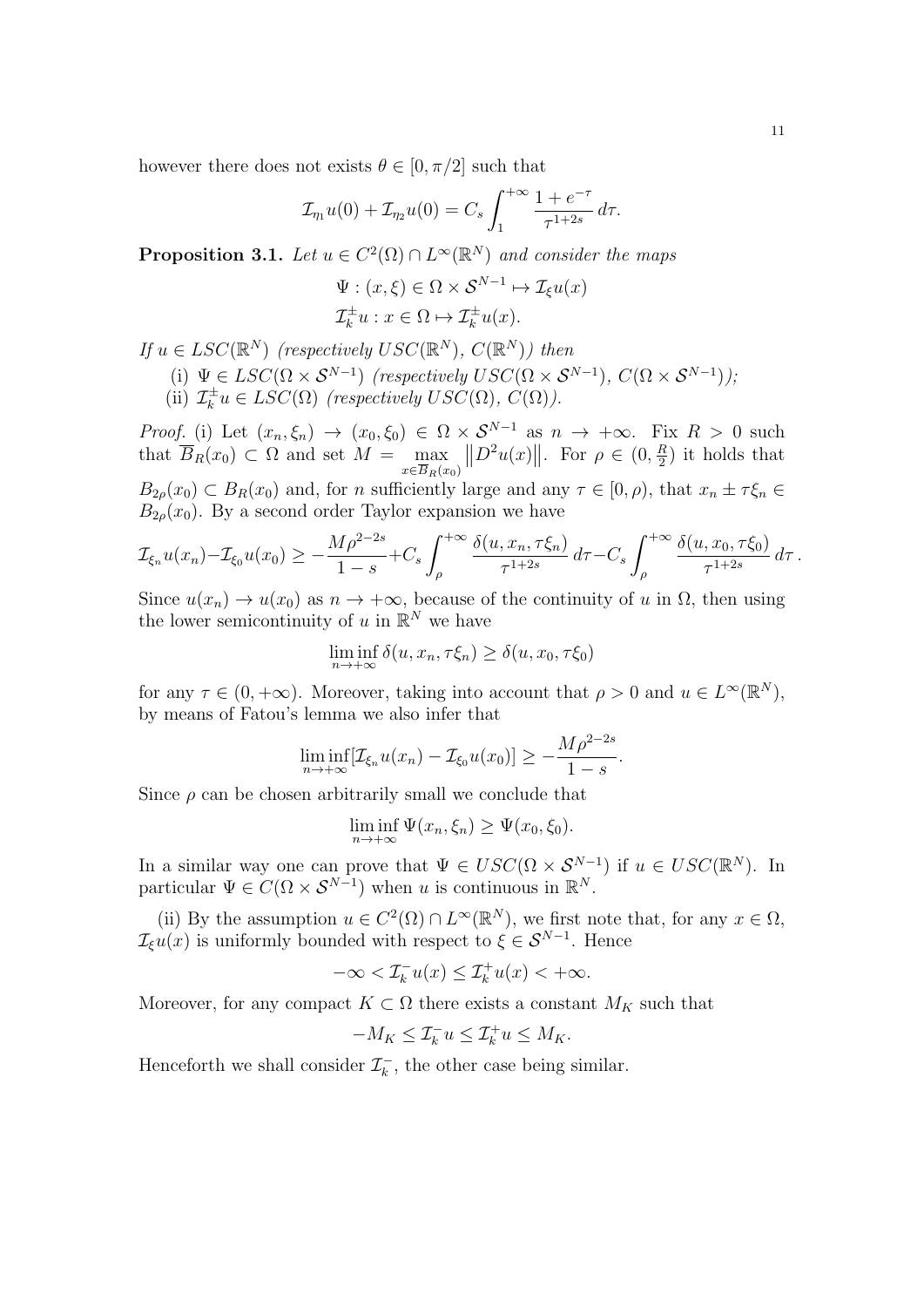Let  $x_n \to x_0 \in \Omega$  as  $n \to +\infty$  and let  $\varepsilon > 0$ . By the definitions of lower limit and  $\mathcal{I}_k^ \overline{k}_{k}u$ , there exist a subsequence  $(x_{n_m})_m$  and k sequences  $(\xi_i(m))_m \subset \mathcal{S}^{N-1}$ ,  $i = 1, \ldots, k$ , such that for any  $m \in \mathbb{N}$ 

<span id="page-11-1"></span>(3.10) 
$$
\liminf_{n \to +\infty} \mathcal{I}_k^{-} u(x_n) + 2\varepsilon \geq \mathcal{I}_k^{-} u(x_{n_m}) + \varepsilon \geq \sum_{i=1}^k \Psi(x_{n_m}, \xi_i(m)).
$$

Up to extract a further subsequence, we can assume that  $\xi_i(m) \to \bar{\xi}_i$ , as  $m \to +\infty$ , for any  $i = 1, ..., k$ . Since  $\Psi \in LSC(\Omega \times S^{N-1})$  by i), we can pass to the limit as  $m \to +\infty$  in [\(3.10\)](#page-11-1) to get

$$
\liminf_{n \to +\infty} \mathcal{I}_k^{-} u(x_n) + 2\varepsilon \ge \sum_{i=1}^k \Psi(x_0, \bar{\xi}_i) \ge \mathcal{I}_k^{-} u(x_0).
$$

This implies that  $\mathcal{I}_{k}^{-}u(x) \in LSC(\Omega)$  sending  $\varepsilon \to 0$ .

The proof that  $\mathcal{I}_k^ \sum_{k=1}^{n} u(x) \in USC(\Omega)$  under the assumption  $u \in USC(\mathbb{R}^N)$  is more standard since  $\mathcal{I}_k^{-}u(x) = \inf_{\{\xi_i\}_{i=1}^k \in \mathcal{V}_k} \sum_{i=1}^k \Psi(x, \xi_i)$  and  $\Psi(x, \xi_i) \in USC(\Omega)$  by i).

Lastly if  $u \in C(\mathbb{R}^N)$ , by the previous cases  $\mathcal{I}_k^ \bar{k}_k$  is in turn a continuous function in  $\Omega$ .

### <span id="page-11-2"></span>4. Comparison and maximum principles

<span id="page-11-0"></span>We consider the problems

(4.1) 
$$
\begin{cases} \mathcal{I}_k^{\pm} u + c(x)u = f(x) & \text{in } \Omega \\ u = 0 & \text{in } \mathbb{R}^N \backslash \Omega \end{cases}
$$

<span id="page-11-5"></span>**Theorem 4.1.** Let  $\Omega \subset \mathbb{R}^N$  be a bounded domain and let  $c(x)$ ,  $f(x) \in C(\Omega)$ be such that  $||c^+||_{\infty} < C_s \frac{k}{s}$  $\frac{k}{s}(diam(\Omega))^{-2s}$ . If  $u \in USC(\overline{\Omega}) \cap L^{\infty}(\mathbb{R}^N)$  and  $v \in$  $LSC(\overline{\Omega}) \cap L^{\infty}(\mathbb{R}^{N})$  are respectively sub and supersolution of [\(4.1\)](#page-11-2), then  $u \leq v$  in Ω.

*Proof.* We shall detail the proof in the case  $\mathcal{I}_{k}^{+}$  $\tau_k^+$ , the same arguments applying to  $\mathcal{I}_k^ \overline{k}_{k}$  as well. We argue by contradiction by supposing that there exists  $x_0 \in \Omega$  such that

<span id="page-11-4"></span>
$$
\max_{\mathbb{R}^N}(u-v) = u(x_0) - v(x_0) > 0.
$$

Doubling the variables, for  $n \in \mathbb{N}$  we consider  $(x_n, y_n) \in \overline{\Omega} \times \overline{\Omega}$  such that

<span id="page-11-3"></span>
$$
(4.2) \ \ \max_{\overline{\Omega}\times\overline{\Omega}}(u(x)-v(y)-n|x-y|^2) = u(x_n)-v(y_n)-n|x_n-y_n|^2 \ge u(x_0)-v(x_0).
$$

Using [\[11,](#page-41-2) Lemma 3.1], up to subsequences, we have

(4.3) 
$$
\lim_{n \to +\infty} (x_n, y_n) = (\bar{x}, \bar{x}) \in \Omega \times \Omega
$$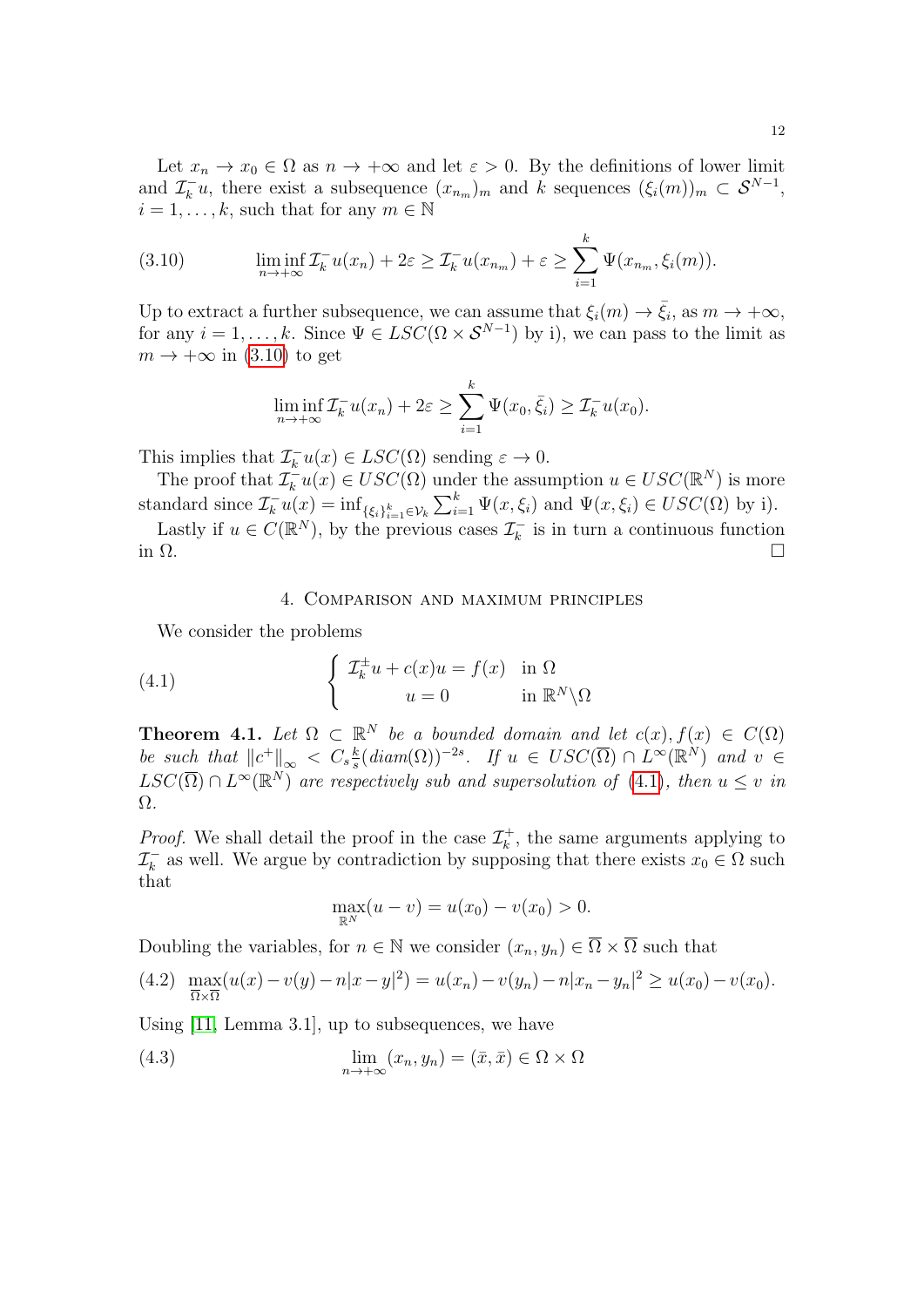and

<span id="page-12-6"></span>(4.4) 
$$
\lim_{n \to +\infty} u(x_n) = u(\bar{x}), \quad \lim_{n \to +\infty} v(x_n) = v(\bar{x}), \quad u(\bar{x}) - v(\bar{x}) = u(x_0) - v(x_0).
$$

By semicontinuity of u and v we can find moreover  $\varepsilon > 0$  such that

<span id="page-12-1"></span>(4.5) 
$$
u(x) < u(x_0) - v(x_0) \quad \forall x \in \Omega_\varepsilon
$$

and also

<span id="page-12-2"></span>(4.6) 
$$
-v(x) < u(x_0) - v(x_0) \quad \forall x \in \Omega_\varepsilon
$$

where  $\Omega_{\varepsilon} = \left\{ x \in \overline{\Omega} : \text{ dist}(x, \partial \Omega) < \varepsilon \right\}$ . We first claim that for  $n \geq \frac{\|u\|_{\infty} + \|v\|_{\infty}}{\varepsilon^2}$  $\varepsilon^2$ 

<span id="page-12-0"></span>(4.7) 
$$
\max_{\overline{\Omega}\times\overline{\Omega}}[u(x)-v(y)-n|x-y|^2] = \max_{\mathbb{R}^N\times\mathbb{R}^N}[u(x)-v(y)-n|x-y|^2].
$$

To show [\(4.7\)](#page-12-0) take any  $(x, y) \notin \overline{\Omega} \times \overline{\Omega}$ :

Case 1. If  $|x - y| \ge \varepsilon$ , then  $u(x) - v(y) - n|x - y|^2 \le ||u||_{\infty} + ||v||_{\infty} - n\varepsilon^2 \le 0$ ; Case 2. If  $|x-y| < \varepsilon$  and both  $x \notin \overline{\Omega}$  and  $y \notin \overline{\Omega}$ , then  $u(x)-v(y)-n|x-y|^2 \leq 0$ ; Case 3. If  $|x-y| < \varepsilon$  and  $x \notin \overline{\Omega}$ ,  $y \in \overline{\Omega}$  or  $x \in \overline{\Omega}$ ,  $y \notin \overline{\Omega}$ , then using [\(4.5\)](#page-12-1) and [\(4.6\)](#page-12-2) we infer that  $u(x) - v(y) - n|x - y|^2 < u(x_0) - v(x_0)$ .

Thus, [\(4.7\)](#page-12-0) is proved.

Taking  $\varphi_n(x) := u(x_n) + n|x - y_n|^2 - n|x_n - y_n|^2$  and  $\phi_n(y) = v(y_n) - n|x_n - y_n|^2$  $|y|^2 + n|x_n - y_n|^2$ , we see that  $\varphi_n$  touches u in  $x_n$  from above, while  $\phi_n$  touches v in  $y_n$  from below. Hence for any  $\rho > 0$ (4.8)

<span id="page-12-3"></span>
$$
f(x_n) \le c(x_n)u(x_n) + C_s \sup_{\{\xi_i\}_{i=1}^k \in \mathcal{V}_k} \sum_{i=1}^k \left( \int_0^{\rho} \frac{\delta(\varphi_n, x_n, \tau \xi_i)}{\tau^{1+2s}} d\tau + \int_{\rho}^{+\infty} \frac{\delta(u, x_n, \tau \xi_i)}{\tau^{1+2s}} d\tau \right)
$$
  
=  $c(x_n)u(x_n) + \frac{kn\rho^{2-2s}}{1-s} + C_s \sup_{\{\xi_i\}_{i=1}^k \in \mathcal{V}_k} \left( \sum_{i=1}^k \int_{\rho}^{+\infty} \frac{\delta(u, x_n, \tau \xi_i)}{\tau^{1+2s}} d\tau \right).$ 

In a dual fashion

<span id="page-12-4"></span>
$$
(4.9) \quad f(y_n) \ge c(y_n)v(y_n) - \frac{kn\rho^{2-2s}}{1-s} + C_s \sup_{\{\xi_i\}_{i=1}^k \in \mathcal{V}_k} \left( \sum_{i=1}^k \int_{\rho}^{+\infty} \frac{\delta(v, y_n, \tau \xi_i)}{\tau^{1+2s}} d\tau \right).
$$

Subtracting  $(4.8)$  and  $(4.9)$  we then obtain

<span id="page-12-5"></span>
$$
f(x_n) - f(y_n) \le \frac{2kn\rho^{2-2s}}{1-s} + c(x_n)u(x_n) - c(y_n)v(y_n)
$$
  
(4.10)  

$$
+ C_s \sup_{\{\xi_i\}_{i=1}^k \in \mathcal{V}_k} \sum_{i=1}^k \int_{\rho}^{+\infty} \frac{\delta(u, x_n, \tau \xi_i) - \delta(v, y_n, \tau \xi_i)}{\tau^{1+2s}} d\tau.
$$

From  $(4.2)$  and  $(4.7)$  we have

$$
u(x) - v(y) - n|x - y|^2 \le u(x_n) - v(y_n) - n|x_n - y_n|^2 \quad \forall x, y \in \mathbb{R}^N.
$$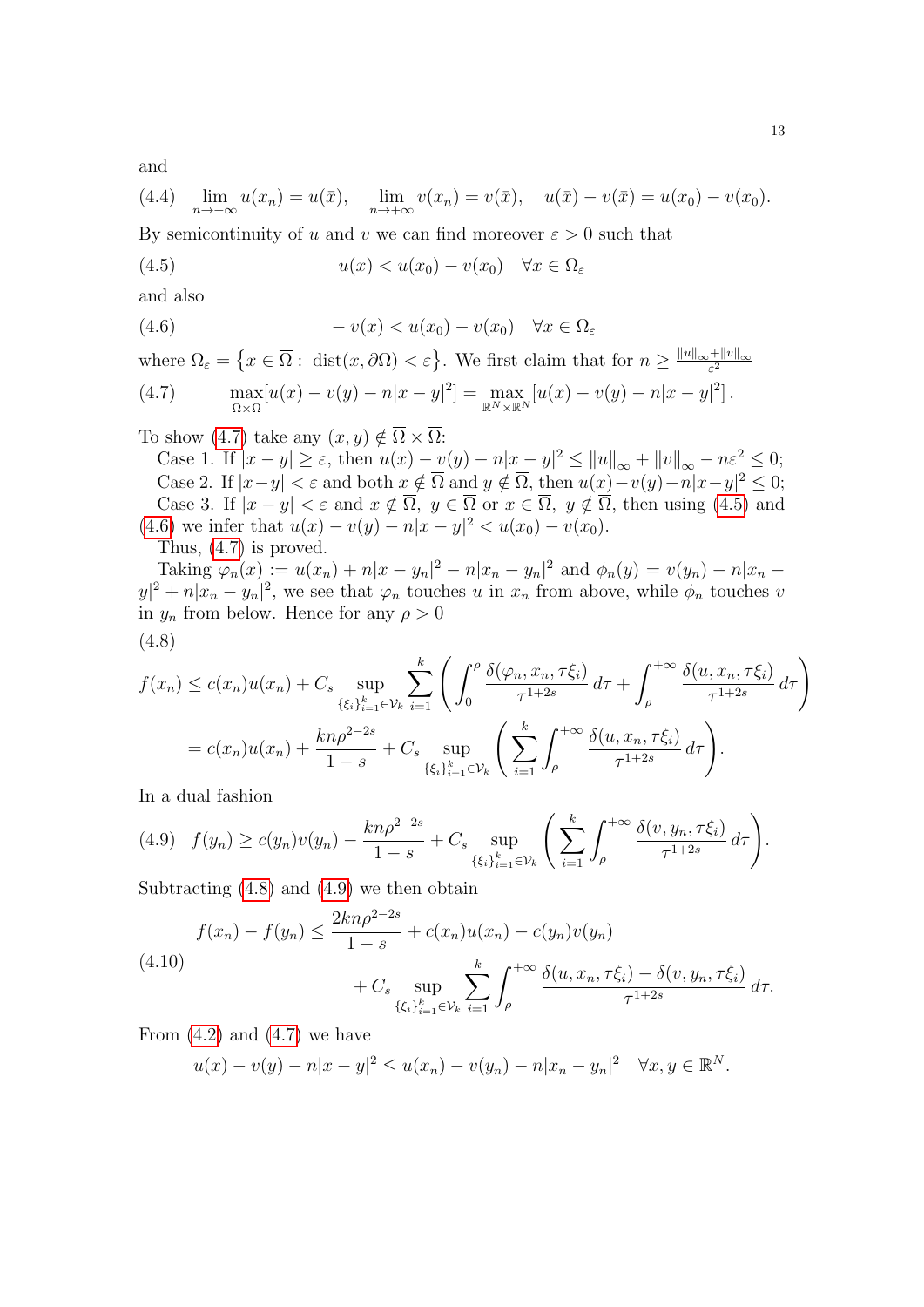Choosing in particular  $x = x_n \pm \tau \xi_i$  and  $y = y_n \pm \tau \xi_i$  we deduce that

$$
\delta(u, x_n, \tau \xi_i) - \delta(v, y_n, \tau \xi_i) \le 0
$$

for any  $\tau > 0$  and for any  $|\xi_i| = 1$ . Thus [\(4.10\)](#page-12-5) implies, assuming without loss of generality that  $\rho < \text{diam}(\Omega)$ ,

$$
f(x_n) - f(y_n) \le \frac{2kn\rho^{2-2s}}{1-s} + c(x_n)u(x_n) - c(y_n)v(y_n)
$$
  
(4.11)  

$$
+ C_s \sup_{\{\xi_i\}_{i=1}^k \in \mathcal{V}_k} \sum_{i=1}^k \int_{\text{diam}(\Omega)}^{+\infty} \frac{\delta(u, x_n, \tau \xi_i) - \delta(v, y_n, \tau \xi_i)}{\tau^{1+2s}} d\tau.
$$

Since  $\Omega \subset B_{\text{diam}(\Omega)}(x_n)$  and  $x_n \pm \tau \xi_i \notin B_{\text{diam}(\Omega)}(x_n)$  for any  $\tau \geq \text{diam}(\Omega)$ , then  $u(x_n \pm \tau \xi_i) \leq 0$ . For the same reason  $v(y_n \pm \tau \xi_i) \geq 0$  when  $\tau \geq \text{diam}(\Omega)$ . Hence

$$
\delta(u, x_n, \tau \xi_i) - \delta(v, y_n, \tau \xi_i) \leq -2(u(x_n) - v(y_n))
$$

and

(4.12) 
$$
f(x_n) - f(y_n) \le \frac{2kn\rho^{2-2s}}{1-s} + c(x_n)u(x_n) - c(y_n)v(y_n) - C_s(u(x_n) - v(y_n))\frac{k}{s}(\text{diam}(\Omega))^{-2s}.
$$

Letting first  $\rho \to 0$ , then  $n \to +\infty$  and using [\(4.3\)](#page-11-4)-[\(4.4\)](#page-12-6) we obtain

$$
0 \le (u(x_0) - v(x_0)) \left( c(\bar{x}) - C_s \frac{k}{s} (\text{diam}(\Omega))^{-2s} \right)
$$

which is a contradiction since  $u(x_0) - v(x_0) > 0$  and  $||c^+||_{\infty} < C_s \frac{k}{s}$  $\frac{k}{s}$ (diam( $\Omega$ ))<sup>-2s</sup>.  $\Box$ 

In what follows, we clarify what we mean by (weak) maximum/minimum principle.

**Definition 4.2.** We say that the operator  $\mathcal I$  satisfies the weak maximum principle in  $\Omega$  if

$$
\mathcal{I}u \ge 0 \text{ in } \Omega, \quad u \le 0 \text{ in } \mathbb{R}^N \setminus \Omega \quad \Longrightarrow \quad u \le 0 \text{ in } \Omega,
$$

and that it satisfies the strong maximum principle in  $\Omega$  if

$$
\mathcal{I}u \ge 0 \text{ in } \Omega, \quad u \le 0 \text{ in } \mathbb{R}^N \quad \Longrightarrow \quad u < 0 \text{ or } u \equiv 0 \text{ in } \Omega.
$$

Correspondingly,  $\mathcal I$  satisfies the weak minimum principle in  $\Omega$  if

$$
\mathcal{I}u \leq 0 \text{ in } \Omega, \quad u \geq 0 \text{ in } \mathbb{R}^N \setminus \Omega \quad \Longrightarrow \quad u \geq 0 \text{ in } \Omega,
$$

and it satisfies the strong minimum principle in  $\Omega$  if

$$
\mathcal{I}u \leq 0
$$
 in  $\Omega$ ,  $u \geq 0$  in  $\mathbb{R}^N \implies u > 0$  or  $u \equiv 0$  in  $\Omega$ .

The weak minimum/maximum principle follows by applying the comparison principle Theorem [4.1](#page-11-5) with  $v = 0$  or  $u = 0$ . However, the operators  $\mathcal{I}_{k}^{\pm}$  $\vec{a}_k^{\pm}$  do not always satisfy the strong maximum or minimum principle, see also [\[7\]](#page-40-0).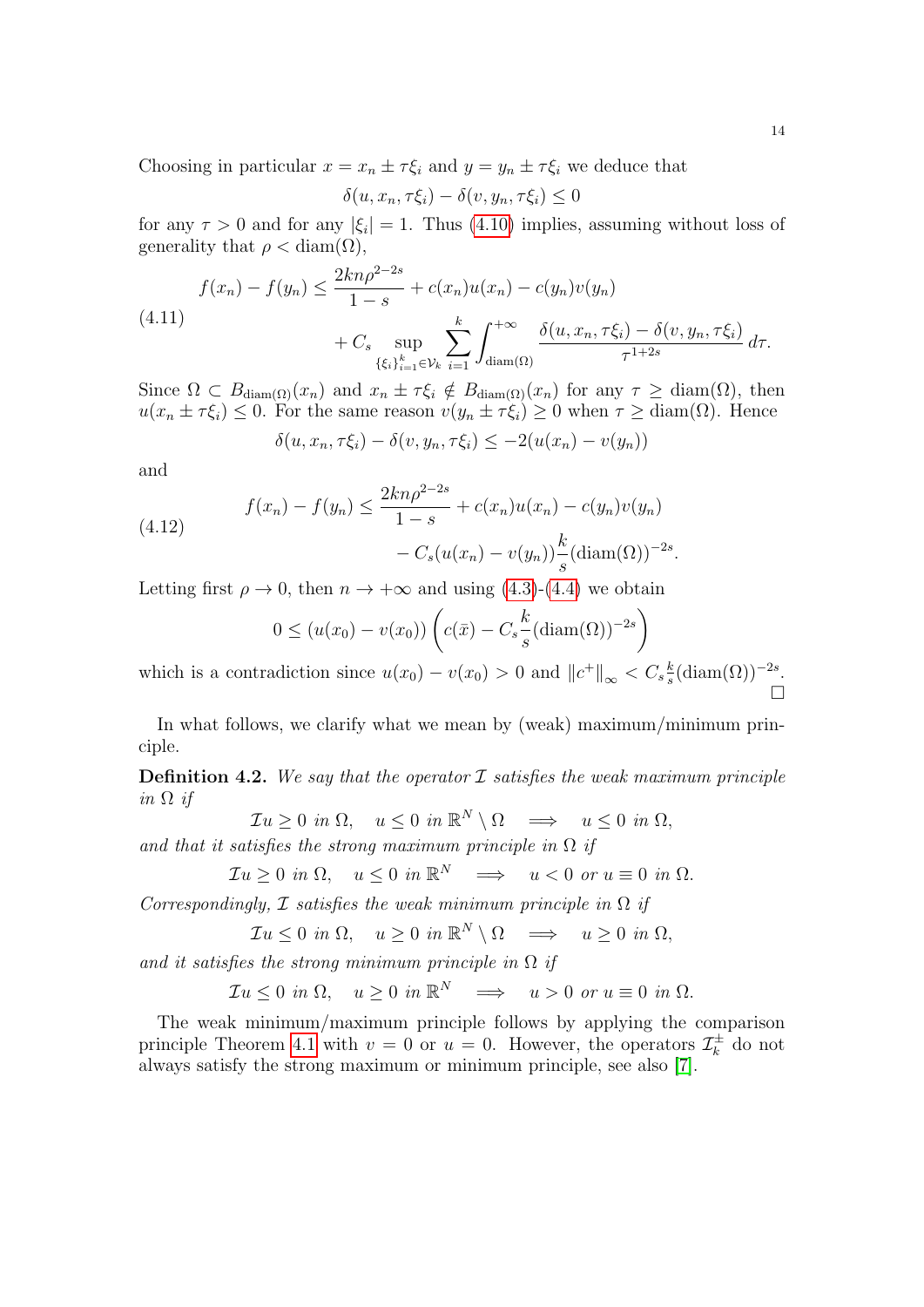<span id="page-14-0"></span>Theorem 4.3. The following conclusions hold.

- (i) The operators  $\mathcal{I}_k^ \mathcal{L}_k^{\mathbb{L}}$ , with  $k < N$ , do not satisfy the strong minimum principle in Ω.
- (ii) The operator  $\mathcal{I}_{N}^-$  satisfies the strong minimum principle in  $\Omega$ .
- (iii) The operators  $\mathcal{I}_{k}^{+}$  $k_{k}^{+}$ , with  $k \leq N$ , satisfy the strong minimum principle in  $\Omega$ .

Remark 4.4. We notice that since  $\mathcal{I}_{k}^{+}$  $\mathcal{I}_{k}^{+}(-u) = -\mathcal{I}_{k}^{-}u$ , corresponding results hold for the maximum principle.

Proof. (i) We refer to Proposition 2.2 in [\[7\]](#page-40-0) for a counterexample.

(ii) Let us assume that  $u$  satisfies

$$
\begin{cases} \mathcal{I}_N^- u \le 0 & \text{in } \Omega\\ u \ge 0 & \text{in } \mathbb{R}^N \end{cases}
$$

and let  $u(x_0) = 0$  for some  $x_0 \in \Omega$ . We want to prove that  $u \equiv 0$  in  $\Omega$ . Let us proceed by contradiction, and assume there exists  $y \in \Omega$  such that  $u(y) > 0$ . Let us choose a ball  $B_R(y)$  such that

- $B_R(y) \subset \Omega$
- $u(x) > 0$  for all  $x \in \overline{B}_R(y) \setminus \{x_1\}$
- there exists  $x_1 \in \partial B_R(y)$  such that  $u(x_1) = 0$ .

Then, by definition of viscosity super solutions, for fixed  $\rho > 0$  and  $\varphi \in C^2(B_\rho(x_1)),$ for which  $x_1$  is a minimum point for  $u - \varphi$ , and for every  $\varepsilon > 0$ , there exists a orthonormal basis  $\{\xi_1,\ldots,\xi_N\} = \{\xi_1(\varepsilon),\ldots,\xi_N(\varepsilon)\}\$  such that

<span id="page-14-1"></span>(4.13) 
$$
\varepsilon \geq C_s \sum_{i=1}^N \left( \int_0^{\rho} \frac{\delta(\varphi, x_1, \tau \xi_i)}{\tau^{1+2s}} d\tau + \int_{\rho}^{+\infty} \frac{\delta(u, x_1, \tau \xi_i)}{\tau^{1+2s}} d\tau \right).
$$

Fix  $\rho < \frac{2R}{\sqrt{\lambda}}$  $\frac{R}{N}$ , and choose  $\varphi \equiv 0$  on  $B_{\rho}(x_1)$ . Moreover, we know that there exists  $j = j(\varepsilon)$  such that

$$
\langle \xi_j, \widehat{x_1 - y} \rangle \ge \frac{1}{\sqrt{N}}, \quad \text{with } \widehat{x_1 - y} = \frac{x_1 - y}{|x_1 - y|}.
$$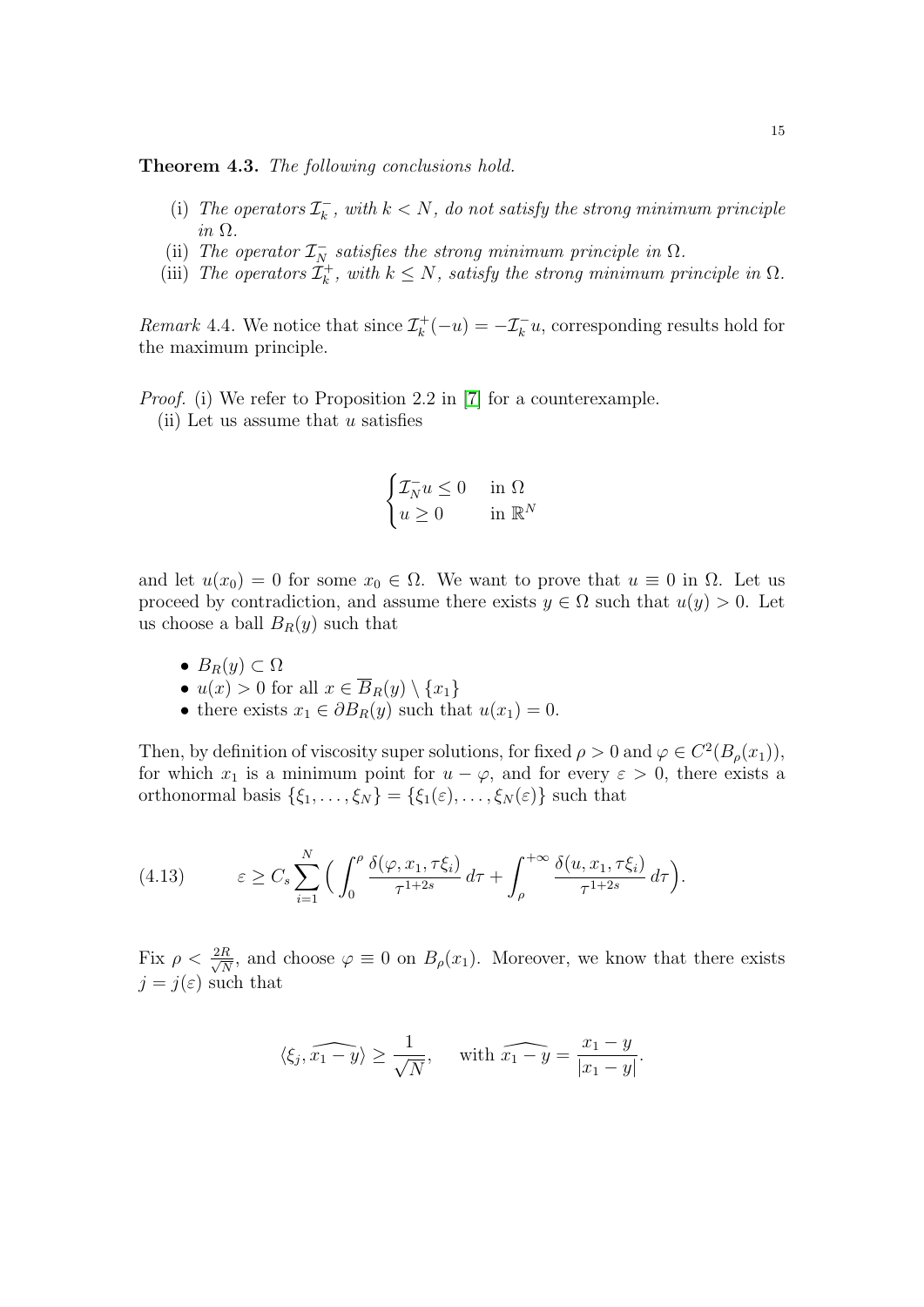In particular, one has  $\rho < 2R\langle \xi_j, \widehat{x_1 - y}\rangle$ . Then, taking into account that  $u(x_1) = 0$ and  $u \geq 0$ , from [\(4.13\)](#page-14-1) one has

$$
\varepsilon \geq C_{s} \sum_{i=1}^{N} \int_{\rho}^{+\infty} \frac{u(x_{1} + \tau \xi_{i}) + u(x_{1} - \tau \xi_{i})}{\tau^{1+2s}} d\tau
$$
\n
$$
= C_{s} \sum_{i \neq j} \int_{\rho}^{+\infty} \frac{u(x_{1} + \tau \xi_{i}) + u(x_{1} - \tau \xi_{i})}{\tau^{1+2s}} d\tau + C_{s} \int_{\rho}^{+\infty} \frac{u(x_{1} + \tau \xi_{j}) + u(x_{1} - \tau \xi_{j})}{\tau^{1+2s}} d\tau
$$
\n
$$
\geq C_{s} \int_{\rho}^{+\infty} \frac{u(x_{1} - \tau \xi_{j})}{\tau^{1+2s}} d\tau \geq C_{s} \int_{\rho}^{2R \langle \xi_{j}, \widehat{x_{1} - y} \rangle} \frac{u(x_{1} - \tau \xi_{j})}{\tau^{1+2s}} d\tau
$$
\n
$$
\geq C_{s} \frac{1}{2s} \left( \rho^{-2s} - \left( \frac{2R}{\sqrt{N}} \right)^{-2s} \right) \min_{\overline{B}_{R}(y) \setminus B_{\rho}(x_{1})} u,
$$

as  $x_1 - \tau \xi_j \in \overline{B}_R(y) \setminus B_\rho(x_1)$  if  $\rho < \tau < 2R \langle \xi_j, \widehat{x_1 - y} \rangle$ , which gives the contradiction if  $\varepsilon$  is small enough.

(*iii*) The conclusion for the operators  $\mathcal{I}_{k}^{+}$  $\bar{k}$  follows recalling

$$
\mathcal{I}_k^+ u(x) \le 0 \ \Rightarrow \ \mathcal{I}_N^- u(x) \le 0.
$$

Indeed, since  $\mathcal{I}_k^+ u(x) \leq 0$  one has  $\sum_{i=1}^k \mathcal{I}_{\xi_i} u(x) \leq 0$  for any  $\{\xi_1, \ldots, \xi_k\} \in \mathcal{V}_k$ . Fix any  $\{\bar{\xi}_1,\ldots,\bar{\xi}_N\} \in \mathcal{V}_N$ , and denote with  $\mathcal{A}_k$  the set of all subsets of cardinality k of  $\{\bar{\xi}_1,\ldots,\bar{\xi}_N\}$ . Clearly,  $\mathcal{A}_k \subset \mathcal{V}_k$ . In particular,

$$
0 \ge \sum_{\{\xi_i\} \in \mathcal{A}_k} \sum_{i=1}^k \mathcal{I}_{\xi_i} u(x) = {N-1 \choose k-1} \sum_{i=1}^N \mathcal{I}_{\xi_i} u(x),
$$

from which the conclusion.  $\Box$ 

Remark 4.5. Notice that the proofs above only require  $\Omega$  to be connected, and not necessarily bounded.

<span id="page-15-1"></span>*Remark* 4.6. The same proof as in item *(iii)* shows that

$$
\mathcal{I}_k^+ u(x) \le 0 \implies \mathcal{I}_{k+1}^+ u(x) \le \mathcal{I}_k^+ u(x)
$$

and

$$
\mathcal{I}_k^- u(x) \leq 0 \ \Rightarrow \ \mathcal{I}_{k-1}^- u(x) \leq \mathcal{I}_k^- u(x) \, .
$$

Actually, the operators  $\mathcal{I}_{k}^{+}$  $k_k^+$  satisfy a stronger condition than the strong minimum principle, which is also satisfied by the fractional Laplacian, and which turns out to be false for  $\mathcal{I}_N^-$ .

## <span id="page-15-0"></span>Proposition 4.7. One has

(i) The operators  $\mathcal{I}_{k}^{+}$  $k_k^+$ , with  $k \leq N$ , satisfy the following  $\mathcal{I}_k^+ u(x) \leq 0$  in  $\Omega$ ,  $u \geq 0$  in  $\mathbb{R}^N \Rightarrow u > 0$  in  $\Omega$  or  $u \equiv 0$  in  $\mathbb{R}^N$ .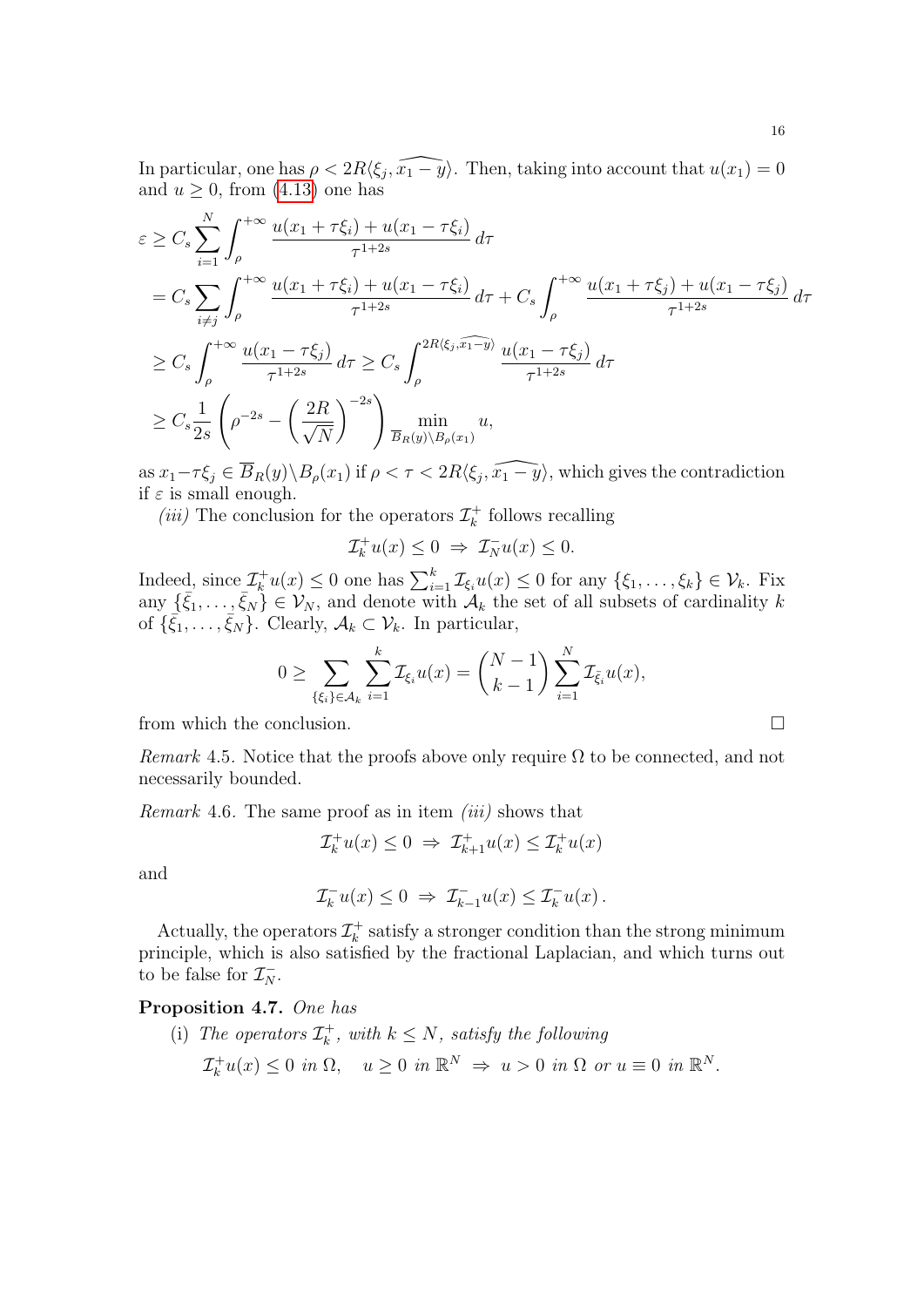<span id="page-16-0"></span>

FIGURE 2. Graphic representation of the function  $u$  in the proof of Proposition [4.7](#page-15-0) (ii), with  $N = 2$ .

(ii) There exist functions u such that  $\mathcal{I}_{N}^{-}u \leq 0$  in  $\Omega$ ,  $u \equiv 0$  in  $\overline{\Omega}$ , and  $u \not\equiv 0$  in  $\mathbb{R}^N\setminus\overline{\Omega}$ .

Proof. (i) Take u which satisfies the assumptions of the minimum principle, and assume there exists  $x_0 \in \Omega$  such that  $u(x_0) = 0$ . By the strong minimum principle in  $\Omega$ , we know that  $u \equiv 0$  in  $\Omega$ , in particular  $u \geq 0$  in  $\mathbb{R}^N$ . Choose any orthonormal basis of  $\mathbb{R}^N \{\xi_1, \ldots, \xi_N\}$ . Thus, recalling that  $u \geq 0$  in  $\mathbb{R}^N$ 

$$
0 \geq \mathcal{I}_k^+ u(x_0) \geq \sum_{i=1}^k \mathcal{I}_{\xi_i} u(x_0)
$$
  
=  $C_s \sum_{i=1}^k \int_0^{+\infty} \frac{u(x_0 + \tau \xi_i) + u(x_0 - \tau \xi_i)}{\tau^{1+2s}} d\tau.$ 

Hence, since  $u \geq 0$  in  $\mathbb{R}^N$ , we conclude that  $u \equiv 0$  on every line with direction  $\xi_i$ , and passing by  $x_0$ . Since the directions are arbitrary, we get the conclusion. (ii) Take

$$
u(x) = \begin{cases} 0 & \text{if there exists } i = 1, ..., N \text{ such that } |\langle x, e_i \rangle| \le 1\\ 1 & \text{otherwise,} \end{cases}
$$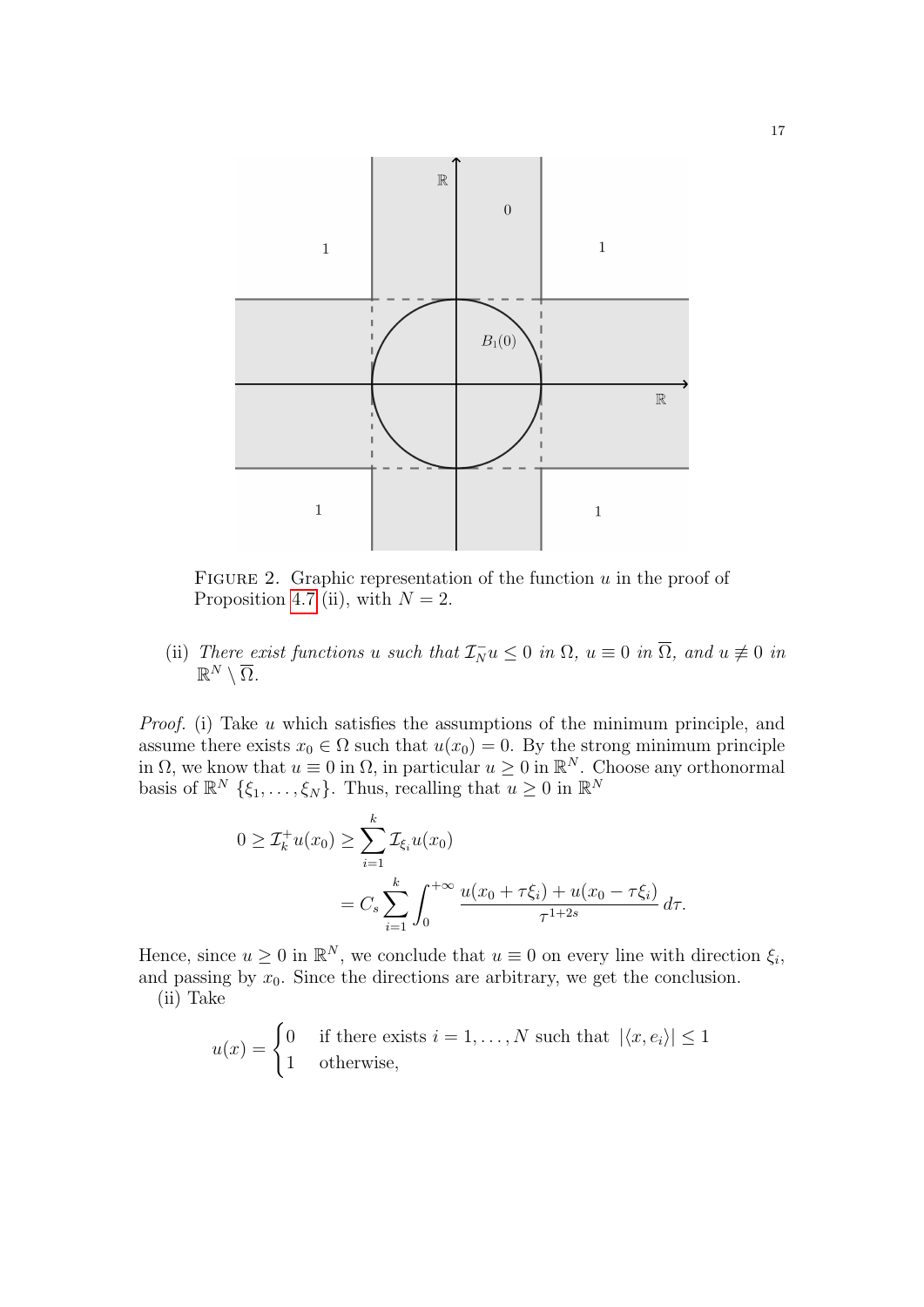see also Figure [2,](#page-16-0) and notice that

$$
\mathcal{I}_N^- u(x) \le \sum_{i=1}^N \mathcal{I}_{e_i} u(x) = 0 \text{ in } B_1(0),
$$

where  $e_i$  is the canonical basis. Moreover,  $u \equiv 0$  in  $\overline{B_1}(0)$ , however  $u \not\equiv 0$  in  $\mathbb{R}^N \setminus \overline{B}_1(0).$ 

We now prove a Hopf-type Lemma. We will borrow some ideas from [\[14\]](#page-41-4), where the fractional Laplacian is taken into account. The next known computation provides a useful barrier function.

<span id="page-17-1"></span>**Lemma 4.8** (Section 3.6 in [\[8\]](#page-40-7)). For any  $\xi \in S^{N-1}$  one has

$$
\mathcal{I}_{\xi}(R^2 - |x|^2)^s_+ = -C_s\beta(1 - s, s) \text{ in } B_R(0),
$$

where

$$
\beta(1-s,s) = \int_0^1 t^{-s} (1-t)^{s-1} dt
$$

is the Beta function. In particular,

$$
\mathcal{I}_{k}^{+}(R^{2}-|x|^{2})_{+}^{s} = \mathcal{I}_{k}^{-}(R^{2}-|x|^{2})_{+}^{s} = -k C_{s}\beta(1-s,s) \text{ in } B_{R}(0).
$$

<span id="page-17-0"></span>**Proposition 4.9.** Let  $\Omega$  be a bounded  $C^2$  domain, and let u satisfy

$$
\begin{cases} \mathcal{I}_N^- u \leq 0 & \text{in } \Omega \\ u \geq 0 & \text{in } \mathbb{R}^N \setminus \Omega. \end{cases}
$$

Assume  $u \not\equiv 0$  in  $\Omega$ . Then there exists a positive constant  $c = c(\Omega, u)$  such that

(4.14) 
$$
u(x) \ge c d(x)^s \quad \forall x \in \overline{\Omega}.
$$

Notice that the conclusion is not true for the operators  $\mathcal{I}_{k}^ \bar{k}_k$ ,  $k < N$ . Indeed, consider the function

<span id="page-17-2"></span>
$$
u(x) = \begin{cases} e^{-\frac{1}{1-|x|^2}} & \text{if } |x| < 1\\ 0 & \text{if } |x| \ge 1 \end{cases}
$$

and take  $\{\xi_i\} \in \mathcal{V}_k$  such that  $\langle x, \xi_i \rangle = 0$  for any  $i = 1, \ldots, k$ . Hence  $|x + \tau \xi_i|^2 = |x|^2 + \tau^2 \ge |x|^2$ 

and using the radial monotonicity of  $u$ 

$$
\mathcal{I}_k^- u(x) \leq \sum_{i=1}^k \mathcal{I}_{\xi_i} u(x) \leq 0 \text{ in } B_1(0).
$$

However, u clearly does not satisfy

$$
u(x) \ge c \, d(x)^\gamma
$$

for any positive constants  $c, \gamma$ .

As a consequence of Proposition [4.9,](#page-17-0) we immediately obtain the following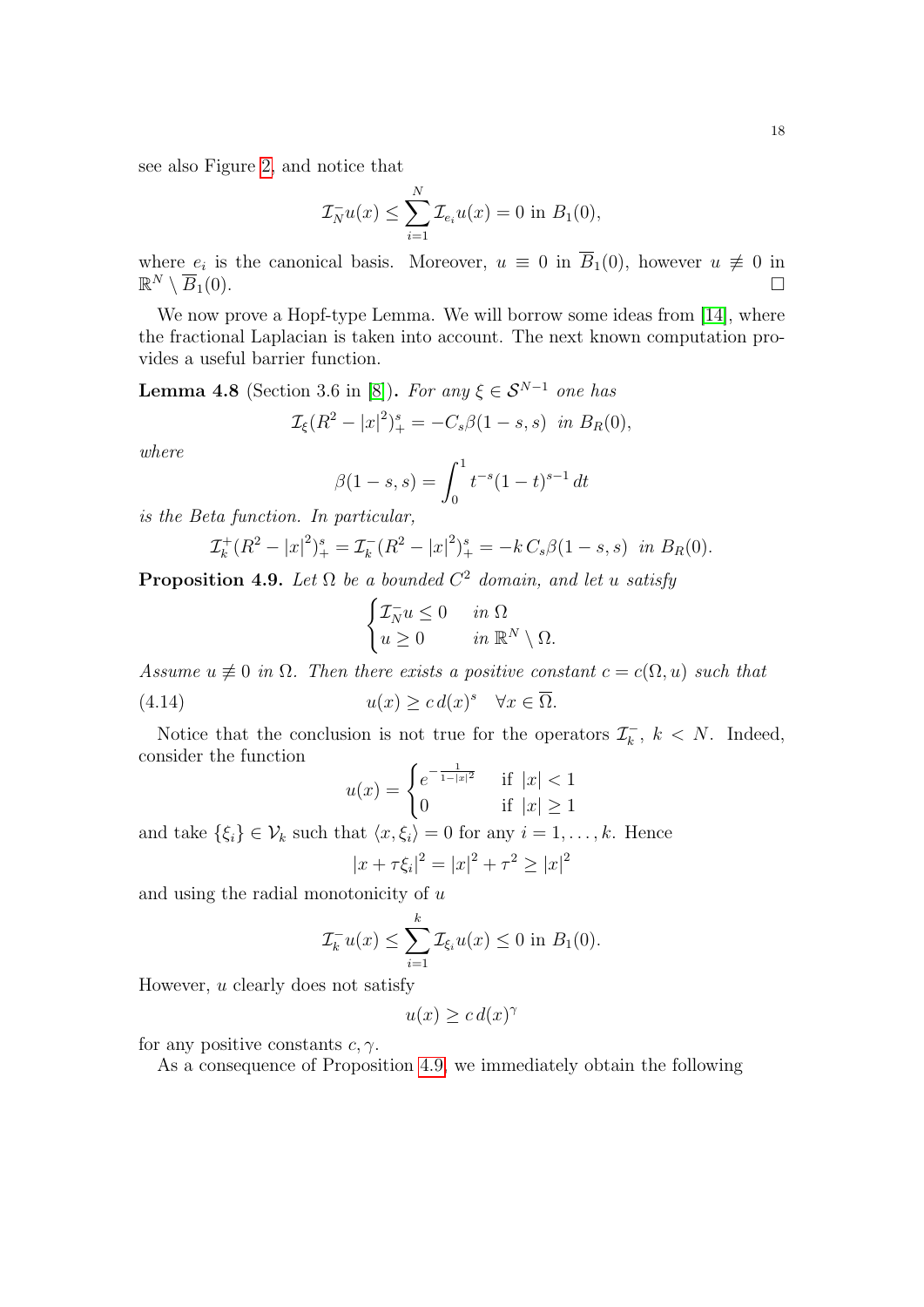Corollary 4.10. Let  $\Omega$  be a bounded  $C^2$  domain, and let u satisfy

$$
\begin{cases} \mathcal{I}_k^+ u \le 0 & \text{in } \Omega \\ u \ge 0 & \text{in } \mathbb{R}^N \setminus \Omega. \end{cases}
$$

Assume  $u \not\equiv 0$  in  $\Omega$ . Then

<span id="page-18-2"></span>
$$
u(x) \ge c \, d(x)^s
$$

for some positive constant  $c = c(\Omega, u)$ .

Remark 4.11. We also point out that from Proposition [4.9](#page-17-0) one can deduce the strong maximum/minimum principle for the operators  $\mathcal{I}_{k}^{+}$  $\mathcal{I}_{k}^{+}$ ,  $\mathcal{I}_{N}^{-}$ , which however follows also by a more direct argument as we showed in Theorem [4.3.](#page-14-0)

Proof of Proposition [4.9.](#page-17-0) By the weak and strong minimum principles, see Theo-rem [4.1](#page-11-5) and Theorem [4.3-](#page-14-0)(ii),  $u > 0$  in  $\Omega$ . Therefore, for any K compact subset of  $\Omega$  we have

$$
\inf_{y \in K} u(y) > 0.
$$

Without loss of generality we can further assume that  $u$  vanishes somewhere in  $\partial Ω$ , otherwise the conclusion is obvious.

Since  $\Omega$  is a  $C^2$  domain, there exists a positive constant  $\varepsilon$ , depending on  $\Omega$ , such that for any  $x \in \Omega_{\varepsilon} = \{x \in \Omega : d(x) < \varepsilon\}$  there are a unique  $z \in \partial\Omega$  for which  $d(x) = |x - z|$  and a ball  $B_{2\varepsilon}(\bar{y}) \subset \Omega$  such that  $\overline{B_{2\varepsilon}(\bar{y})} \cap (\mathbb{R}^N \setminus \Omega) = \{z\}.$ 

Now we consider the radial function  $w(x) = ((2\varepsilon)^2 - |x - \bar{y}|^2)^s_+$  which satisfies, see Lemma [4.8,](#page-17-1) the equation

$$
\mathcal{I}_N^- w = -N C_s \beta (1 - s, s) \text{ in } B_{2\varepsilon}(\bar{y}).
$$

We claim that there exists  $\bar{n} = \bar{n}(u, \varepsilon)$  such that

$$
u \geq w_{\bar{n}} \text{ in } \mathbb{R}^N,
$$

where

$$
w_n(x) = \frac{1}{n}w(x).
$$

This implies [\(4.14\)](#page-17-2). Indeed, for any  $x \in \Omega_{\varepsilon}$ 

<span id="page-18-0"></span>(4.16) 
$$
w_{\bar{n}}(x) = \frac{1}{\bar{n}}((2\varepsilon)^2 - |x - \bar{y}|^2)^s + \ge \frac{2\varepsilon}{\bar{n}} |x - z|^s = \frac{2\varepsilon}{\bar{n}} d(x)^s,
$$

and

(4.17) 
$$
u(x) \geq \min_{y \in \Omega \setminus \Omega_{\varepsilon}} \frac{u(y)}{d(y)^s} d(x)^s \quad \forall x \in \Omega \setminus \Omega_{\varepsilon}.
$$

From [\(4.16\)](#page-18-0)-[\(4.17\)](#page-18-1) we obtain [\(4.14\)](#page-17-2) with  $c = \min \left\{ \frac{2\varepsilon}{n} \right\}$  $\frac{2\varepsilon}{\bar{n}}, \min_{y\in\Omega\setminus\Omega_\varepsilon}\frac{u(y)}{d(y)^s}$  $\frac{u(y)}{d(y)^s}$ .

We proceed by contradiction in order to prove the claim, hence, we suppose that for any  $n \in \mathbb{N}$ 

<span id="page-18-1"></span>
$$
v_n = w_n - u
$$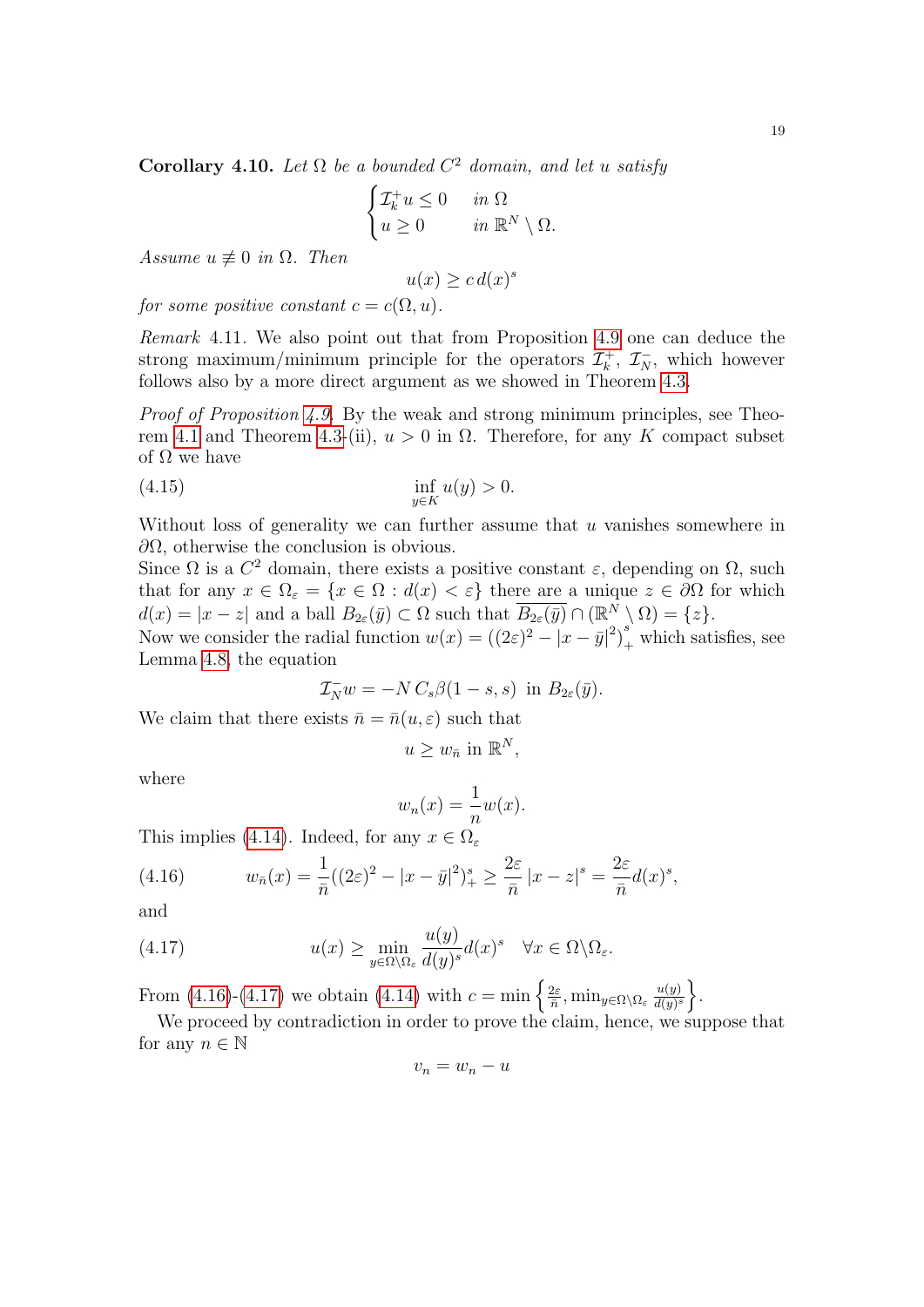is USC and positive somewhere. From now on, for simplicity of notation, we assume that  $B_{2\varepsilon}(\bar{y}) = B_1(0)$ . Since

$$
w_n = 0 \le u \text{ in } \mathbb{R}^N \setminus B_1(0),
$$

we know that it attains its positive maximum  $x_n$  in  $B_1(0) \subset \Omega$ . One has

<span id="page-19-1"></span>
$$
0 < u(x_n) < w_n(x_n).
$$

Also,  $w_n \to 0$  uniformly in  $\mathbb{R}^N$ , thus

(4.18) 
$$
\lim_{n \to +\infty} u(x_n) = 0.
$$

Therefore, recalling [\(4.15\)](#page-18-2),  $|x_n| \to 1$  as  $n \to \infty$ , hence in particular  $x_n \in B_1(0) \setminus$  $B_{r_0}(0)$ , where  $r_0 = \sqrt{1 - \frac{1}{2l}}$  $\frac{1}{2N}$ , and  $d(x_n) < (1 - r_0)/2$  for *n* large enough.

Since  $\mathcal{I}_{N}^{-}u \leq 0$  in  $\Omega$ , we know that for every test function  $\varphi \in C^{2}(B_{\rho}(x_{n}))$  such that  $x_n$  is a minimum point to  $u - \varphi$ , one has

$$
\inf_{\{\xi_i\}\in\mathcal{V}_N}\sum_{i=1}^N\left(\int_0^\rho\frac{\delta(\varphi,x_n,\tau\xi_i)}{\tau^{1+2s}}\,d\tau+\int_\rho^{+\infty}\frac{\delta(u,x_n,\tau\xi_i)}{\tau^{1+2s}}\,d\tau\right)\leq 0,
$$

and in particular for any  $n \in \mathbb{N}$  there exists  $\{\xi_1(n), \ldots, \xi_N(n)\}\$  orthonormal basis of  $\mathbb{R}^N$  such that

<span id="page-19-0"></span>
$$
(4.19) \qquad \sum_{i=1}^N \left( \int_0^\rho \frac{\delta(\varphi, x_n, \tau \xi_i(n))}{\tau^{1+2s}} d\tau + \int_\rho^{+\infty} \frac{\delta(u, x_n, \tau \xi_i(n))}{\tau^{1+2s}} d\tau \right) \leq \frac{1}{n}.
$$

Since  $\{\xi_1(n), \ldots, \xi_N(n)\}\$ is a basis of  $\mathbb{R}^N$ , then there exists at least one  $\xi_i(n)$  such that  $\langle \hat{x}_n, \xi_i(n) \rangle \geq \frac{1}{\sqrt{n}}$  $\frac{1}{N}$ . Without loss of generality we can suppose that  $\xi_i(n) =$  $\xi_1(n)$ . Let us choose  $\rho = d(x_n) < (1 - r_0)/2$ , and  $\varphi(x) = w_n(x) \in C^2(B_\rho(x_n))$  as test function.

We consider the left hand side of [\(4.19\)](#page-19-0), and we aim at providing a positive lower bound independent on  $n$ , which will give the desired contradiction. Let us start with the second integral in [\(4.19\)](#page-19-0) for each fixed  $i = 2, \ldots, N$ , and let us notice that since  $x_n$  is a maximum point for  $v_n$ 

$$
\int_{\rho}^{+\infty} \frac{\delta(u, x_n, \tau \xi_i(n))}{\tau^{1+2s}} d\tau \geq \int_{\rho}^{+\infty} \frac{\delta(w_n, x_n, \tau \xi_i(n))}{\tau^{1+2s}} d\tau.
$$

On the other hand, in order to estimate the integral for  $i = 1$ , we split it as follows:

(4.20) 
$$
\int_{\rho}^{+\infty} \frac{\delta(u, x_n, \tau \xi_1(n))}{\tau^{1+2s}} d\tau = J_1 + J_2 + J_3,
$$

where

$$
J_1 = \int_{\rho}^{\tau_1(n)} \frac{\delta(u, x_n, \tau \xi_1(n))}{\tau^{1+2s}} d\tau,
$$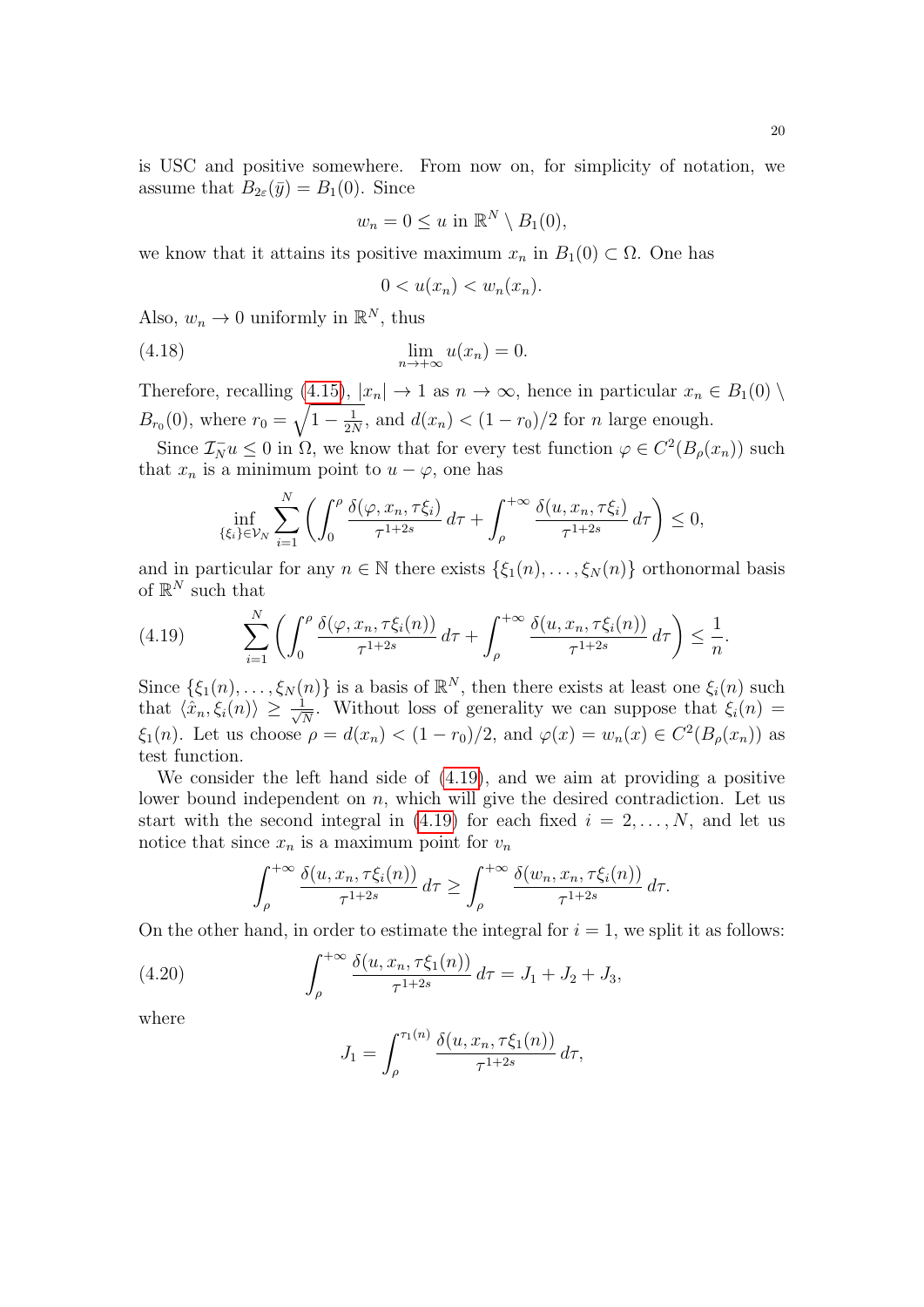<span id="page-20-0"></span>

FIGURE 3. The blue vector represents  $\xi_1(n)$ , and the red segment corresponds to points  $x_n - \tau \xi_1(n)$ , with  $\tau \in [\tau_1(n), \tau_2(n)]$ .

$$
J_2 = \int_{\tau_1(n)}^{\tau_2(n)} \frac{\delta(u, x_n, \tau \xi_1(n))}{\tau^{1+2s}} d\tau
$$

and

$$
J_3 = \int_{\tau_2(n)}^{+\infty} \frac{\delta(u, x_n, \tau \xi_1(n))}{\tau^{1+2s}} d\tau,
$$

with

$$
\tau_1(n) = \frac{|x_n|}{\sqrt{N}} - \sqrt{1 - \frac{1}{2N} - |x_n|^2 \left(1 - \frac{1}{N}\right)}
$$

and

$$
\tau_2(n) = \frac{|x_n|}{\sqrt{N}} + \sqrt{1 - \frac{1}{2N} - |x_n|^2 \left(1 - \frac{1}{N}\right)}.
$$

Notice that if  $\tau \in [\tau_1(n), \tau_2(n)]$  then  $x_n - \tau \xi_1(n) \in B_{r_0}(0)$ , as

$$
|x_n - \tau \xi_1(n)|^2 \le |x_n|^2 + \tau^2 - \frac{2\tau |x_n|}{\sqrt{N}} \le 1 - \frac{1}{2N},
$$

see also Figure [3.](#page-20-0) Also, for *n* large we can assume  $\rho = d(x_n) < \tau_1(n) < \tau_2(n)$ , since as  $n \to +\infty$ ,  $d(x_n) \to 0$ ,  $\tau_1(n) \to \frac{1}{\sqrt{n}}$ N  $\left(1-\frac{1}{\sqrt{2}}\right)$ 2 ) and  $\tau_2(n) \to \frac{1}{\sqrt{n}}$ N  $\left(1+\frac{1}{l}\right)$  $\overline{c}$ .

Integrals  $J_1$  and  $J_3$  can be estimated once again as above, exploiting the inequality

$$
\delta(u, x_n, \tau \xi_1(n)) \ge \delta(w_n, x_n, \tau \xi_1(n)).
$$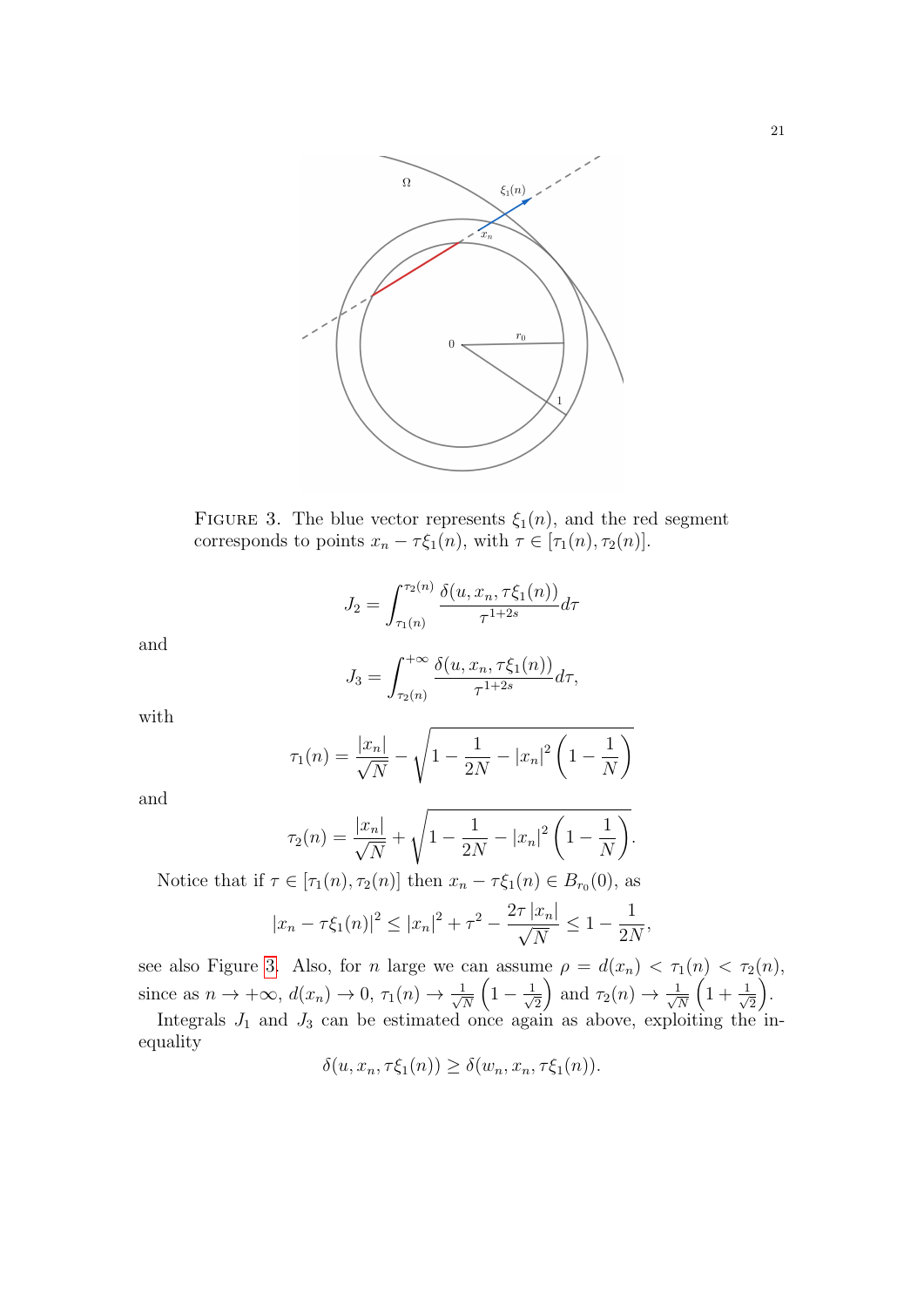In order to estimate  $J_2$ , we now use the fact that  $u(x_n - \tau \xi_1(n)) \ge \min_{\overline{B}_{r_0}} u > 0$ . We obtain

$$
J_2 \ge \int_{\tau_1(n)}^{\tau_2(n)} \frac{u(x_n - \tau \xi_1(n)) - 2u(x_n)}{\tau^{1+2s}} d\tau
$$
  
 
$$
\ge \left(\min_{\overline{B}_{r_0}} u - 2u(x_n)\right) \int_{\tau_1(n)}^{\tau_2(n)} \frac{1}{\tau^{1+2s}} = \frac{\min_{\overline{B}_{r_0}} u - 2u(x_n)}{2s} \left(\frac{1}{\tau_1(n)^{2s}} - \frac{1}{\tau_2(n)^{2s}}\right).
$$

Now, putting estimates above together and recalling [\(4.19\)](#page-19-0), one has

<span id="page-21-1"></span>(4.21) 
$$
\frac{1}{n} \ge \sum_{i=1}^{N} \int_{0}^{+\infty} \frac{\delta(w_n, x_n, \tau \xi_i(n))}{\tau^{1+2s}} d\tau - \int_{\tau_1(n)}^{\tau_2(n)} \frac{\delta(w_n, x_n, \tau \xi_1(n))}{\tau^{1+2s}} d\tau + \frac{\min_{\overline{B}_{r_0}} u - 2u(x_n)}{2s} \left(\frac{1}{\tau_1(n)^{2s}} - \frac{1}{\tau_2(n)^{2s}}\right).
$$

Notice that, as  $n \to +\infty$ 

$$
\left| \int_{\tau_1(n)}^{\tau_2(n)} \frac{\delta(w_n, x_n, \tau \xi_1(n))}{\tau^{1+2s}} d\tau \right| \leq \frac{2}{s n} \left( \frac{1}{\tau_1(n)^{2s}} - \frac{1}{\tau_2(n)^{2s}} \right) \to 0,
$$

and that by Lemma [4.8](#page-17-1)

$$
\sum_{i=1}^{N} \int_0^{+\infty} \frac{\delta(w_n, x_n, \tau \xi_i(n))}{\tau^{1+2s}} d\tau = -\frac{N}{n} C_s \beta (1-s, s).
$$

Thus by taking the limit  $n \to +\infty$  in [\(4.21\)](#page-21-1) and using [\(4.18\)](#page-19-1) we get the contradiction

$$
0 < \frac{1}{2s} \min_{\overline{B}_{r_0}} u \left( \left( \frac{1}{\sqrt{N}} \left( 1 - \frac{1}{\sqrt{2}} \right) \right)^{-2s} - \left( \frac{1}{\sqrt{N}} \left( 1 + \frac{1}{\sqrt{2}} \right) \right)^{-2s} \right) \leq 0. \quad \Box
$$

## 5. Stability and the Perron method

<span id="page-21-0"></span>We now give some stability results which will be crucial for our purposes. They have been treated in a very general context in [\[2,](#page-40-1) [3\]](#page-40-2), see also [\[1\]](#page-40-8), here we give a simplified proof with full details for the operators  $\mathcal{I}_k^{\pm}$  $\frac{1}{k}$ .

For the local counterparts, we refer to [\[11\]](#page-41-2). Let us set

$$
u_*(x) = \sup_{r>0} \inf_{|y-x| \le r} u(y), \quad u^*(x) = \inf_{r>0} \sup_{|y-x| \le r} u(y)
$$

and

$$
\liminf_{x \to a} u_n(x) = \lim_{j \to \infty} \inf \left\{ u_n(y) : n \ge j, |y - x| \le \frac{1}{j} \right\},\
$$
  

$$
\limsup^* u_n(x) = \lim_{j \to \infty} \sup \left\{ u_n(y) : n \ge j, |y - x| \le \frac{1}{j} \right\}.
$$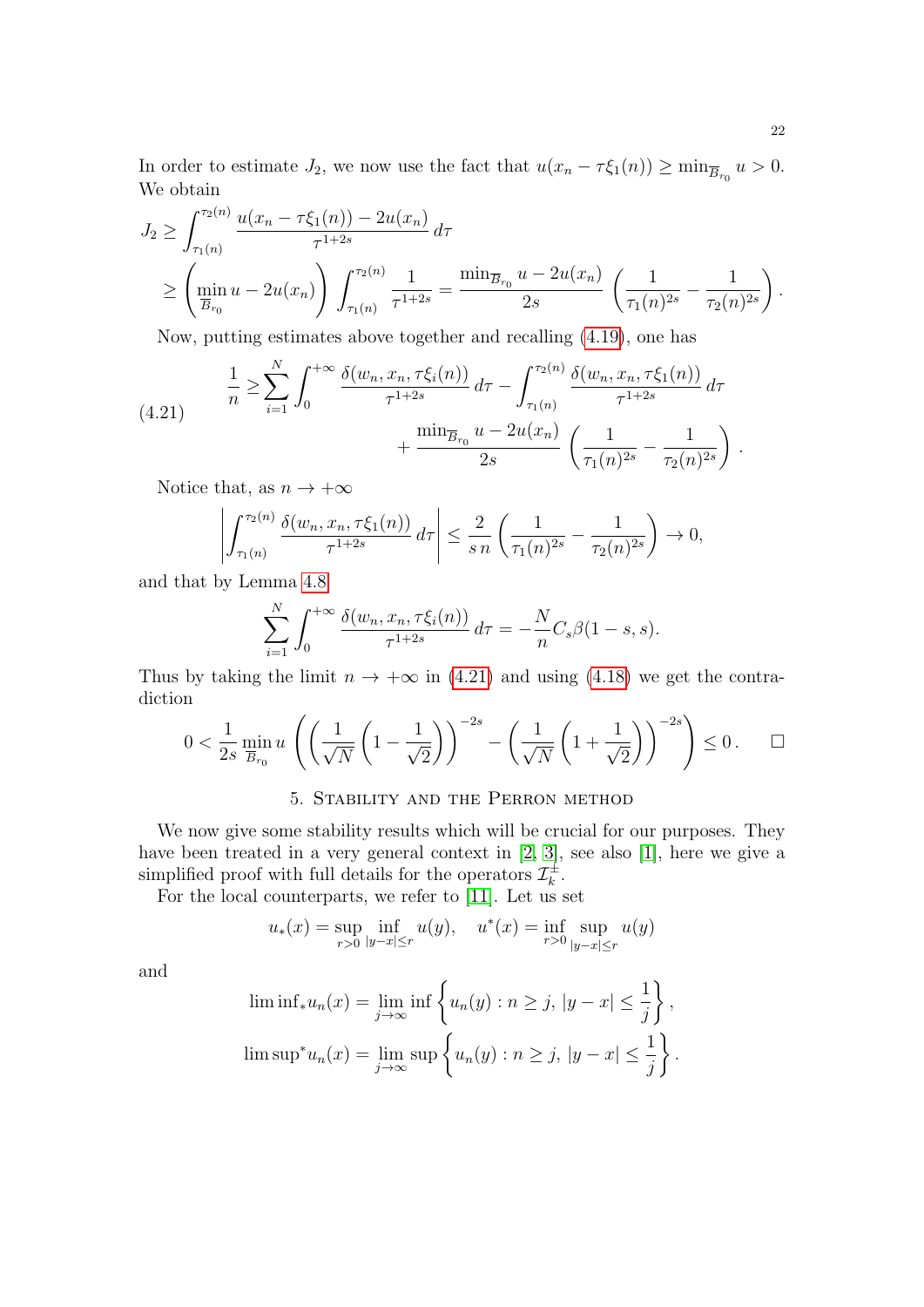<span id="page-22-2"></span>**Lemma 5.1.** Let  $u_n \in USC(\Omega)$  (respectively  $LSC(\Omega)$ ) be a sequence of subsolutions (supersolutions) of

(5.1) 
$$
\mathcal{I}_k^{\pm} u_n = f_n(x) \text{ in } \Omega,
$$

where  $f_n$  are locally uniformly bounded functions, and  $u_n \leq 0$   $(u_n \geq 0)$  in  $\mathbb{R}^N \setminus \Omega$ . We assume that there exists  $M > 0$  such that for any  $n \in \mathbb{N}$ 

(5.2) 
$$
||u_n||_{\infty} \leq M \text{ in } \mathbb{R}^N.
$$

Then  $\overline{u} := \limsup^* u_n$  (resp.  $\underline{u} := \liminf_* u_n$ ) is a subsolution (resp. supersolution) of

<span id="page-22-0"></span>
$$
\mathcal{I}_k^{\pm}u = f(x) \text{ in } \Omega,
$$

such that  $u \leq 0$   $(u \geq 0)$  in  $\mathbb{R}^N \setminus \overline{\Omega}$ , where  $f = \liminf_* f_n$  (resp.  $\overline{f} = \limsup^* f_n$ ).

Remark 5.2. Notice that in general we cannot guarantee that the limit solution  $\overline{u}$ is  $\leq 0$  also on the boundary of the domain  $\Omega$ . However, in our next results, we will always be able to avoid this difficulty, by comparing the limit solution with the distance function to the boundary, see also Lemma [6.5](#page-29-0) below.

*Proof.* Let us only consider  $\mathcal{I}_{k}^{+}$  $\mathcal{I}_k^+$ , for  $\mathcal{I}_k^ \overline{k}_{k}$  is analogous. Let us fix  $x_0 \in \Omega$ , and let us choose  $\Phi \in C^2(B_\rho(x_0))$  such that  $\Phi(x_0) = \overline{u}(x_0)$ , and  $\Phi > \overline{u}$  in  $B_\rho(x_0) \setminus \{x_0\}$ . We can choose  $x_n \to x_0$  such that up to a subsequence  $u_n - \Phi$  has a maximum in  $x_n$  in  $B_{\rho/2}(x_n)$ , and  $\overline{u}(x_0) = \lim_n u_n(x_n)$ . Since  $u_n$  are subsolutions, there exist  $\{\xi_i(n)\}\in\mathcal{V}_k$  such that

<span id="page-22-1"></span>
$$
(5.3) \quad f_n(x_n) - \frac{1}{n} \le \sum_{i=1}^k \left( \int_0^{\rho/2} \frac{\delta(\Phi, x_n, \tau \xi_i(n))}{\tau^{1+2s}} d\tau + \int_{\rho/2}^{+\infty} \frac{\delta(u_n, x_n, \tau \xi_i(n))}{\tau^{1+2s}} d\tau \right)
$$

Up to extracting a further subsequence, we can assume  $\xi_i(n) \to \overline{\xi}_i$  as  $n \to \infty$ . Then, recalling  $\Phi \in C^2(B_\rho(x_0)),$ 

$$
\lim_{n\to+\infty}\int_0^{\rho/2}\frac{\delta(\Phi,x_n,\tau\xi_i(n))}{\tau^{1+2s}}\,d\tau=\int_0^{\rho/2}\frac{\delta(\Phi,x_0,\tau\bar{\xi}_i)}{\tau^{1+2s}}\,d\tau.
$$

On the other hand, by applying Fatou Lemma, and using hypothesis [\(5.2\)](#page-22-0),

$$
\limsup_{n \to +\infty} \int_{\rho/2}^{+\infty} \frac{\delta(u_n, x_n, \tau \xi_i(n))}{\tau^{1+2s}} d\tau \le \int_{\rho/2}^{+\infty} \frac{\delta(\overline{u}, x_0, \tau \overline{\xi_i})}{\tau^{1+2s}} d\tau
$$

Thus, recalling [\(5.3\)](#page-22-1), passing to the limit, and also using that  $\Phi \geq \overline{u}$  in  $B_{\rho}(x_0)$ ,

$$
\underline{f}(x_0) \leq \sum_{i=1}^k \left( \int_0^{\rho/2} \frac{\delta(\Phi, x_0, \tau \bar{\xi}_i)}{\tau^{1+2s}} d\tau + \int_{\rho/2}^{+\infty} \frac{\delta(\overline{u}, x_0, \tau \bar{\xi}_i)}{\tau^{1+2s}} d\tau \right)
$$
\n
$$
\leq \sum_{i=1}^k \left( \int_0^{\rho} \frac{\delta(\Phi, x_0, \tau \bar{\xi}_i)}{\tau^{1+2s}} d\tau + \int_{\rho}^{+\infty} \frac{\delta(\overline{u}, x_0, \tau \bar{\xi}_i)}{\tau^{1+2s}} d\tau \right)
$$

which implies the conclusion.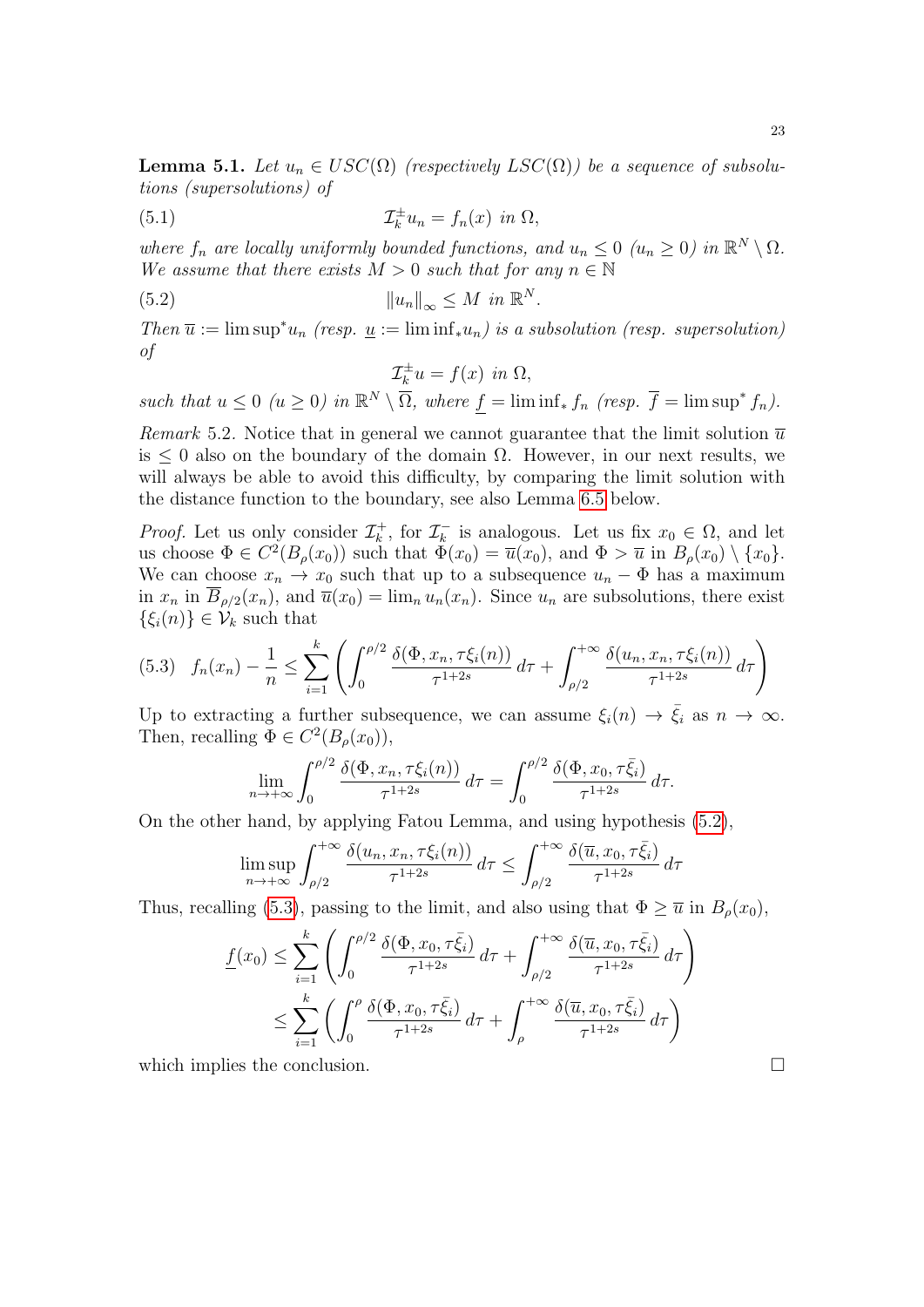Analogously one proves

<span id="page-23-1"></span>**Lemma 5.3.** Let  $(u_{\alpha})_{\alpha} \subseteq USC(\Omega)$  (respectively  $LSC(\Omega)$ ) a family of subsolutions (supersolutions) of

$$
\mathcal{I}_k^{\pm} u_{\alpha} = f_{\alpha}(x) \text{ in } \Omega
$$

such that  $u_{\alpha} \leq 0$   $(u_{\alpha} \geq 0)$  in  $\mathbb{R}^N \setminus \Omega$ , and there exists  $M > 0$  such that for any  $\alpha$  $||u_{\alpha}||_{\infty} \leq M$  in  $\mathbb{R}^{N}$ ,

where  $f_{\alpha}$  are uniformly bounded. Set  $u = \sup_{\alpha} u_{\alpha}$  (resp.  $v = \inf_{\alpha} u_{\alpha}$ ). Then  $u^*$ (resp  $v_*$ ) is a subsolution (resp supersolution) of

<span id="page-23-0"></span>
$$
\mathcal{I}_k^{\pm}u = f(x) \text{ in } \Omega
$$

such that  $u \leq 0$   $(u \geq 0)$  in  $\mathbb{R}^N \setminus \Omega$ , where  $f = (\inf_{\alpha} f_{\alpha})^*$ ,  $(r \in \Omega, f \in \mathbb{R}^N)$ .

As a consequence, we get the following analog of the Perron method.

<span id="page-23-3"></span>**Lemma 5.4.** Let <u>u</u> and  $\overline{u}$  in  $C(\mathbb{R}^N)$  be respectively sub and supersolutions of  $(5.4)$ ±  $\overline{f}_k^{\pm}u = f(x)$  in  $\Omega$ ,

such that  $\underline{u} = \overline{u} = 0$  in  $\mathbb{R}^N \setminus \Omega$ . Then there exists a solution  $v \in C(\mathbb{R}^N)$  to [\(5.4\)](#page-23-0) such that  $u \leq v \leq \overline{u}$ , and  $v = 0$  in  $\mathbb{R}^N \setminus \Omega$ .

*Proof.* In what follows we only consider the case  $\mathcal{I}_{k}^{+}$  $\bar{k}$ , similar considerations hold for  $\mathcal{I}_k^ \bar{k}$ . Let

 $v = \sup\{u : u \text{ is a subsolution to } (5.4) \text{ s.t. } u \leq \overline{u} \text{ in } \mathbb{R}^N\}.$  $v = \sup\{u : u \text{ is a subsolution to } (5.4) \text{ s.t. } u \leq \overline{u} \text{ in } \mathbb{R}^N\}.$  $v = \sup\{u : u \text{ is a subsolution to } (5.4) \text{ s.t. } u \leq \overline{u} \text{ in } \mathbb{R}^N\}.$ 

Notice that  $v \in L^{\infty}(\mathbb{R}^N)$  as

$$
\underline{u} \le v_* \le v \le v^* \le \overline{u},
$$

which also implies  $v = 0$  in  $\mathbb{R}^N \setminus \Omega$ . We know by Lemma [5.3](#page-23-1) that  $v^*$  is a subsolution to [\(5.4\)](#page-23-0), thus  $v^* \leq v$  by maximality of v and  $v = v^*$ . We claim that  $v_*$  is a supersolution to [\(5.4\)](#page-23-0). If the claim is true, then by the comparison principle Theorem [4.1](#page-11-5) we conclude  $v^* \leq v_*$ , and since the other inequality trivially holds, then  $v = v_* = v^* \in C(\mathbb{R}^N)$  is a solution to [\(5.4\)](#page-23-0) such that  $v = 0$  in  $\mathbb{R}^N \setminus \Omega$ .

We now prove the claim. Let us assume by contradiction that  $v_*$  is not a supersolution. Then, there exists  $x_0 \in \Omega$ ,  $\rho > 0$  and  $\Phi \in C^2(\overline{B_\rho(x_0)})$  such that  $\Phi(x_0) = v_*(x_0), \Phi \lt v_*$  in  $\overline{B_\rho(x_0)} \setminus \{x_0\}$ , and

(5.5) I + <sup>k</sup> Ψ(x0) > f(x0),

where  $\Psi \in LSC(\mathbb{R}^N) \cap L^{\infty}(\mathbb{R}^N) \cap C^2(B_{\rho}(x_0))$  is defined as

<span id="page-23-2"></span>
$$
\Psi(x) = \begin{cases} \Phi(x) & \text{if } x \in \overline{B}_{\rho}(x_0) \\ v_*(x) & \text{if } x \in \mathbb{R}^N \setminus \overline{B}_{\rho}(x_0). \end{cases}
$$

By Proposition [3.1,](#page-10-0) there exist  $r < \rho/2$  and  $\varepsilon_0 > 0$  such that  $(5.6)$  $f_k^+ \Psi(x) \geq f(x) + \varepsilon_0$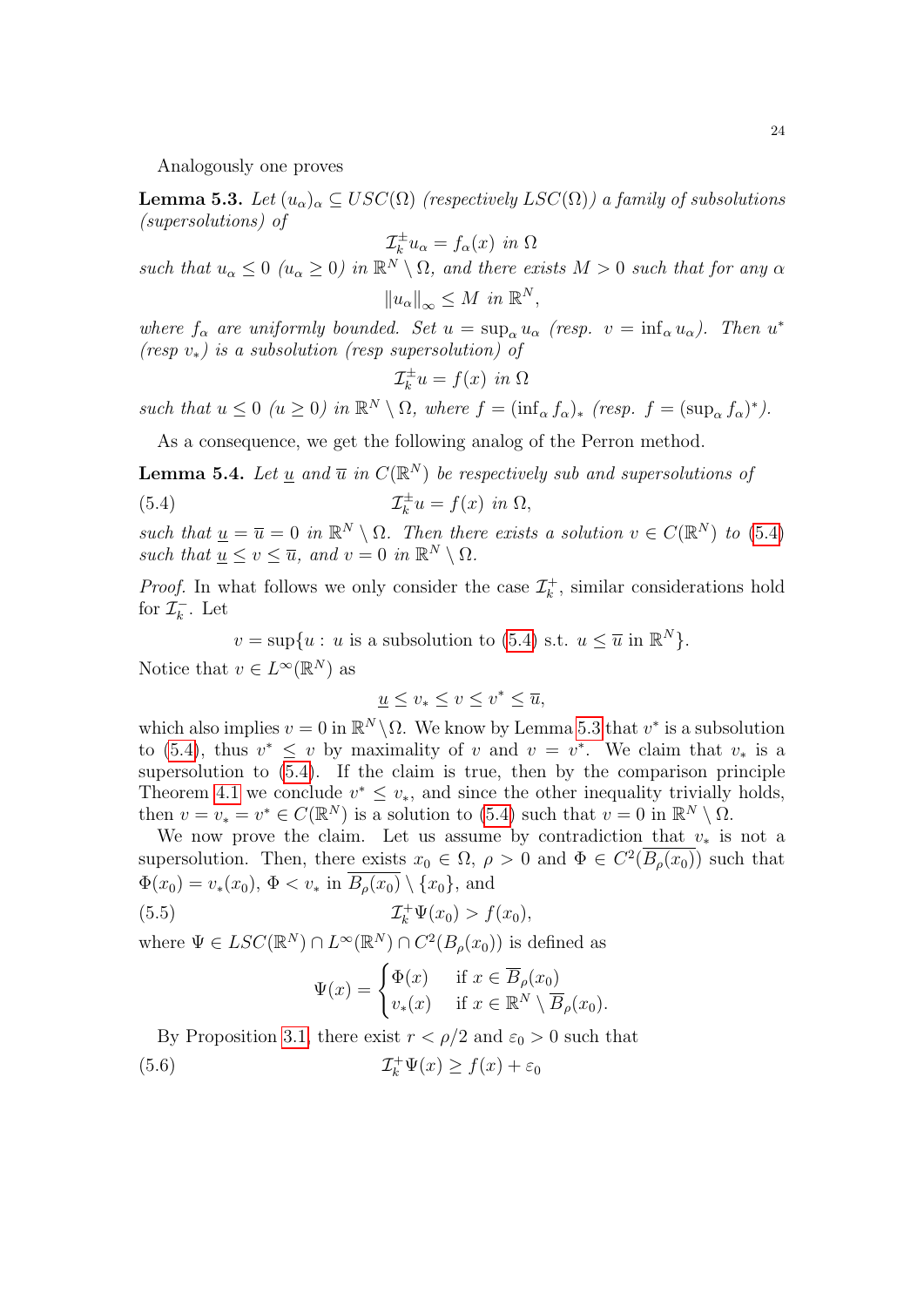for any  $x \in B_r(x_0)$ . Moreover, for any  $\eta > 0$  let

<span id="page-24-0"></span>
$$
\Psi_{\eta}(x) = \begin{cases} \Phi(x) + \eta & \text{if } x \in \overline{B}_{\rho}(x_0) \\ v_*(x) & \text{if } x \in \mathbb{R}^N \setminus \overline{B}_{\rho}(x_0). \end{cases}
$$

Then,

(5.7) 
$$
\mathcal{I}_k^+ \Psi_\eta(x) \ge f(x)
$$

for any  $\eta$  <  $\eta_1 = \varepsilon_0 C_s^{-1} \frac{s}{k}$  $\frac{s}{k}$   $\left(\frac{\rho}{2}\right)$  $\left(\frac{\rho}{2}\right)^{2s}$  and for any  $x \in B_r(x_0)$ . Indeed, notice that  $\Psi_{\eta} = \Psi + \eta \chi_{\overline{B}_{\rho}(x_0)},$  where  $\chi_A$  is the characteristic function of the set A, and that for any  $|\xi| = 1$  and  $x \in B_r(x_0)$ ,  $x \pm \tau \xi \in B_\rho(x_0)$  if  $\tau < \rho - r$ . Thus, by direct computations

$$
\mathcal{I}_{\xi} \chi_{\overline{B}_{\rho}(x_0)}(x) = C_s \int_{\rho-r}^{+\infty} \frac{\delta(\chi_{\overline{B}_{\rho}(x_0)}, x, \tau \xi)}{\tau^{1+2s}} d\tau \ge -2C_s \int_{\rho-r}^{+\infty} \frac{1}{\tau^{1+2s}} d\tau \n= -\frac{C_s}{s} (\rho-r)^{-2s} \ge -\frac{C_s}{s} (\frac{\rho}{2})^{-2s}.
$$

Thus

$$
\mathcal{I}_k^+ \Psi_\eta(x) \ge \mathcal{I}_k^+ \Psi(x) - C_s \frac{k}{s} \left(\frac{\rho}{2}\right)^{-2s} \eta \ge f(x) + \varepsilon_0 - C_s \frac{k}{s} \left(\frac{\rho}{2}\right)^{-2s} \eta \ge f(x)
$$

by using  $(5.6)$ .

Let us take

$$
\eta_2 = \min_{\overline{B}_{\rho}(x_0) \setminus B_{r/2}(x_0)} (v_* - \Phi) > 0,
$$

so that  $v_* > \Phi + \eta$  in  $\overline{B}_\rho(x_0) \setminus B_{r/2}(x_0)$  for any  $\eta < \eta_2$ . Consider

$$
\eta_0 \leq \min\{\eta_1, \eta_2\}.
$$

Define

$$
w = \begin{cases} \max\{v, \Psi_{\eta_0}\} & \text{in } B_r(x_0) \\ v & \text{in } \mathbb{R}^N \setminus B_r(x_0). \end{cases}
$$

In particular,  $w(x) \geq \Psi_{\eta_0}(x)$  for all x.

Let us prove that w is a subsolution. Let us fix  $\bar{x} \in \Omega$ , and let us choose  $\varphi \in C^2(B_\varepsilon(\bar x))$  such that  $w(\bar x) = \varphi(\bar x)$ , and  $w(x) \leq \varphi(x)$  in  $B_\varepsilon(\bar x)$ .

If  $w(\overline{x}) = v(\overline{x})$ , then  $\varphi$  is a test function for v, and we exploit the fact that v is a subsolution. If  $w(\bar{x}) = \Phi(\bar{x}) + \eta_0 > v(\bar{x})$ , then in particular  $\bar{x} \in B_{r/2}(x_0)$ . Set

$$
\theta(x) = \begin{cases} \varphi(x) & \text{if } x \in B_{\varepsilon}(\bar{x}) \\ w(x) & \text{if } x \in \mathbb{R}^N \setminus B_{\varepsilon}(\bar{x}). \end{cases}
$$

One has

$$
\theta(\bar{x}) = \varphi(\bar{x}) = w(\bar{x}) = \Phi(\bar{x}) + \eta_0 = \Psi_{\eta_0}(\bar{x}).
$$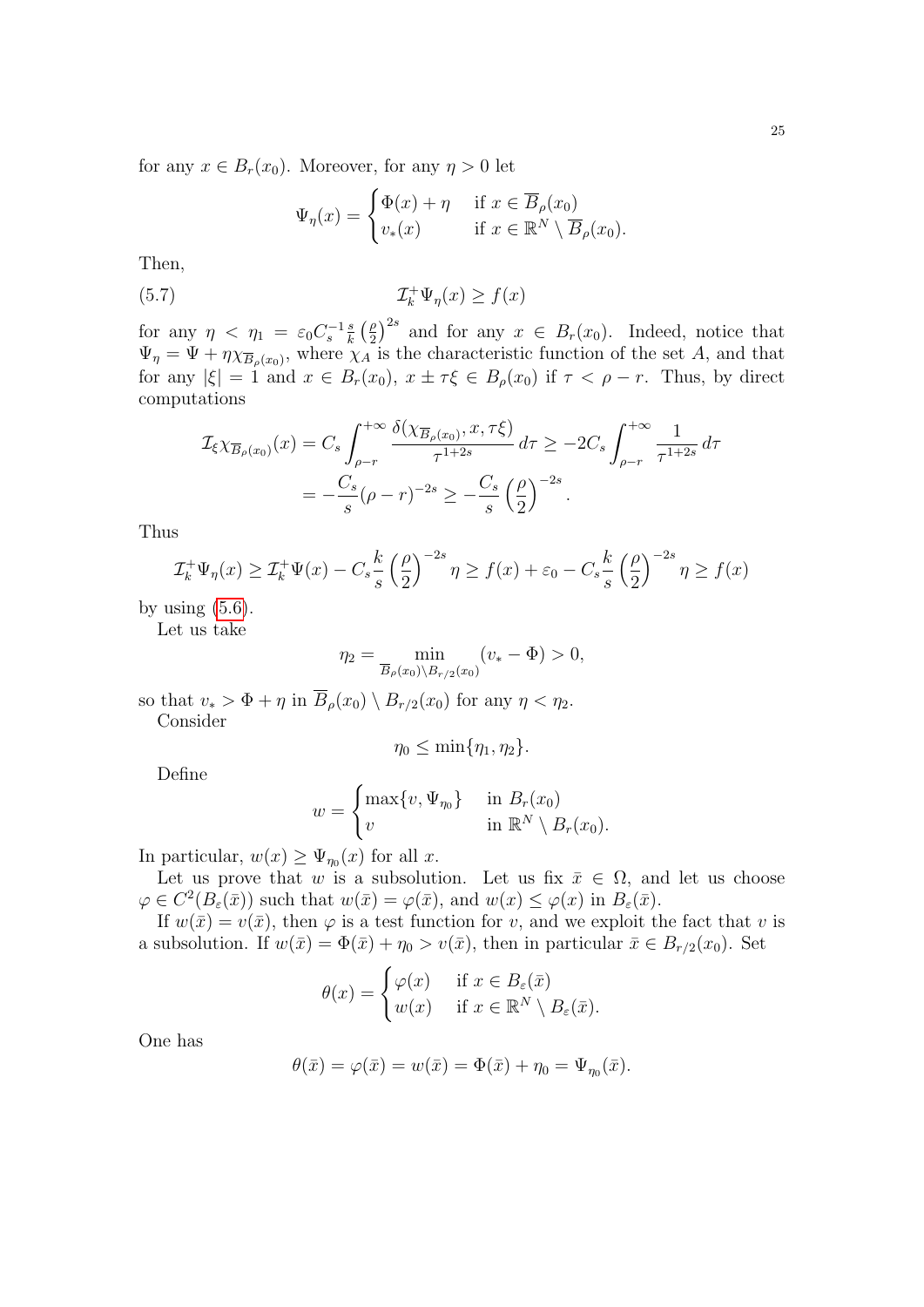Also,  $\theta(x) \ge \Psi_{\eta_0}(x)$  for any x. Indeed, if  $x \in B_{\varepsilon}(\bar{x})$ , then  $\theta(x) = \varphi(x) \ge w(x) \ge$  $\Psi_{\eta_0}(x)$ , whereas if  $x \notin B_{\varepsilon}(\bar{x})$ , then  $\theta(x) = w(x) \ge \Psi_{\eta_0}(x)$ . Therefore,

$$
\mathcal{I}_{k}^{+}\theta(\bar{x})\geq \mathcal{I}_{k}^{+}\Psi_{\eta_{0}}(\bar{x})\geq f(\bar{x})
$$

by [\(5.7\)](#page-24-0).

Hence  $w$  is a subsolution, and this yields a contradiction. Indeed, there exists a sequence  $x_n \to x_0$  such that  $\lim_{n\to\infty} v(x_n) = v_*(x_0)$ , and one has

$$
\lim_{n}(w(x_n) - v(x_n)) = \max\{v_*(x_0), \Phi(x_0) + \eta_0\} - v_*(x_0) = \eta_0 > 0.
$$

Thus,  $w(x) > v(x)$  for some x. Finally, we notice that  $w \leq \overline{u}$  by comparison, and as a consequence  $w \leq v$  by maximality of v, a contradiction.

We finally prove existence of a unique solution to the Dirichlet problem in uniformly convex domains

$$
\Omega = \bigcap_{y \in Y} B_R(y).
$$

The proof will be based on stability properties above.

<span id="page-25-2"></span>**Theorem 5.5.** Let f be a bounded continuous function, and let  $\Omega$  be a uniformly convex domain. Then there exists a unique function  $u \in C(\mathbb{R}^N)$  such that

(5.8) 
$$
\begin{cases} \mathcal{I}_k^{\pm} u = f(x) & \text{in } \Omega \\ u = 0 & \text{in } \mathbb{R}^N \setminus \Omega. \end{cases}
$$

Proof. Exploiting the barrier functions in Lemma [4.8,](#page-17-1) we build suitable sub/super solutions. Indeed, for any  $y \in Y$  one considers the function

<span id="page-25-0"></span>
$$
v_y(x) = M(R^2 - |x - y|^2)_+^s
$$

which for  $M = M(k, s)$  big enough satisfies

<span id="page-25-1"></span>
$$
\mathcal{I}_k^+ v_y \le -\|f\|_{\infty} \text{ in } B_R(y).
$$

We now take

(5.9) 
$$
v(x) = \inf_{y \in Y} v_y(x)
$$

which is a supersolution to [\(5.8\)](#page-25-0). In order to prove it, first we note that  $0 \le v(x) \le$  $MR^{2s}$ , hence v is bounded. Moreover, notice that  $v \in C^{0,s}(\mathbb{R}^N)$ . Indeed, for any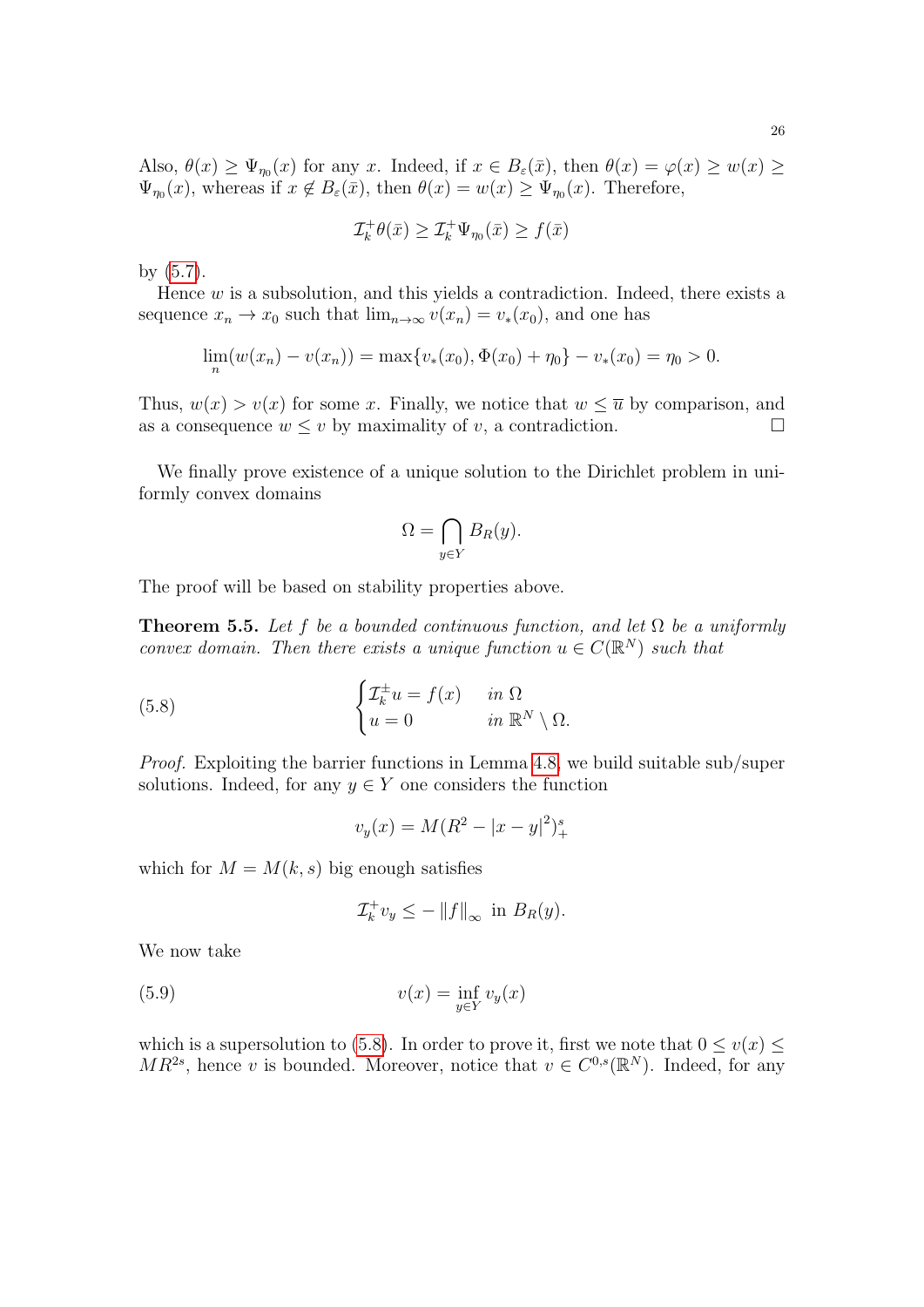$x, y \in \overline{\Omega}$ , one has

$$
|v(x) - v(z)| \le \sup_{y} |v_y(x) - v_y(z)|
$$
  
=  $M \sup_{y} |(R^2 - |x - y|^2)^s - (R^2 - |z - y|^2)^s|$   
 $\le M \sup_{y} |(R^2 - |x - y|^2) - (R^2 - |z - y|^2)|^s$   
=  $M \sup_{y} ||z - y|^2 - |x - y|^2|^s$   
=  $M \sup_{y} (|z - y| + |x - y|)^s ||z - y| - |x - y||^s$   
 $\le M(2R)^s |z - x|^s.$ 

Moreover,  $v = 0$  in  $\mathbb{R}^N \setminus \Omega$ . Indeed, if  $x \notin \Omega$ , there exists  $y = y(x)$  such that  $x \notin B_R(y)$  which implies

$$
0 \le v(x) \le v_y(x) = M(R^2 - |x - y|^2)^{s}_{+} = 0.
$$

The infimum in definition [\(5.9\)](#page-25-1) is attained, as given  $x_0 \in \Omega$ , we can choose  $y_0 \in Y$  and  $z_0 \in \partial B_R(y_0)$  such that

$$
|x_0 - z_0| = d(x_0) = \eta.
$$

Therefore, as  $B_n(x_0) \subseteq \Omega \subseteq B_R(y)$  for any  $y \in Y$ ,

$$
|y - x_0| \le R - \eta = |x_0 - y_0|
$$

and as a consequence  $v(x_0) = v_{y_0}(x_0)$ . In particular,

$$
\mathcal{I}_k^+ v_{y_0}(x_0) \le - \left\| f \right\|_{\infty},
$$

which yields

$$
\mathcal{I}_k^+ v(x) \le -\|f\|_\infty \text{ in } \Omega.
$$

Analogously we take the supremum of the sub solutions

$$
w_y(x) = -v_y(x).
$$

Notice that

$$
\mathcal{I}_k^+ w_y(x) \ge \mathcal{I}_k^- w_y(x) = -\mathcal{I}_k^+ v_y(x) \ge ||f||_{\infty} \text{ in } B_R(y)
$$

for a sufficiently big constant  $M$ .

We now exploit the Perron method, applying Lemma [5.4,](#page-23-3) to get a solution to  $(5.8)$ . Uniqueness follows from Theorem [4.1.](#page-11-5)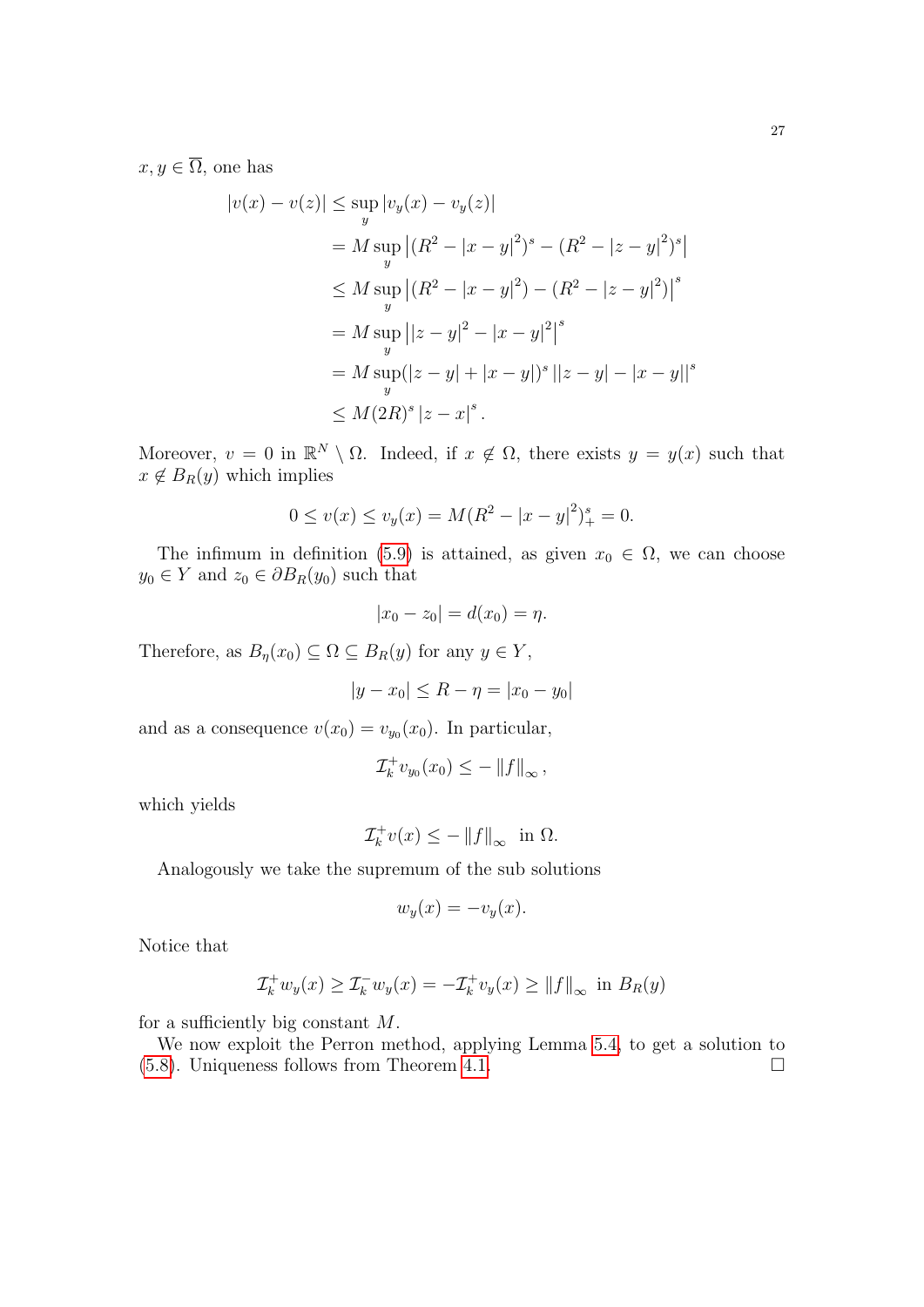#### 6. Maximum principles and principal eigenvalues

<span id="page-27-0"></span>We finally define the following generalized principal eigenvalues, adapting the classical definition in [\[4\]](#page-40-3),

$$
\mu_k^{\pm} = \sup \left\{ \mu : \exists v \in LSC(\Omega) \cap L^{\infty}(\mathbb{R}^N), v > 0 \text{ in } \Omega, v \ge 0 \text{ in } \mathbb{R}^N, \mathcal{I}_k^{\pm} v + \mu v \le 0 \text{ in } \Omega \right\}.
$$
  
Also let us set  

$$
\bar{\mu}_k^{\pm} = \sup \left\{ \mu : \exists v \in LSC(\Omega) \cap L^{\infty}(\mathbb{R}^N), \inf_{\Omega} v > 0, v \ge 0 \text{ in } \mathbb{R}^N, \mathcal{I}_k^{\pm} v + \mu v \le 0 \text{ in } \Omega \right\}.
$$

Remark 6.1. In this section, we only consider the operators  $\mathcal{I}_k^{\pm}$  $\tau_k^{\pm}(\cdot) + \mu$ , however, one can also treat operators with a zero order term like  $\mathcal{I}_{k}^{\pm}$  $\tau_k^{\pm}(\cdot) + c(x) \cdot + \mu \cdot$ , up to some technicalities.

<span id="page-27-3"></span>**Theorem 6.2.** The operators  $\mathcal{I}_{k}^{\pm}$  $\bar{y}_{k}^{\pm}(\cdot)+\mu\cdot$  satisfy the maximum principle for  $\mu<\bar{\mu}_{k}^{\pm}$  $\frac{\pm}{k}$ . *Proof.* We consider  $\mathcal{I}_{k}^{+}$ <sup>+</sup><sub>k</sub>, the other case being analogous. Let  $\mu \leq \bar{\mu}_k^+$  $k \atop k$  and let  $u \in USC(\overline{\Omega}) \cap L^{\infty}(\mathbb{R}^N)$  be a solution of

$$
\begin{cases} \mathcal{I}_k^+ u + \mu u \ge 0 & \text{in } \Omega \\ u \le 0 & \text{in } \mathbb{R}^N \backslash \Omega. \end{cases}
$$

By contradiction we suppose that  $u(x_0) > 0$  for some  $x_0 \in \Omega$ . In view of Theo-rem [4.1](#page-11-5) we have  $\mu > 0$ . By the definition of  $\bar{\mu}_k^+$  $\frac{1}{k}$  there exists  $\eta \in (\mu, \bar{\mu}_k^+)$  $\binom{+}{k}$  and a nonnegative bounded function  $v \in LSC(\Omega)$  such that

$$
\mathcal{I}_k^+ v + \eta v \le 0 \quad \text{in } \Omega \text{ and } \inf_{\Omega} v > 0.
$$

Set  $\gamma = \sup_{\Omega} \frac{u}{v}$  $\frac{u}{v}$ . Then

$$
0 < \frac{u(x_0)}{v(x_0)} \le \gamma < +\infty
$$

and for any  $\varepsilon \in (0, \gamma)$  there exists  $z_{\varepsilon} \in \Omega$  such that

$$
u(z_{\varepsilon}) - (\gamma - \varepsilon)v(z_{\varepsilon}) > 0.
$$

From this we infer that there exists  $x_{\varepsilon} \in \Omega$  such that

$$
M_{\varepsilon} := \max_{\overline{\Omega}} [u(x) - (\gamma - \varepsilon)v(x)] = u(x_{\varepsilon}) - (\gamma - \varepsilon)v(x_{\varepsilon}) > 0.
$$

For  $n \in \mathbb{N}$  let  $x_n = x_n(\varepsilon)$ ,  $y_n = y_n(\varepsilon) \in \overline{\Omega}$  be such that

<span id="page-27-1"></span>
$$
\max_{\overline{\Omega}\times\overline{\Omega}}[u(x) - (\gamma - \varepsilon)v(y) - n|x - y|^2] = u(x_n) - (\gamma - \varepsilon)v(y_n) - n|x_n - y_n|^2
$$
  
\n
$$
\geq M_{\varepsilon} > 0.
$$

Arguing as in the proof of Theorem [4.1](#page-11-5) we find that, for  $n$  sufficiently large,

<span id="page-27-2"></span>(6.2) 
$$
\max_{\overline{\Omega}\times\overline{\Omega}}[u(x)-(\gamma-\varepsilon)v(y)-n|x-y|^2] = \max_{\mathbb{R}^N\times\mathbb{R}^N}[u(x)-(\gamma-\varepsilon)v(y)-n|x-y|^2].
$$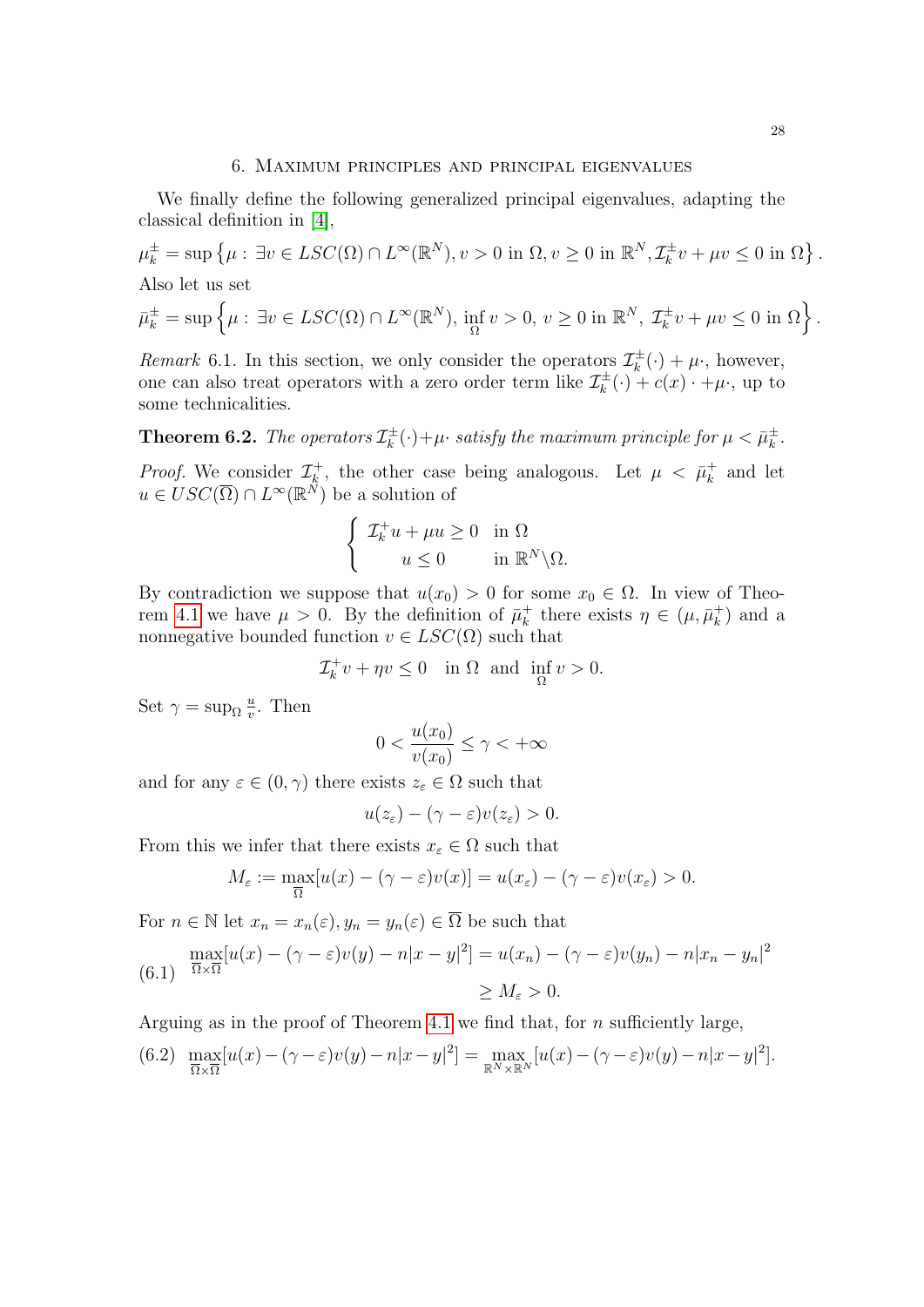Moreover, up to extract a subsequence, we may further assume that  $(x_n, y_n) \rightarrow$  $(\bar{x}, \bar{x})$ , with  $\bar{x} \in \Omega$ . Using  $\varphi_n(x) = u(x_n) + n|x - y_n|^2 - n|x_n - y_n|^2$  as test function for u at  $x_n$ , and also testing v at  $y_n$  with  $\phi_n(y) = (\gamma - \varepsilon)v(y_n) - n|x_n - y|^2 +$  $n |x_n - y_n|^2$ , and finally subtracting the corresponding inequalities, see also the proof of Theorem [4.1,](#page-11-5) we obtain

$$
\eta(\gamma - \varepsilon)v(y_n) \le \mu u(x_n) + (\gamma - \varepsilon + 1) \frac{nk\rho^{2-2s}}{1-s}
$$
  
+  $C_s \sup_{\{\xi_i\}_{i=1}^k \in \mathcal{V}_k} \sum_{i=1}^k \int_{\rho}^{+\infty} \frac{\delta(u, x_n, \tau \xi_i) - \delta((\gamma - \varepsilon)v, y_n, \tau \xi_i)}{\tau^{1+2s}} d\tau.$ 

By [\(6.1\)](#page-27-1)-[\(6.2\)](#page-27-2) it follows that  $\delta(u, x_n, \tau \xi_i) - \delta((\gamma - \varepsilon)v, y_n, \tau \xi_i) \leq 0$ . Hence

$$
\eta(\gamma - \varepsilon)v(y_n) \le \mu u(x_n) + (\gamma - \varepsilon + 1)\frac{nk\rho^{2-2s}}{1-s}.
$$

Letting  $\rho \to 0$ 

$$
\eta(\gamma - \varepsilon)v(y_n) \le \mu u(x_n).
$$

Then as  $n \to +\infty$ 

$$
\eta(\gamma - \varepsilon)v(\bar{x}) \le \liminf_{n \to +\infty} \eta(\gamma - \varepsilon)v(y_n) \le \limsup_{n \to +\infty} \mu u(x_n) \le \mu u(\bar{x}) \le \mu \gamma v(\bar{x}).
$$

Since v and  $\gamma$  are positive and  $\varepsilon$  can be chosen arbitrarily small, we reach the contradiction

$$
\eta \leq \mu. \qquad \qquad \Box
$$

# <span id="page-28-0"></span>Proposition 6.3. One has

(i) 
$$
\overline{\mu}_k^- = \mu_k^- = +\infty
$$
 for any  $k < N$ .  
\n(ii) If  $B_{R_1} \subseteq \Omega \subseteq B_{R_2}$ , then  
\n
$$
0 < \frac{c_2}{R_2^{2s}} \le \overline{\mu}_1^+ \le \cdots \le \overline{\mu}_N^+ \le \overline{\mu}_N^- \le \frac{c_1}{R_1^{2s}} < +\infty,
$$

where  $c_1, c_2$  are positive constants depending on s.

*Proof.* (i) Let  $w(x) = e^{-\alpha |x|^2} > 0$  for  $\alpha > 0$  and fix any  $\mu > 0$ . Since

$$
\int_0^{+\infty} (1 - e^{-\alpha \tau^2}) \tau^{-(1+2s)} d\tau = \alpha^s \int_0^{+\infty} (1 - e^{-\tau^2}) \tau^{-(1+2s)} d\tau,
$$

using Theorem 3.4 in [\[7\]](#page-40-0) (see also Remark 3.5) we obtain

$$
\mathcal{I}_k^- w + \mu w = k \mathcal{I}_{x^{\perp}} w + \mu w
$$
  
=  $-2kC_s e^{-\alpha |x|^2} \int_0^{+\infty} (1 - e^{-\alpha \tau^2}) \tau^{-(1+2s)} d\tau + \mu e^{-\alpha |x|^2} = 0$ 

if

$$
\alpha^s = \frac{\mu}{2kC_s \int_0^{+\infty} (1 - e^{-\tau^2}) \tau^{-(1+2s)}},
$$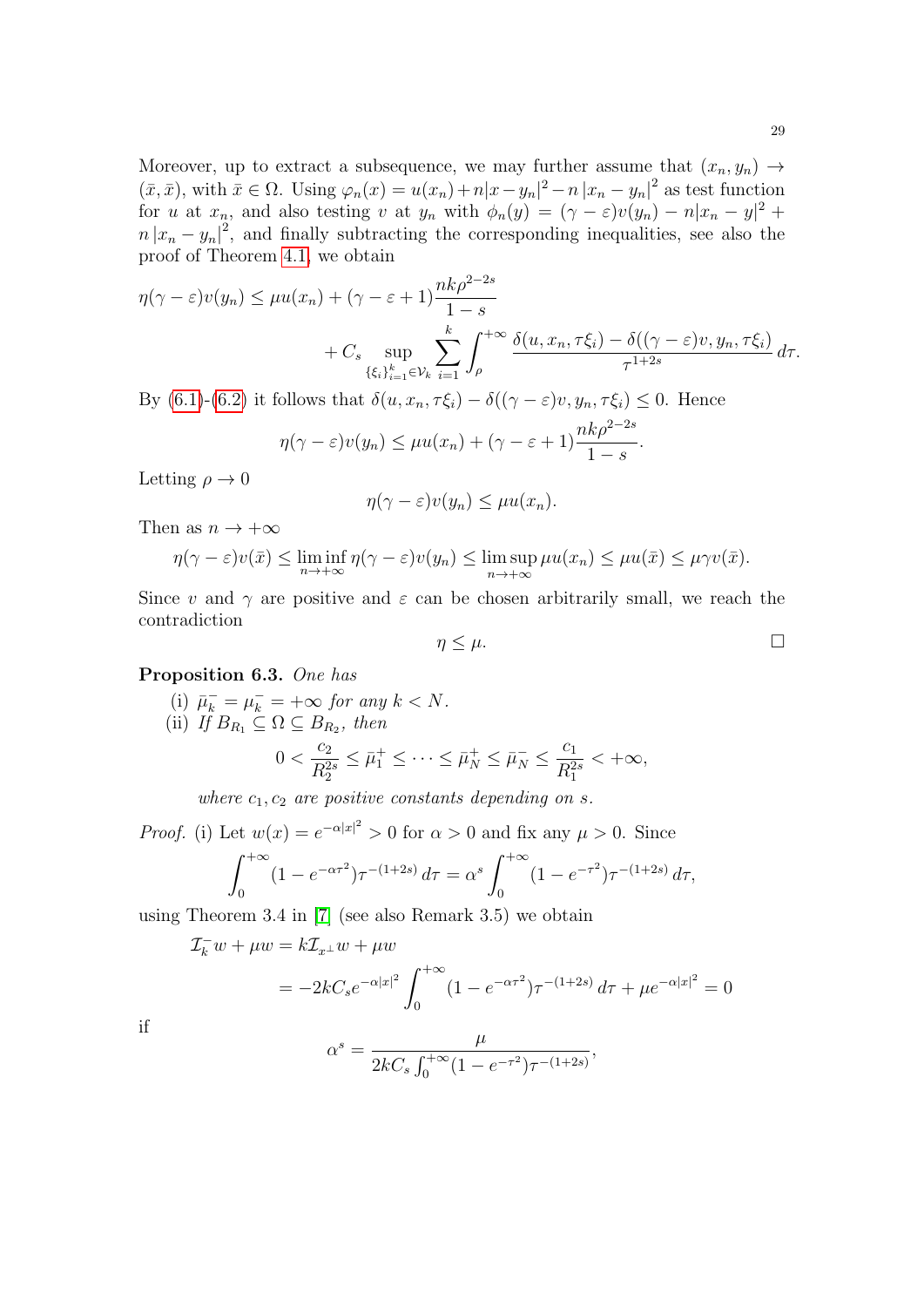where  $x^{\perp}$  is a unitary vector such that  $\langle x, x^{\perp} \rangle = 0$ .

(ii) We first note that in the definitions of  $\bar{\mu}_k^{\pm}$  $\frac{1}{k}$  it is not restrictive to suppose  $\mu \geq 0$  (since the constant function  $v = 1$  is a positive solution of  $\mathcal{I}_{k}^{\pm}$  $t_{k}^{\pm}v = 0$ ). Moreover if  $\mu \geq 0$  and v is a nonnegative supersolution of the equation

$$
\mathcal{I}_k^+ v + \mu v = 0 \quad \text{in } \Omega,
$$

then  $\mathcal{I}_k^+$  $\chi_k^+ v \leq 0$  in  $\Omega$  and using Remark [4.6](#page-15-1) we have

$$
\mathcal{I}_{k+1}^+ v + \mu v \le 0 \quad \text{in } \Omega.
$$

This leads to  $\bar{\mu}_k^+ \leq \bar{\mu}_{k+1}^+$  for any  $k = 1, ..., N - 1$ . If  $k = N$ , using the inequality  $\mathcal{I}_N^- \leq \mathcal{I}_N^+$  we immediately obtain that  $\bar{\mu}_N^+ \leq \bar{\mu}_N^-$ .

Also, by scaling we obtain

$$
\bar{\mu}_N^-(\Omega) \le \bar{\mu}_N^-(B_{R_1}) = \frac{\bar{\mu}_N^-(B_1)}{R_1^{2s}}.
$$

Hence it is sufficient to prove that  $\bar{\mu}_N^-(B_1)$  is bounded from above.

Arguing as in [\[16\]](#page-41-5), choose a constant function  $h \geq 0$ ,  $h \not\equiv 0$  with compact support in  $B_1$ . By Theorem [5.5,](#page-25-2) there exists a unique solution to the following

$$
\begin{cases}\n-\mathcal{I}_N^- v = h & \text{in } B_1 \\
v = 0 & \text{in } \mathbb{R}^N \setminus B_1.\n\end{cases}
$$

By Theorem [4.1](#page-11-5) and Theorem [4.3](#page-14-0)  $v > 0$  in  $B_1$ . Since h has compact support we may select a constant  $\rho_0 > 0$  such that  $\rho_0 v \geq h$  in  $B_1$ . Therefore, v satisfies

$$
\begin{cases} \mathcal{I}_N^- v + \rho_0 v \ge 0 & \text{in } B_1 \\ v = 0 & \text{in } \mathbb{R}^N \setminus B_1. \end{cases}
$$

By Theorem [6.2](#page-27-3) we infer that  $\bar{\mu}_N^- \le \rho_0$ .

As for the bound from below, we observe that 
$$
u(x) = (R_2^2 - |x|^2)_+^s + \varepsilon
$$
 satisfies

$$
\mathcal{I}_1^+ u + \mu u = -C_s \beta (1 - s, s) + \mu u \le 0
$$
  
if we take  $\mu \le \frac{C_s \beta (1 - s, s)}{R_2^{2s} + \varepsilon}$  for any  $\varepsilon > 0$ , thus  $\bar{\mu}_1^+ \ge \frac{C_s \beta (1 - s, s)}{R_2^{2s}} > 0$ .

*Remark* 6.4. Notice that the proof of  $(i)$  above suggests the existence of a continuum of eigenvalues in  $(0, +\infty)$  for  $\mathcal{I}_k^- + \mu$  in  $\mathbb{R}^N$ .

We now consider uniformly convex domains and prove that  $\bar{\mu}_k^+ = \mu_k^+$  $\frac{1}{k}$ . Moreover this common value turns out to be the optimal threshold for the validity of the maximum principle. We start with the next Lemma which will be crucial in the rest of the paper.

<span id="page-29-0"></span>**Lemma 6.5.** Let  $m$  be a positive constant and let  $u$  be a solution of

$$
\begin{cases} \mathcal{I}_k^+ u(x) \ge -m & \text{in } \Omega \\ u \le 0 & \text{in } \mathbb{R}^N \setminus \Omega, \end{cases}
$$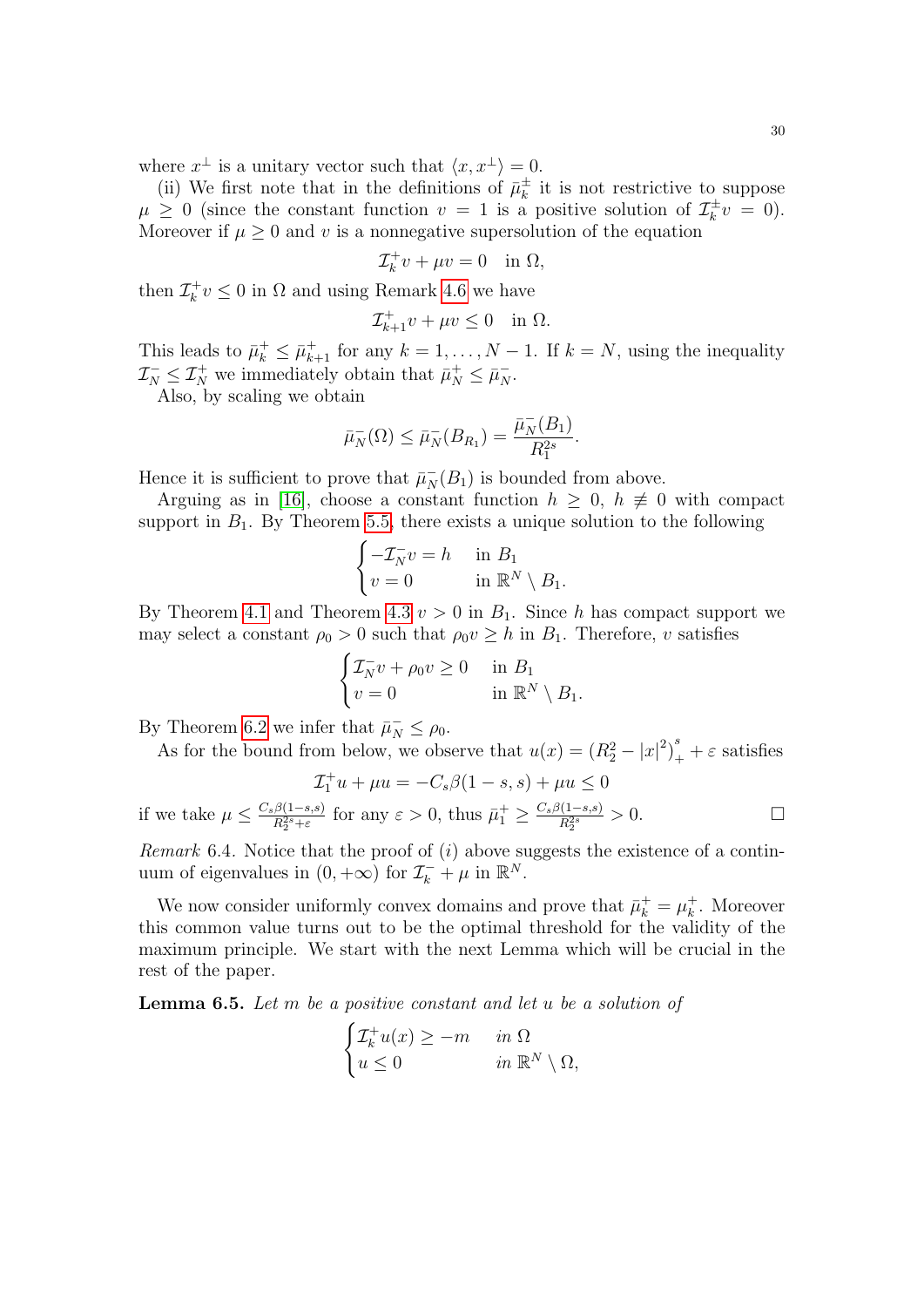where the domain  $\Omega$  is uniformly convex. Then there exists a positive constant  $C = C(\Omega, m, s)$  such that

$$
(6.3) \t\t u(x) \le C d(x)^s
$$

for any  $x \in \overline{\Omega}$ .

*Proof.* Fix any  $y \in Y$  and consider the function

<span id="page-30-0"></span>
$$
v_y(x) = M(R^2 - |x - y|^2)_+^s
$$

where M is such that  $kMC_s\beta(1-s,s)=m$ . Then

$$
\mathcal{I}_k^+ v_y(x) = -k M C_s \beta(1-s, s) = -m.
$$

Also, we point out that  $v_y(x) \geq 0$  in  $\mathbb{R}^N$ . By the comparison principle, see Theorem [4.1,](#page-11-5)  $u(x) \leq v_y(x)$  in  $\mathbb{R}^N$ . Let  $x \in \Omega$  and select  $z \in \partial \Omega$  so that  $d(x) = |x - z|$ . Choose  $y \in Y$  such that  $z \notin B_R(y)$ . Notice that, since  $|x - y| \leq R$ ,

$$
(R2 - |x - y|2)s = (R - |x - y|)s (R + |x - y|)s \le 2s Rs (R - |x - y|)s
$$
  
= 2<sup>s</sup> R<sup>s</sup> |x - z|<sup>s</sup> = 2<sup>s</sup> R<sup>s</sup> d(x)<sup>s</sup>.

Thus for any  $x \in \overline{\Omega}$ 

$$
u(x) \le M(R^2 - |x - y|^2)^s \le M2^s R^s d(x)^s,
$$
  
with  $C = M2^s R^s$ .

leading to  $(6.3)$  ${}^s R^s$ 

<span id="page-30-2"></span>**Theorem 6.6.** Let  $\Omega$  be a uniformly convex domain. There exists a nonnegative subsolution  $v \not\equiv 0$  of

<span id="page-30-1"></span>
$$
\begin{cases} \mathcal{I}_k^+ v + \bar{\mu}_k^+ v = 0 & \text{in } \Omega \\ v = 0 & \text{in } \mathbb{R}^N \setminus \Omega. \end{cases}
$$

Proof. Let us consider the problem

(6.4) 
$$
\begin{cases} \mathcal{I}_k^+ w + (\bar{\mu}_k^+ - \frac{1}{n}) w = -1 & \text{in } \Omega \\ w = 0 & \text{in } \mathbb{R}^N \setminus \Omega, \end{cases}
$$

and define

 $A_n = \{w \in USC(\mathbb{R}^N) \text{ nonnegative subsolution of (6.4) s.t. } w = 0 \text{ on } \mathbb{R}^N \setminus \Omega \}.$  $A_n = \{w \in USC(\mathbb{R}^N) \text{ nonnegative subsolution of (6.4) s.t. } w = 0 \text{ on } \mathbb{R}^N \setminus \Omega \}.$  $A_n = \{w \in USC(\mathbb{R}^N) \text{ nonnegative subsolution of (6.4) s.t. } w = 0 \text{ on } \mathbb{R}^N \setminus \Omega \}.$ One has  $\emptyset \neq A_n \subseteq A_{n+1}$ . We claim that for any n there exists  $w_n \in A_n$  such that  $\lim_{n} \|w_{n}\|_{\infty} = +\infty$ . If the claim is true, then we define  $z_{n} = \frac{w_{n}}{\|w_{n}\|_{\infty}}$  $\frac{w_n}{\|w_n\|}$ , which turn out to be solutions of

$$
\mathcal{I}_k^+ z_n + \left(\bar{\mu}_k^+ - \frac{1}{n}\right) z_n \ge -\frac{1}{\|w_n\|} \text{ in } \Omega.
$$

By semicontinuity, there exists a sequence  $x_n \in \Omega$  such that  $\sup_{\Omega} z_n = z_n(x_n) =$ 1. Up to a subsequence,  $x_n \to x_0$ , and by Lemma [6.5](#page-29-0)  $x_0 \in \Omega$ . Thus  $v(x) =$  $\limsup_{n}^{\ast}z_{n}(x)$  satisfies by Lemma [5.1](#page-22-2)

$$
\mathcal{I}_k^+ v + \bar{\mu}_k^+ v \geq 0 \text{ in } \Omega
$$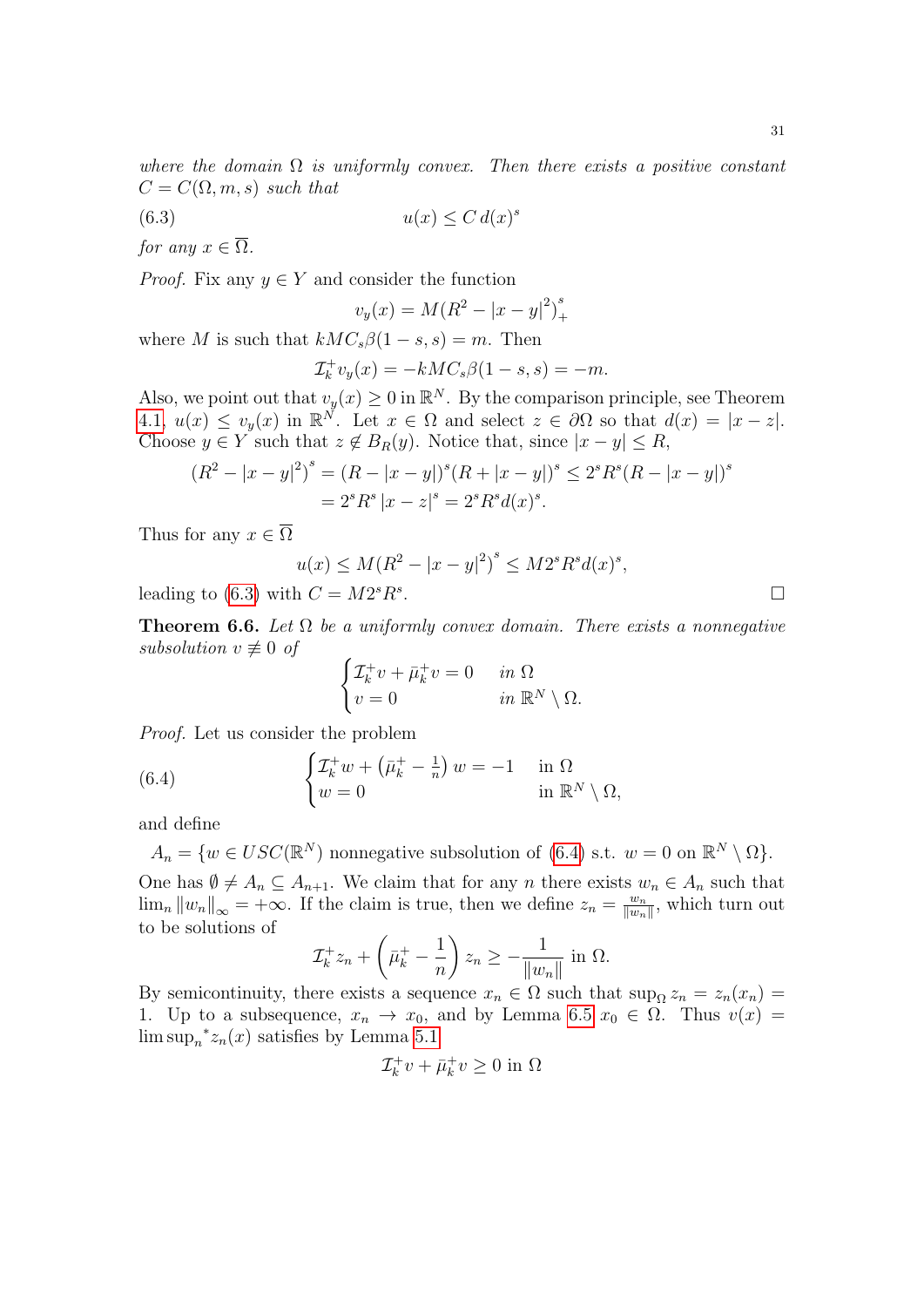and, again by Lemma [6.5](#page-29-0)  $v = 0$  on  $\mathbb{R}^N \setminus \Omega$ . Also,  $v(x_0) = 1$  and the proof is complete.

Let us now prove the claim. We will proceed by contradiction, assuming that for any sequence  $u_n \in A_n$  then  $\limsup_n ||u_n||_{\infty} < +\infty$ , and split the proof into steps.

Step 1. We show that  $U_n(x) = \sup_{w \in A_n} w(x) < +\infty$  for any x and any n.

If it is not the case, then there exists  $\bar{n}$  and  $\bar{x}$  such that  $U_{\bar{n}}(\bar{x}) = +\infty$ , and by definition of supremum, there exists a sequence  $(u_n)_n \subseteq A_{\bar{n}}$  such that  $\lim_n u_n(\bar{x}) =$ +∞. Since for any  $n \geq \bar{n}$  one has  $A_{\bar{n}} \subseteq A_n$ , then  $u_n \in A_n$  for any  $n \geq \bar{n}$  and  $\lim_{n} ||u_n||_{\infty} = +\infty$ , a contradiction.

Step 2. One has  $||U_n||_{\infty} < +\infty$  for any fixed n.

Indeed, if there exists  $\bar{n}$  such that  $||U_{\bar{n}}||_{\infty} = +\infty$ , then there exists  $x_n \in \Omega$  and  $u_n \in A_{\bar{n}}$  such that  $u_n(x_n) \to +\infty$ . Then  $u_n \in A_n$  for any  $n \geq \bar{n}$ , and  $||u_n||_{\infty} \geq$  $u_n(x_n) \to +\infty$ , a contradiction.

Step 3. We show that there exists a constant  $C > 0$  such that  $||U_n||_{\infty} \leq C$ uniformly in  $n$ .

Notice that  $||U_n||_{\infty} \leq ||U_{n+1}||_{\infty}$  and hence if it is not bounded, then  $||U_n||_{\infty} \to \infty$ , thus  $||u_n||_{\infty} \to \infty$  for a sequence  $u_n \in A_n$ , a contradiction.

Step 4. One has  $U_n = (U_n)^*$  is a subsolution to [\(6.4\)](#page-30-1) such that  $U_n = 0$  in  $\mathbb{R}^N \setminus \Omega$ . Indeed,  $(U_n)^*$  is a subsolution by Lemma [5.3.](#page-23-1) Moreover, since for any  $u \in A_n$ 

$$
\begin{cases} \mathcal{I}_k^+ u \ge -(1 + \bar{\mu}_k^+ C) & \text{in } \Omega \\ u = 0 & \text{in } \mathbb{R}^N \setminus \Omega, \end{cases}
$$

where C is the constant found in Step 3, by applying Lemma [6.5](#page-29-0) we have  $u(x) \leq$  $\tilde{C}d(x)^s$ , for a positive constant  $\tilde{C} = \tilde{C}(\bar{\mu}_k^+C, s, \Omega)$ , and as a consequence  $(U_n)^* = 0$ in  $\mathbb{R}^N \setminus \Omega$ . Finally, by maximality of  $\mathcal{U}_n$ , we conclude  $U_n = (U_n)^*$ .

Step 5. Conclusion of the proof of the claim.

By using the same argument as in the proof of Lemma [5.4](#page-23-3) (in particular the bump construction), we prove that  $(U_n)_*$  is a supersolution to [\(6.4\)](#page-30-1), which implies that  $(U_n)_* + \varepsilon$  is a supersolution of

$$
\mathcal{I}_k^+ w + \left(\bar{\mu}_k^+ + \frac{1}{n}\right) w = 0 \text{ in } \Omega
$$

if n is sufficiently big, and  $\varepsilon$  is sufficiently small. Also,  $(U_n)_* + \varepsilon > 0$  in  $\overline{\Omega}$ , which contradicts the definition of  $\bar{\mu}_k^+$ k . В последните при последните последните и при последните последните и при последните последните последните по<br>В последните последните последните последните последните последните последните последните последните последнит

<span id="page-31-0"></span>**Lemma 6.7.** Let  $\Omega$  be a convex domain. Then  $\mu_k^+ = \bar{\mu}_k^+$  $\frac{+}{k}$  .

*Proof.* Fix any  $\varepsilon > 0$ . Let  $v \in LSC(\Omega) \cap L^{\infty}(\mathbb{R}^N)$  such that  $v > 0$  in  $\Omega, v \ge 0$  in  $\mathbb{R}^N$ , and  $\mathcal{I}_k^+$  $\chi_k^+ v + (\mu_k^+ - \varepsilon)v \leq 0$  in  $\Omega$ . Fix  $x_0 \in \Omega$ , and observe that

$$
\tilde{v}(x) = v\left(\frac{x + \varepsilon x_0}{1 + \varepsilon}\right)
$$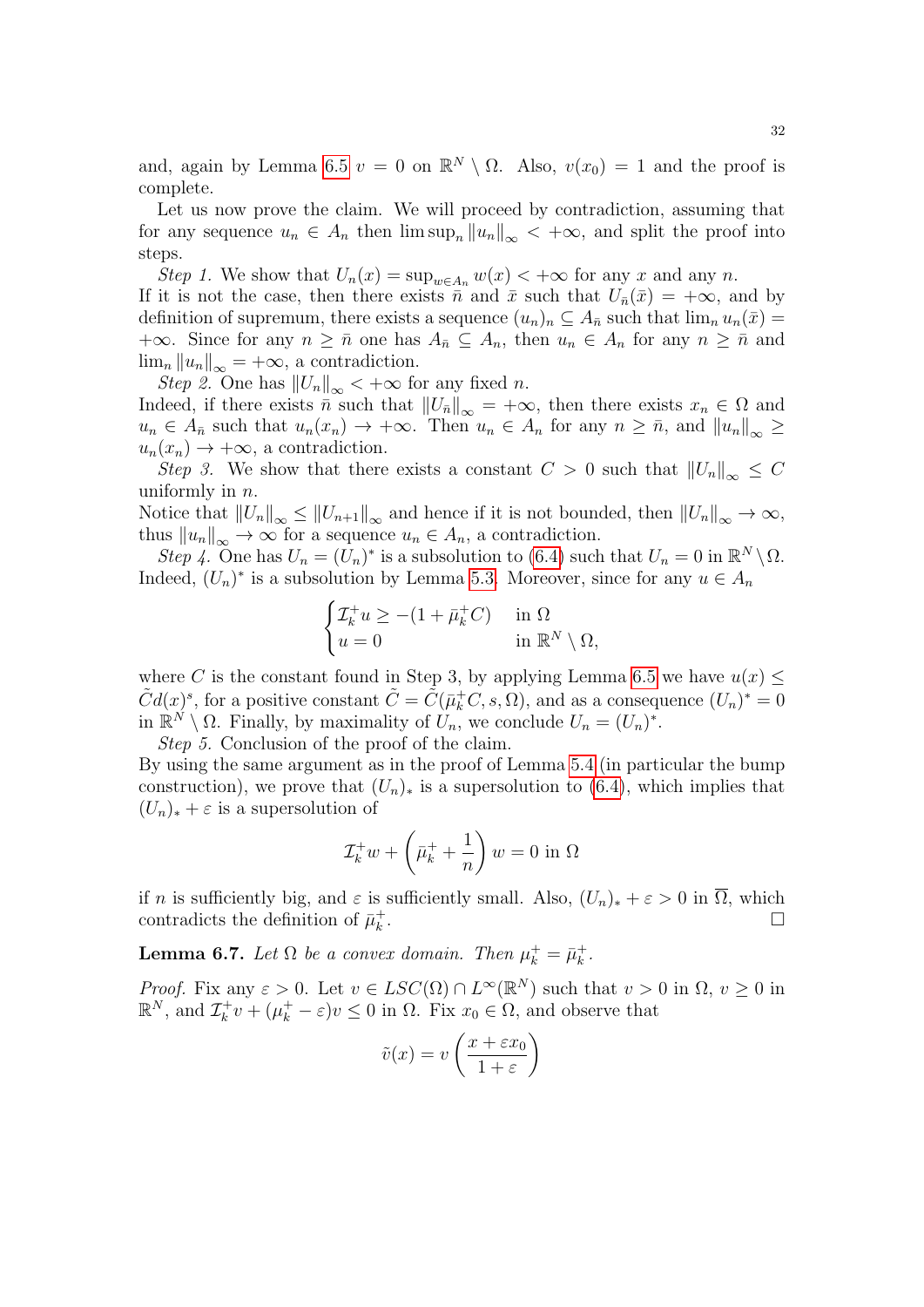satisfies

$$
\mathcal{I}_k^+ \tilde{v} + \frac{\mu_k^+ - \varepsilon}{(1 + \varepsilon)^{2s}} \tilde{v} \le 0 \text{ in } \Omega.
$$

Also,  $\tilde{v} > 0$  in  $\overline{\Omega}$ , as  $\Omega$  is convex. Thus,

$$
\bar{\mu}_k^+ \ge \frac{\mu_k^+ - \varepsilon}{(1 + \varepsilon)^{2s}}
$$

from which letting  $\varepsilon \to 0$  we have  $\mu_k^+ \leq \bar{\mu}_k^+$  $\frac{1}{k}$ , and by definition equality holds.  $\Box$ 

<span id="page-32-6"></span>**Theorem 6.8.** Let  $\Omega$  be a uniformly convex domain. The operator

 $I_k^+ + \mu$ 

satisfies the maximum principle if and only if  $\mu < \mu_k^+ < +\infty$ , and correspondingly

 $I_k^- + \mu$ 

satisfies the maximum principle for any  $\mu \in \mathbb{R}$ .

Proof. Immediately follows from Theorems [6.2](#page-27-3)[-6.6,](#page-30-2) Proposition [6.3](#page-28-0) and Lemma  $6.7.$ 

<span id="page-32-4"></span>7. HÖLDER ESTIMATES

<span id="page-32-3"></span><span id="page-32-0"></span>Proposition 7.1. Let u satisfy

(7.1) 
$$
\begin{cases} \mathcal{I}_1^+ u(x) = f(x) & \text{in } \Omega \\ u = 0 & \text{in } \mathbb{R}^N \setminus \Omega, \end{cases}
$$

where  $\Omega$  is a uniformly convex domain. If  $s > \frac{1}{2}$ , then u is Hölder continuous of order  $2s - 1$  in  $\mathbb{R}^N$ .

*Proof.* It is sufficient to show that for any  $x, y \in \overline{\Omega}$  such that  $|x - y| < \rho$ , where  $\rho = \rho(s, \|f\|_{\infty})$  is a positive constant to be determined, then

(7.2) 
$$
u(x) - u(y) \le L |x - y|^{2s - 1}
$$

with  $L = L(\Omega, ||u||_{\infty}, ||f||_{\infty}, s)$ . Fix  $\theta \in (s, 2s)$  and consider

<span id="page-32-2"></span>
$$
w(|x|) = -|x|^{2s-1} + |x|^\theta,
$$

which has a minimum in

<span id="page-32-5"></span><span id="page-32-1"></span>
$$
r_0 = \left(\frac{2s-1}{\theta}\right)^{\frac{1}{\theta-2s+1}}.
$$

Set

(7.3) 
$$
v(x) = \begin{cases} w(|x|) & \text{if } |x| \le r_0 \\ w(r_0) & \text{if } |x| > r_0. \end{cases}
$$

We claim that there exists  $\bar{\rho} = \bar{\rho}(s, ||f||_{\infty})$  sufficiently small such that

 $(7.4)$  $\Vert_1^+ v(x) \geq \Vert f \Vert_\infty \quad \forall x \in B_{\bar{\rho}}(0) \setminus \{0\}.$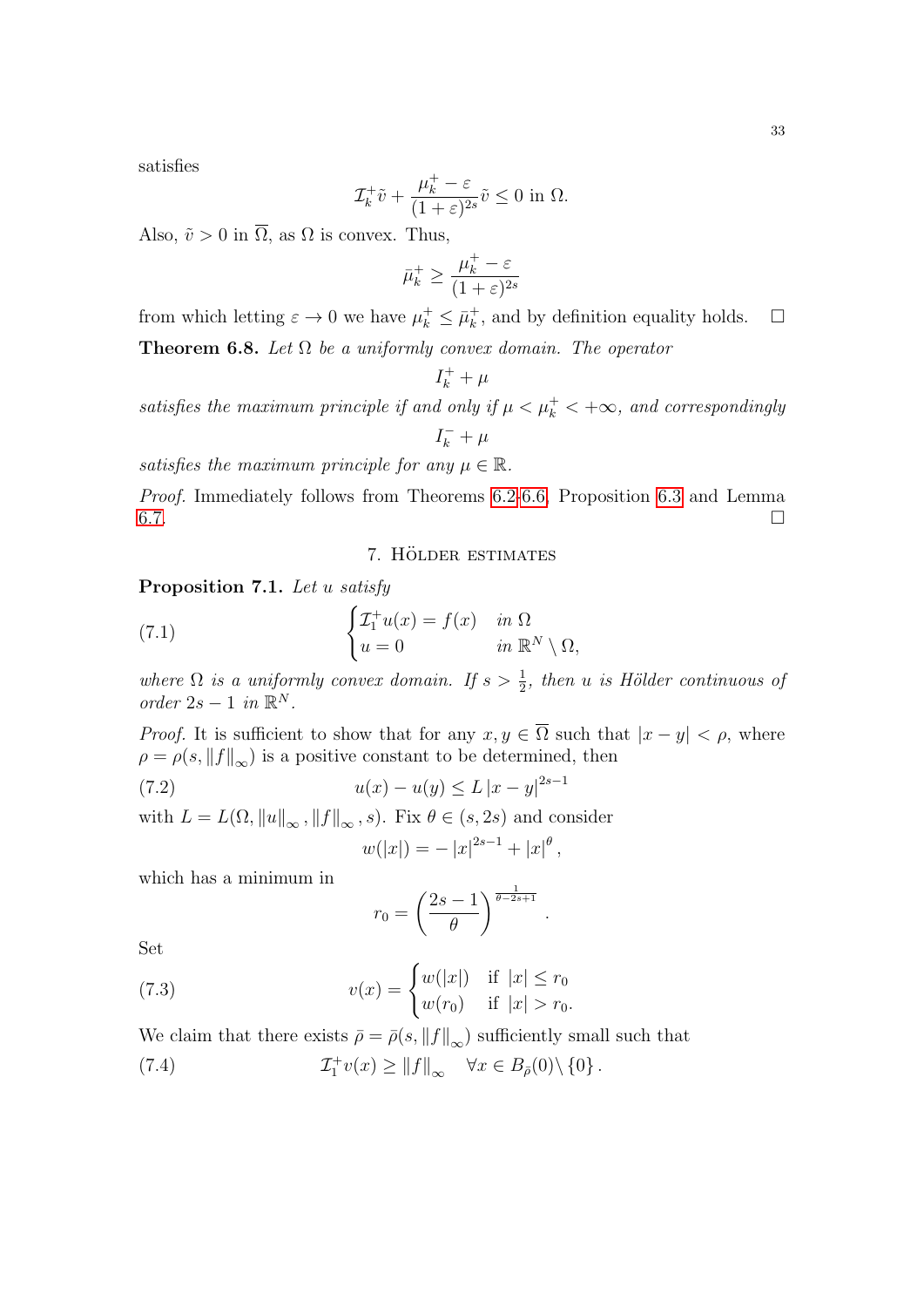In order to show [\(7.4\)](#page-32-1), we fix  $x \in B_{\bar{\rho}}(0)$ , where  $\bar{\rho} < r_0$  will be chosen later, and notice that it is sufficient to make computations in the parallel direction  $I_{\hat{x}}v$ , thus

$$
I_{\hat{x}}v(x) = C_s \int_0^{+\infty} \frac{\delta(v, x, \tau \hat{x})}{\tau^{1+2s}} d\tau
$$
  
=  $C_s \Big( \int_0^{r_0 - |x|} \frac{\delta(w, x, \tau \hat{x})}{\tau^{1+2s}} d\tau + \int_{r_0 - |x|}^{r_0 + |x|} \frac{w(|x - \tau \hat{x}|) + w(r_0) - 2w(|x|)}{\tau^{1+2s}} d\tau$   
+  $2 \int_{r_0 + |x|}^{+\infty} \frac{w(r_0) - w(x)}{\tau^{1+2s}} d\tau \Big).$ 

We now add and subtract the integral

$$
C_s \int_{r_0-|x|}^{+\infty} \frac{\delta(w, x, \tau \hat{x})}{\tau^{1+2s}} d\tau,
$$

and as a result

$$
I_{\hat{x}}v(x) = C_s(J_1 + J_2 + J_3),
$$

where

$$
J_1 = \int_0^{+\infty} \frac{\delta(w, x, \tau \hat{x})}{\tau^{1+2s}} d\tau = -\int_0^{+\infty} \frac{\delta(|x|^{2s-1}, x, \tau \hat{x})}{\tau^{1+2s}} d\tau + \int_0^{+\infty} \frac{\delta(|x|^{\theta}, x, \tau \hat{x})}{\tau^{1+2s}} d\tau,
$$

$$
J_2 = \int_{r_0+|x|}^{+\infty} \frac{w(r_0) - w(|x - \tau \hat{x}|)}{\tau^{1+2s}} d\tau
$$

and

$$
J_3 = \int_{r_0 - |x|}^{+\infty} \frac{w(r_0) - w(|x + \tau \hat{x}|)}{\tau^{1+2s}} d\tau.
$$

Recall that

$$
J_1 = c_{\theta} |x|^{\theta - 2s},
$$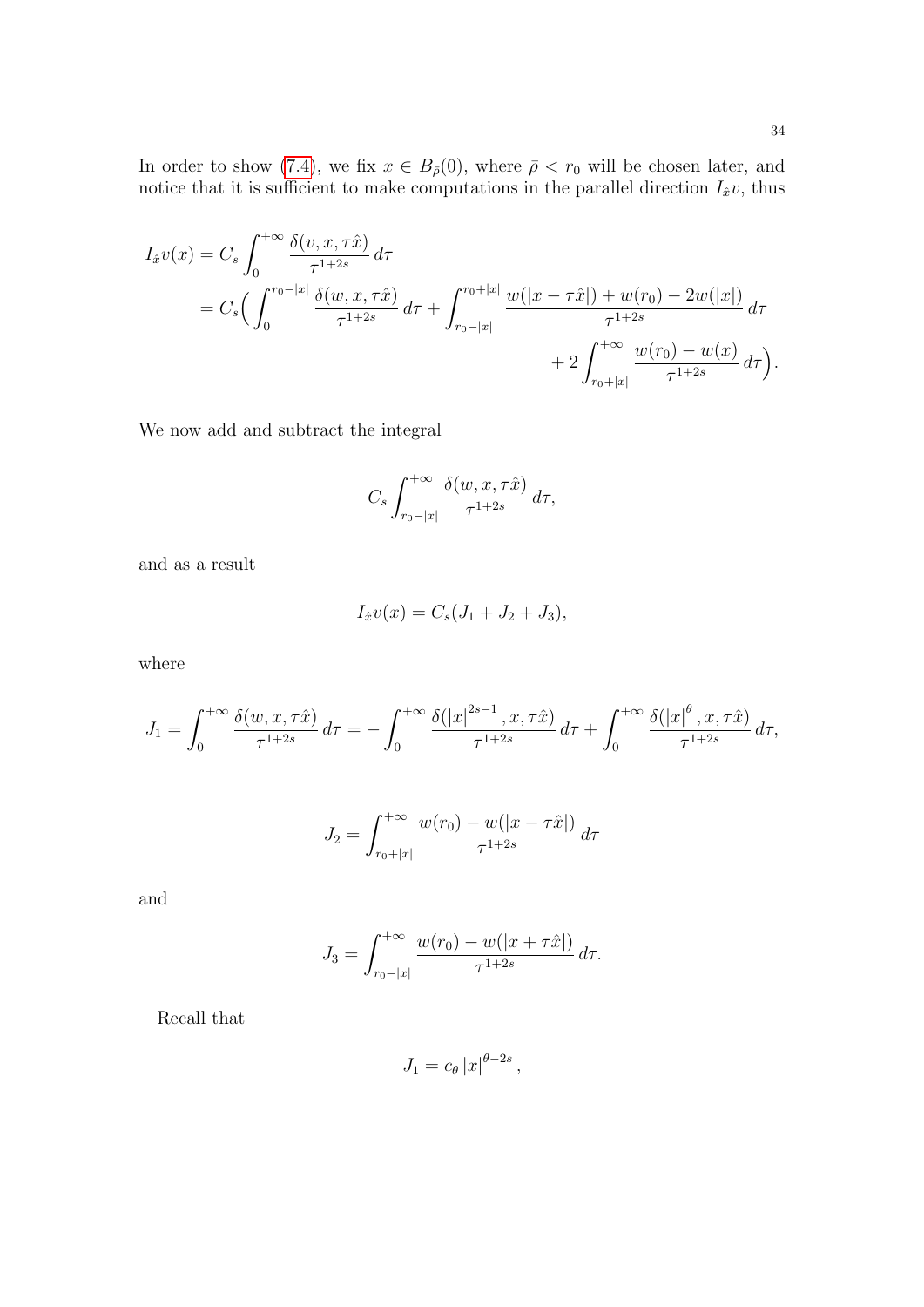where  $c_{\theta} > 0$  as  $\theta > 2s - 1$ , see Lemma 3.6 in [\[7\]](#page-40-0). Moreover, using  $w(r_0) < 0$ ,

$$
J_2 = \int_{r_0+|x|}^{+\infty} \frac{w(r_0)}{\tau^{1+2s}} d\tau - \int_{r_0+|x|}^{+\infty} \frac{w(|x-\tau \hat{x}|)}{\tau^{1+2s}} d\tau
$$
  
\n
$$
= \frac{1}{2s} w(r_0)(r_0+|x|)^{-2s} + \int_{r_0+|x|}^{+\infty} \frac{||x|-\tau|^{2s-1}-||x|-\tau|^{\theta}}{\tau^{1+2s}} d\tau
$$
  
\n
$$
\geq \frac{1}{2s} w(r_0)(r_0+|x|)^{-2s} - |x|^{\theta-2s} \int_{r_0/|x|+1}^{+\infty} \frac{|1-\tau|^{\theta}}{\tau^{1+2s}} d\tau
$$
  
\n
$$
\geq \frac{1}{2s} w(r_0)r_0^{-2s} - |x|^{\theta-2s} \int_{r_0/\bar{\rho}+1}^{+\infty} \frac{|1-\tau|^{\theta}}{\tau^{1+2s}} d\tau
$$
  
\n
$$
\geq \frac{1}{2s} w(r_0)r_0^{-2s} - |x|^{\theta-2s} \int_{r_0/\bar{\rho}+1}^{+\infty} \tau^{\theta-1-2s} d\tau
$$
  
\n
$$
= \frac{1}{2s} w(r_0)r_0^{-2s} - \frac{|x|^{\theta-2s}}{2s-\theta} \left(1 + \frac{r_0}{\bar{\rho}}\right)^{\theta-2s}.
$$

Similarly for  $\bar{\rho} < \frac{r_0}{2}$ 

$$
J_3 = \int_{r_0 - |x|}^{+\infty} \frac{w(r_0)}{\tau^{1+2s}} d\tau - \int_{r_0 - |x|}^{+\infty} \frac{w(|x + \tau \hat{x}|)}{\tau^{1+2s}} d\tau
$$
  
\n
$$
\geq \frac{1}{2s} w(r_0)(r_0 - |x|)^{-2s} - |x|^{\theta - 2s} \int_{r_0/|x| - 1}^{+\infty} \frac{|1 + \tau|^{\theta}}{\tau^{1+2s}} d\tau
$$
  
\n
$$
\geq \frac{1}{2s} w(r_0)(r_0 - \bar{\rho})^{-2s} - |x|^{\theta - 2s} \int_{r_0/\bar{\rho} - 1}^{+\infty} \frac{|1 + \tau|^{\theta}}{\tau^{1+2s}} d\tau
$$
  
\n
$$
\geq \frac{1}{2s} w(r_0)(r_0 - \bar{\rho})^{-2s} - 2^{\theta} |x|^{\theta - 2s} \int_{r_0/\bar{\rho} - 1}^{+\infty} \tau^{\theta - 1 - 2s} d\tau
$$
  
\n
$$
= \frac{1}{2s} w(r_0)(r_0 - \bar{\rho})^{-2s} - \frac{2^{\theta} |x|^{\theta - 2s}}{2s - \theta} \left(\frac{r_0}{\bar{\rho}} - 1\right)^{\theta - 2s}
$$

Summing up,

$$
I_{\hat{x}}v(x) \geq C_s |x|^{\theta-2s} \left(c_{\theta} - \frac{1}{2s-\theta} \left(1 + \frac{r_0}{\bar{\rho}}\right)^{\theta-2s} - \frac{2^{\theta}}{2s-\theta} \left(\frac{r_0}{\bar{\rho}} - 1\right)^{\theta-2s} + \frac{1}{2s} \bar{\rho}^{2s-\theta} w(r_0) \left(r_0^{-2s} + (r_0 - \bar{\rho})^{-2s}\right)\right).
$$

Since the expression in parenthesis tends to  $c_{\theta} > 0$  as  $\bar{\rho} \to 0$ , then we can pick  $\bar{\rho} = \bar{\rho}(s, \|f\|_{\infty})$  sufficiently small such that

<span id="page-34-0"></span>(7.5) 
$$
\mathcal{I}_1^+ v(x) \ge ||f||_{\infty} \text{ in } B_{\bar{\rho}}(0) \setminus \{0\}.
$$

This shows  $(7.4)$ .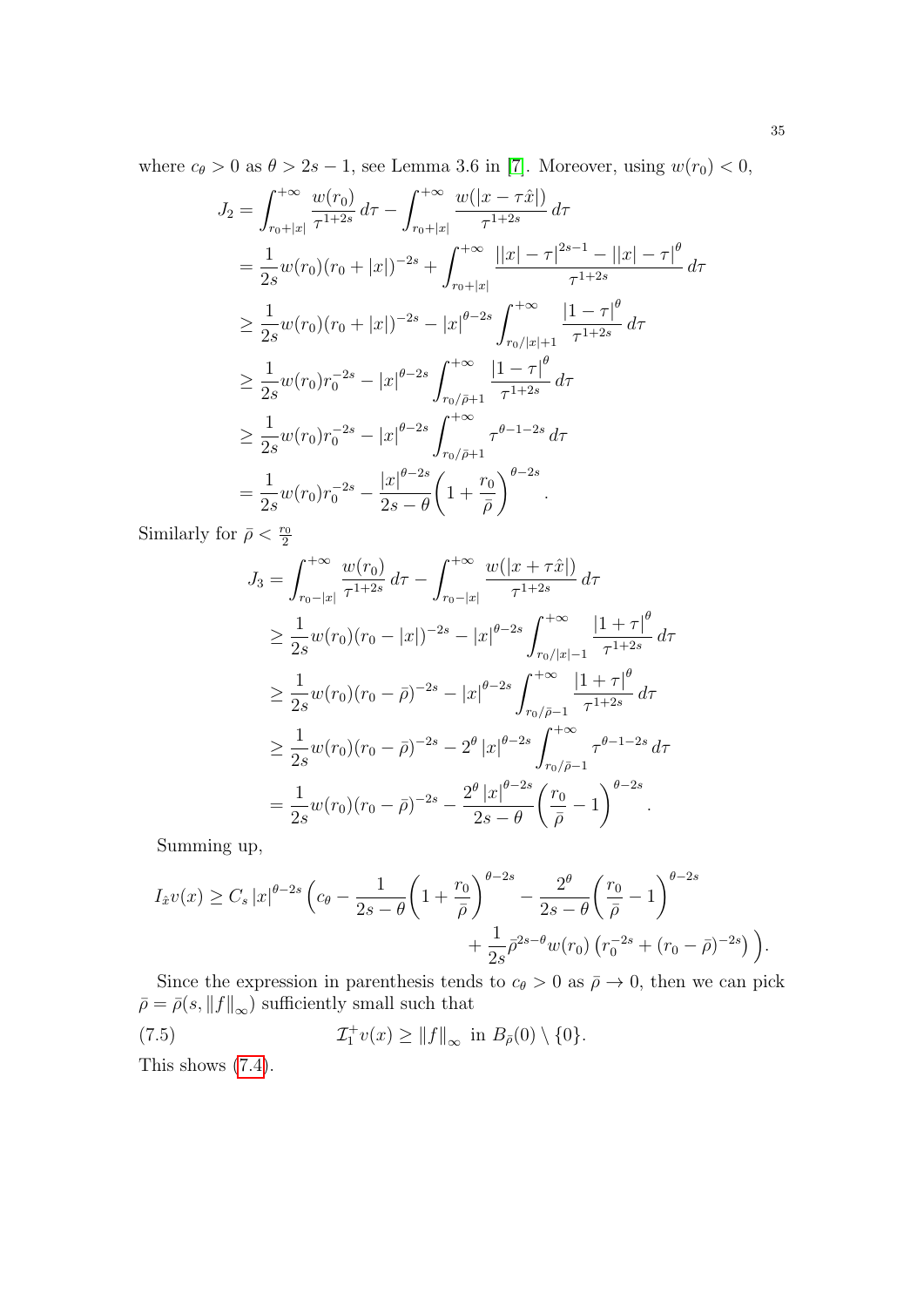Let  $x_0, y_0 \in \overline{\Omega}$  with  $|x_0 - y_0| < \overline{\rho}$  and take

<span id="page-35-0"></span>
$$
v_{y_0}(x) = u(y_0) + Lv(x - y_0) \quad x \in B_{\bar{\rho}}(y_0),
$$

where  $L > 0$ . We want to prove that there is  $L = L(\Omega, \|u\|_{\infty}, \|f\|_{\infty}, s)$  sufficiently large such that

$$
(7.6) \t\t\t v_{y_0}(x_0) \le u(x_0).
$$

This readily implies [\(7.2\)](#page-32-2) since  $v_{y_0}(x_0) \ge u(y_0) - L|x_0 - y_0|^{2s-1}$  and  $x_0, y_0$  are arbitrary points of  $\overline{\Omega}$  with  $|x_0 - y_0| < \overline{\rho}$ .

To obtain [\(7.6\)](#page-35-0) we make use of the comparison principle, see Theorem [4.1,](#page-11-5) in  $\Omega \cap B_{\bar{\rho}}(y_0) \setminus \{y_0\}.$  By [\(7.5\)](#page-34-0), if  $L \geq 1$  then

$$
\mathcal{I}_1^+ v_{y_0}(x) \ge ||f||_{\infty} \text{ in } B_{\bar{\rho}}(y_0) \setminus \{y_0\},
$$

hence  $v_{y_0}$  is a subsolution of  $\mathcal{I}_1^+ v = f(x)$  in  $B_{\bar{\rho}}(y_0) \setminus \{y_0\}$ . As far as the exterior boundary condition is concerned, first notice that by definition  $v_{y_0}(y_0) = u(y_0)$ . Now let  $x \in \mathbb{R}^N \backslash B_{\bar{\rho}}(y_0)$ . Since the function  $v(x)$  is radially decreasing it turns out that

<span id="page-35-3"></span>
$$
v(x-y_0)\leq -\bar\rho^{2s-1}+\bar\rho^\theta
$$

and, for

$$
(7.7)\qquad \qquad L \ge \frac{2\left\|u\right\|_{\infty}}{\bar{\rho}^{2s-1} - \bar{\rho}^{\theta}},
$$

that

$$
v_{y_0}(x) = u(y_0) + Lv(x - y_0) \le u(y_0) - L\bar{\rho}^{2s-1} + L\bar{\rho}^{\theta} \le u(y_0) - 2||u||_{\infty} \le u(x).
$$

It remains to prove the inequality  $v_{y_0}(x) \le u(x)$  for  $x \in \overline{B_{\overline{\rho}}(y_0)} \cap \Omega^c$ . For this we recall that by Lemma [6.5](#page-29-0) there exists a positive constant  $C = C(\Omega, ||f||_{\infty}, s)$  such that

(7.8) 
$$
u(y_0) \leq C d(y_0)^s \leq C |x - y_0|^s.
$$

Notice that the function  $r \in (0, +\infty) \mapsto r^{s-1} - r^{\theta-s}$  is decreasing, thus

(7.9) 
$$
r^{s-1} - r^{\theta - s} \geq \bar{\rho}^{s-1} - \bar{\rho}^{\theta - s} \quad \forall r \in (0, \bar{\rho}].
$$

Using [\(7.9\)](#page-35-1) with  $r = |x - y_0|$  and [\(7.8\)](#page-35-2) we obtain, for  $x \in \overline{B_{\bar{\rho}}(y_0)} \cap \Omega^c$ , that

<span id="page-35-2"></span><span id="page-35-1"></span>
$$
u(x) = 0 \ge u(y_0) - C |x - y_0|^s
$$
  
 
$$
\ge u(y_0) - L |x - y_0|^{2s-1} + L |x - y_0|^{\theta} = v_{y_0}(x)
$$

provided

$$
(7.10) \t\t\t L \geq \frac{C}{\bar{\rho}^{s-1} - \bar{\rho}^{\theta-s}}.
$$

Summing up, by  $(7.7)$  and $(7.10)$ , if

<span id="page-35-4"></span>
$$
L \ge \max\left\{\frac{2\left\|u\right\|_{\infty}}{\bar{\rho}^{2s-1} - \bar{\rho}^{\theta}}, \frac{C}{\bar{\rho}^{s-1} - \bar{\rho}^{\theta-s}}, 1\right\},\,
$$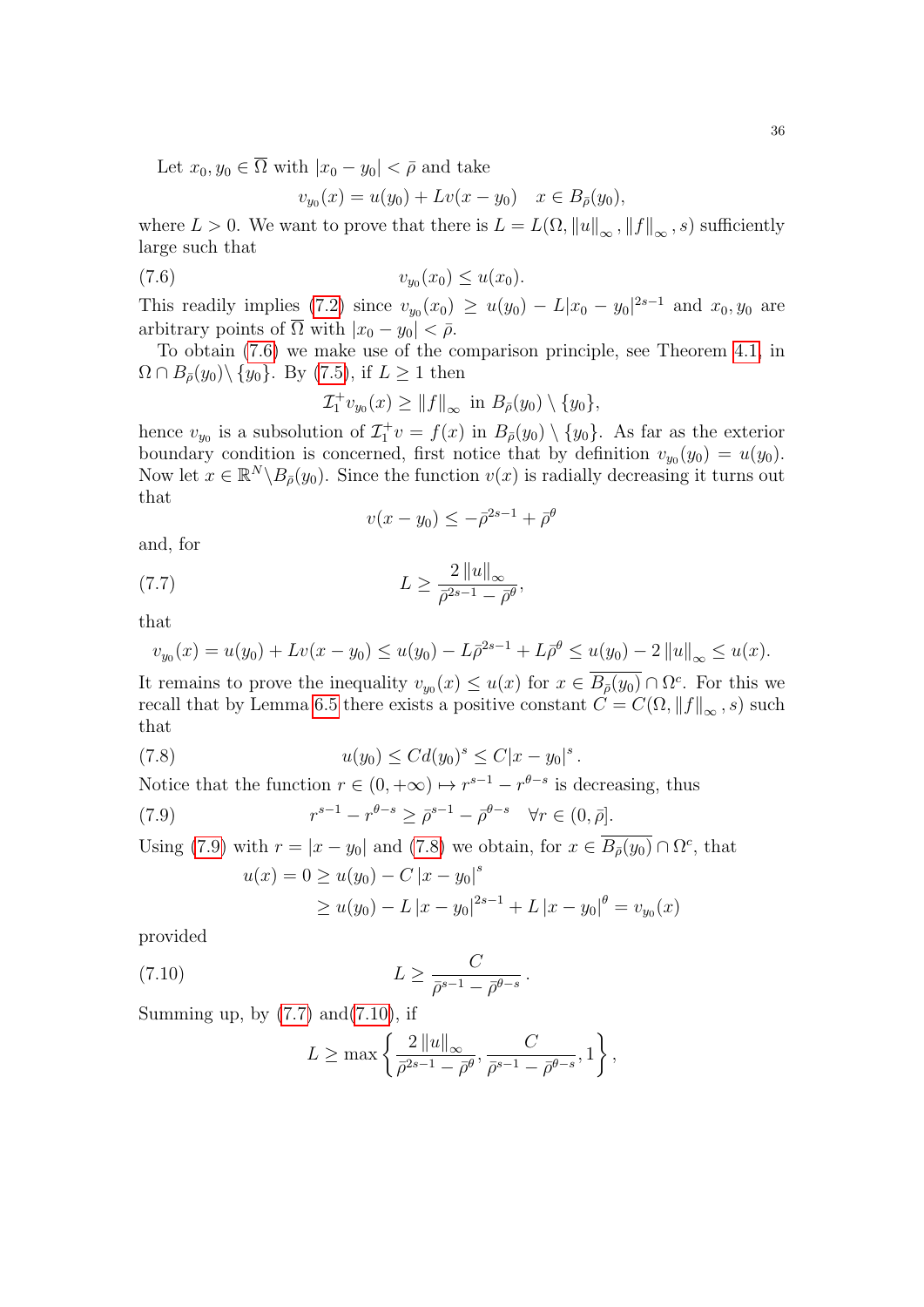then by comparison we conclude that  $(7.6)$  holds, as we wanted to show.  $\Box$ 

Let us point out that, as in the local setting (see  $[6, \text{Section 3}]$  $[6, \text{Section 3}]$ ), the uniform convexity of  $\Omega$  was just exploited in the proof of Proposition [7.1](#page-32-3) to get [\(7.8\)](#page-35-2), hence to apply comparison principle up to the boundary. Moreover, in order to obtain interior Hölder estimates is in fact sufficient to assume the function  $u$  to be only supersolution.

**Proposition 7.2.** Let  $\Omega$  be a bounded domain of  $\mathbb{R}^N$ , and let  $s > \frac{1}{2}$ . Then:

- i) for any compact  $K \subset \Omega$  and any supersolution u of [\(7.1\)](#page-32-4), there exists a positive constant  $C = C(K, \Omega, ||u||_{\infty}, ||f||_{\infty}, s)$  such that  $||u||_{C^{0,2s-1}(K)} \leq C$ ;
- ii) any supersolution u which satisfies [\(6.3\)](#page-30-0) is  $(2s 1)$ -Hölder continuous in  $\overline{\Omega}$ .

In the next theorem we obtain global Hölder equicontinuity of sequences of solutions with uniformly bounded right hand sides. We shall use it in the next section for the existence of a principal eigenfuntion.

<span id="page-36-2"></span>**Theorem 7.3.** Let  $s > \frac{1}{2}$ , and let  $u_n \in C(\overline{\Omega}) \cap L^{\infty}(\mathbb{R}^N)$  be solutions of

<span id="page-36-0"></span>
$$
\begin{cases} \mathcal{I}_1^+ u_n = f_n(x) & \text{in } \Omega \\ u_n = 0 & \text{in } \mathbb{R}^N \backslash \Omega, \end{cases}
$$

where the domain  $\Omega$  is uniformly convex and  $f_n \in C(\Omega)$  for any  $n \in \mathbb{N}$ . Assume that there exists a positive constant D such that

(7.11) 
$$
\sup_{n\in\mathbb{N}} \|u_n\|_{L^{\infty}(\mathbb{R}^N\setminus\Omega)} + \|f_n\|_{L^{\infty}(\Omega)} \leq D.
$$

Then there exists  $\tilde{D} = \tilde{D}(D, \Omega, s) > 0$  such that

(7.12) 
$$
\sup_{n \in \mathbb{N}} \|u_n\|_{C^{0,2s-1}(\mathbb{R}^N)} \leq \tilde{D}.
$$

*Proof.* We start by showing that  $\sup_n ||u_n||_{L^\infty(\mathbb{R}^N)} < +\infty$ . Let R, just depending on  $\Omega$ , be such that  $B_R(0) \supseteq \Omega$  and consider the function

<span id="page-36-1"></span>
$$
\varphi(x) = \frac{D}{C_s \beta (1 - s, s)} (R^2 - |x|^2)^s_+.
$$

By Lemma [4.8,](#page-17-1)  $\varphi$  solves

$$
\begin{cases} \mathcal{I}_1^+ \varphi = -D & \text{in } \Omega \\ \varphi \ge 0 & \text{in } \mathbb{R}^N \backslash \Omega. \end{cases}
$$

For any  $n \in \mathbb{N}$ , using [\(7.11\)](#page-36-0),  $u_n$  is solution of

$$
\begin{cases} \mathcal{I}_1^+ u_n \ge -D & \text{in } \Omega \\ u_n = 0 & \text{in } \mathbb{R}^N \backslash \Omega. \end{cases}
$$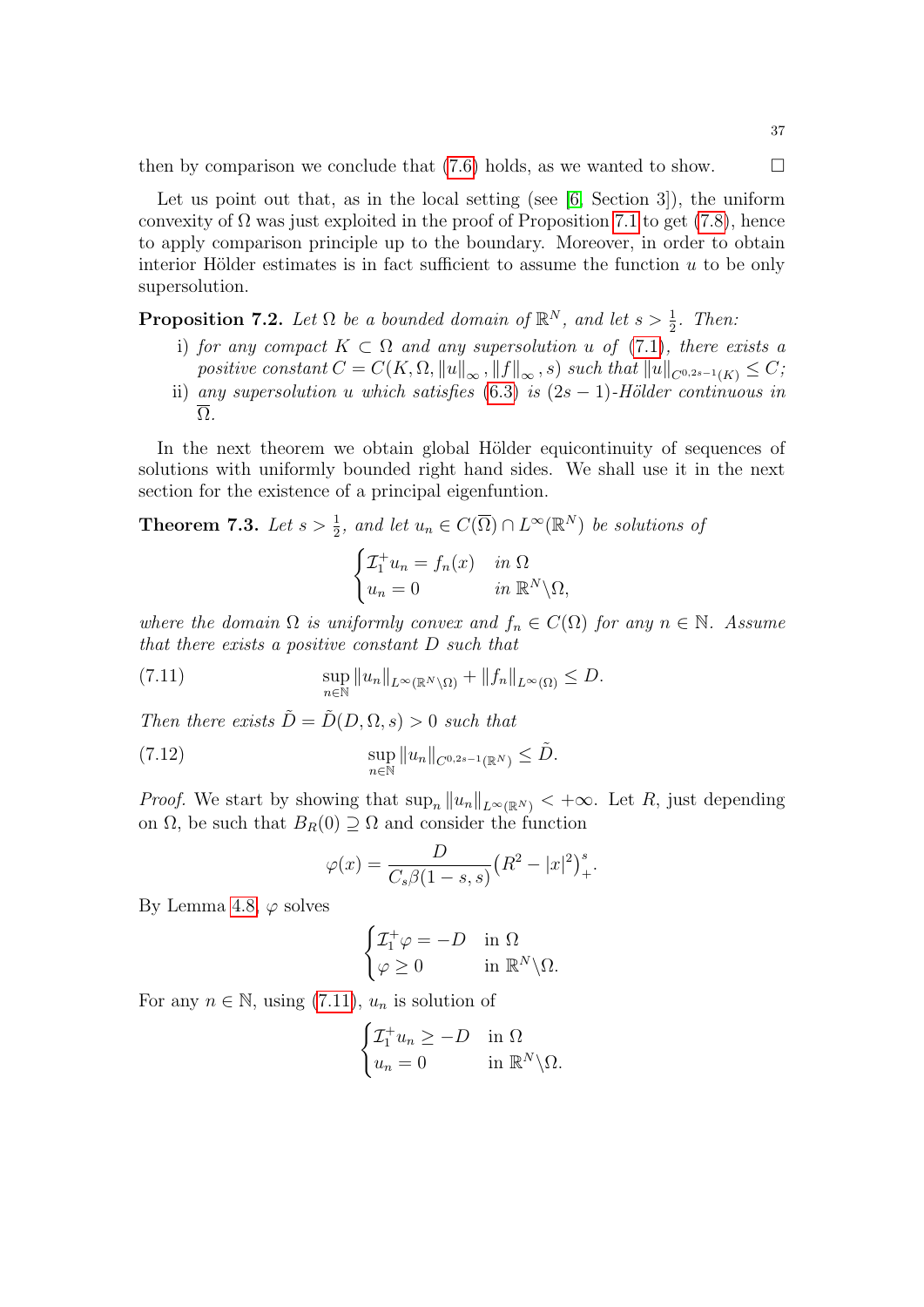Hence by the comparison Theorem [4.1](#page-11-5) we get

(7.13) 
$$
u_n(x) \le \varphi(x) \le \frac{DR^{2s}}{C_s\beta(1-s,s)} \quad \forall x \in \Omega.
$$

In a similar fashion we also obtain

(7.14) 
$$
u_n(x) \ge -\frac{DR^{2s}}{C_s\beta(1-s,s)} \quad \forall x \in \Omega.
$$

From [\(7.13\)](#page-37-1)-[\(7.14\)](#page-37-2) and [\(7.11\)](#page-36-0) we infer that  $\sup_n ||u_n||_{L^{\infty}(\mathbb{R}^N)} < +\infty$ , in fact

<span id="page-37-2"></span><span id="page-37-1"></span>
$$
\sup_{n} ||u_n||_{L^{\infty}(\mathbb{R}^N)} \leq \max \left\{ D, \frac{DR^{2s}}{C_s \beta (1-s, s)} \right\}.
$$

Arguing as in the proof of Proposition [7.1,](#page-32-3) with the same notations there used, and v as defined in [\(7.3\)](#page-32-5), we can pick  $\bar{\rho} = \bar{\rho}(s, D)$  such that

$$
\mathcal{I}_1^+ v(x) \ge D \quad \text{in } B_{\bar{\rho}}(0) \setminus \{0\}.
$$

Moreover by Lemma [6.5](#page-29-0) there exists a positive constant  $C = C(\Omega, D, s)$  such that

$$
u_n(x) \le C d(x)^s \quad \forall x \in \overline{\Omega}.
$$

Hence by taking

$$
L \ge \max\left\{\frac{2\sup_n \|u_n\|_{\infty}}{\bar{\rho}^{2s-1} - \bar{\rho}^{\theta}}, \frac{C}{\bar{\rho}^{s-1} - \bar{\rho}^{\theta-s}}, 1\right\}
$$

we conclude that for any  $n \in \mathbb{N}$  and any  $x, y \in \overline{\Omega}$  such that  $|x - y| \leq \overline{\rho}$  then

$$
u_n(x) - u_n(y) \le L|x - y|^{2s - 1}
$$

.

<span id="page-37-0"></span>This readily implies  $(7.12)$ .

## <span id="page-37-6"></span>8. Existence of a principal eigenfunction

The main result of this section is the following

<span id="page-37-4"></span>**Theorem 8.1.** Let  $\Omega$  be a uniformly convex domain, and let  $s > \frac{1}{2}$ . Then there exists a positive function  $\psi_1 \in C^{0,2s-1}(\overline{\Omega})$  such that

(8.1) 
$$
\begin{cases} \mathcal{I}_1^+ \psi_1 + \mu_1^+ \psi_1 = 0 & \text{in } \Omega \\ \psi_1 = 0 & \text{in } \mathbb{R}^N \setminus \Omega. \end{cases}
$$

For this we first prove the solvability of the Dirichlet problem "below the principal eigenvalue".

<span id="page-37-5"></span>**Theorem 8.2.** Let  $\Omega$  be a uniformly convex domain,  $s > \frac{1}{2}$ , and let  $f \in C(\Omega) \cap$  $L^{\infty}(\Omega)$ . Then there exists a solution  $u \in C^{0,2s-1}(\overline{\Omega})$  of

<span id="page-37-3"></span>(8.2) 
$$
\begin{cases} \mathcal{I}_1^+ u + \mu u = f(x) & \text{in } \Omega \\ u = 0 & \text{in } \mathbb{R}^N \backslash \Omega, \end{cases}
$$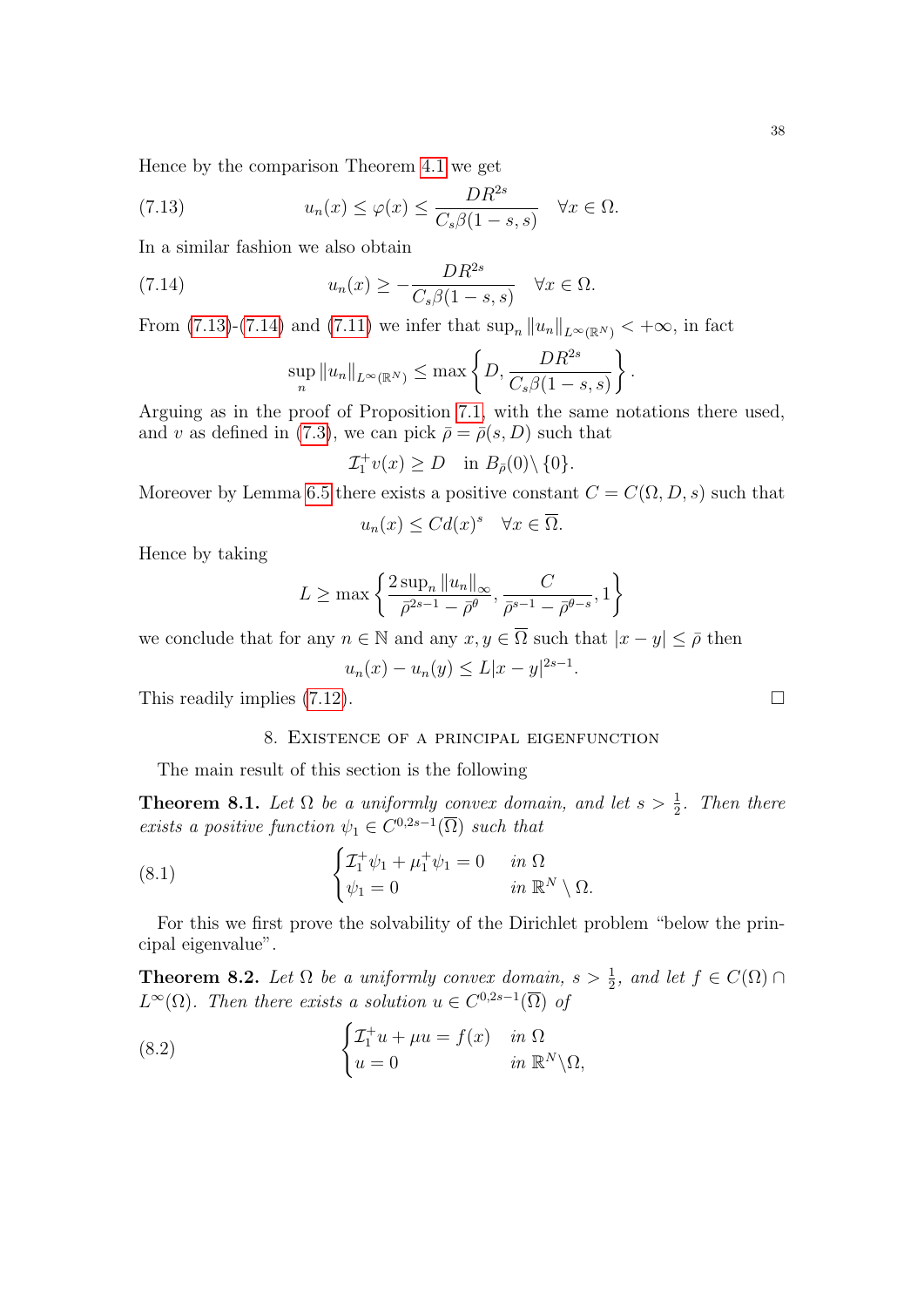in the following cases:

- (i) for any  $\mu$  if  $f \geq 0$
- (ii) for any  $\mu < \mu_1^+$ .

In the case  $\mu < \mu_1^+$  the solution is unique.

*Proof.* We can assume  $\mu > 0$ , since the arguments of the proof of Theorem [5.5](#page-25-2) continue to apply for  $\mathcal{I}_{k}^{\pm} + \mu u$  when  $\mu \leq 0$ .

(i) Let  $w_1 = 0$  and define iteratively  $w_{n+1} \in C(\mathbb{R}^N)$  as the solution, obtained by Theorem [5.5,](#page-25-2) of

(8.3) 
$$
\begin{cases} \mathcal{I}_1^+ w_{n+1} = f(x) - \mu w_n(x) & \text{in } \Omega \\ w_{n+1} = 0 & \text{in } \mathbb{R}^N \setminus \Omega. \end{cases}
$$

Note that the sequence  $(w_n)_n$  is nonincreasing and in particular  $w_n \leq 0$  for any *n*. Indeed, since  $f \ge 0$  then  $w_2 \le 0 = w_1$  by Theorem [4.1.](#page-11-5) Moreover assuming by induction  $w_{n+1} \leq w_n$ , one has

<span id="page-38-0"></span>
$$
\mathcal{I}_1^+ w_{n+2} = f - \mu w_{n+1} \ge f - \mu w_n = \mathcal{I}_1^+ w_{n+1},
$$

hence again by comparison  $w_{n+2} \leq w_{n+1}$ .

We now show that  $\sup_n ||w_n||_{\infty} < +\infty$ . If this is true, then in view of Theorem [7.3,](#page-36-2) the sequence  $(w_n)_n$  converges uniformly in  $\mathbb{R}^N$  to  $u \in C^{0,2s-1}(\mathbb{R}^N)$ , and passing to the limit in [\(8.3\)](#page-38-0) we conclude, exploiting Lemma [5.1.](#page-22-2) Let us assume by contradiction that  $\lim_{n\to+\infty} ||w_n||_{\infty} = +\infty$ , and let  $v_n = \frac{w_n}{||w_n||}$  $\frac{w_n}{\|w_n\|}$ . Then

$$
\begin{cases} \mathcal{I}_1^+ v_{n+1} = \frac{f(x)}{\|w_{n+1}\|} - \mu \frac{\|w_n\|}{\|w_{n+1}\|} v_n(x) & \text{in } \Omega\\ v_{n+1} = 0 & \text{in } \mathbb{R}^N \setminus \Omega. \end{cases}
$$

Then again by the Hölder estimate [\(7.12\)](#page-36-1) the sequence  $(v_n)_n$  converges uniformly, up to a subsequence, to a function  $v \leq 0$ . Since, up to extract a further subsequence,  $\frac{||w_n||}{||w_{n+1}||} \to \tau \leq 1$ , we may pass to the limit to get

$$
\begin{cases} \mathcal{I}_1^+ v + \mu \tau v = 0 & \text{in } \Omega \\ v = 0 & \text{in } \mathbb{R}^N \setminus \Omega. \end{cases}
$$

Now since  $\mathcal{I}_1^-(-v) + \mu \tau(-v) = 0$  in  $\Omega$ , by Theorem [6.8](#page-32-6) we infer that v in fact vanishes everywhere. This is in contradiction to  $||v||_{\infty} = 1$ .

<span id="page-38-1"></span>(ii) We first claim that there exists a nonnegative solution  $\overline{w} \in C^{0,2s-1}(\mathbb{R}^N)$  of

(8.4) 
$$
\begin{cases} \mathcal{I}_1^+ \overline{w} + \mu \overline{w} = -\|f\|_{\infty} & \text{in } \Omega \\ \overline{w} = 0 & \text{in } \mathbb{R}^N \setminus \Omega. \end{cases}
$$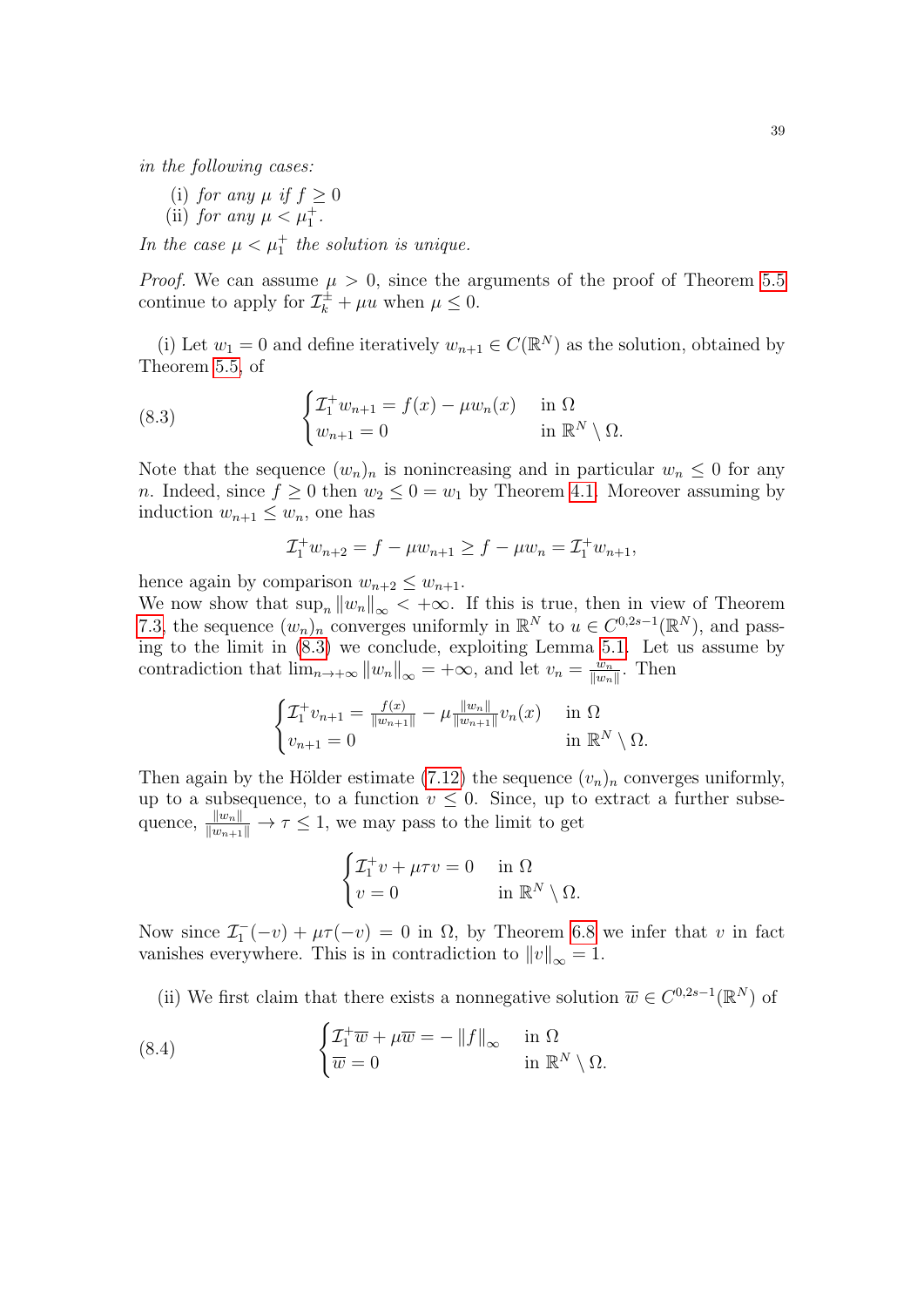As above, we define  $w_1 = 0$  and  $w_{n+1}$  be the solution of

$$
\begin{cases} \mathcal{I}_1^+ w_{n+1} = -\|f\|_{\infty} - \mu w_n(x) & \text{in } \Omega\\ w_{n+1} = 0 & \text{in } \mathbb{R}^N \setminus \Omega. \end{cases}
$$

The sequence  $(w_n)_n$  is nondecreasing. Using now that  $\mu < \mu_1^+$  we also infer that  $\sup_n \|w_n\|_{\infty} < +\infty$ . Then, by Theorem [7.3,](#page-36-2)  $w_n$  converges uniformly in  $\mathbb{R}^N$  to a function  $\overline{w} \in C^{0,2s-1}(\mathbb{R}^N)$  which is solution of  $(8.4)$ .

For the general case, let us denote by  $\underline{w}$  the solution of

$$
\begin{cases} \mathcal{I}_1^+ \underline{w} + \mu \underline{w} = ||f||_{\infty} & \text{in } \Omega \\ \underline{w} = 0 & \text{in } \mathbb{R}^N \setminus \Omega. \end{cases}
$$

obtained in i). Notice that  $\underline{w} \leq 0 \leq \overline{w}$ .

Now let us define  $u_1 = \underline{w}$  and let  $u_{n+1}$  be the solution of

$$
\begin{cases} \mathcal{I}_1^+ u_{n+1} = f(x) - \mu u_n & \text{in } \Omega \\ u_{n+1} = 0 & \text{in } \mathbb{R}^N \setminus \Omega. \end{cases}
$$

We want to show that  $\underline{w} \leq u_n \leq \overline{w}$ . This is true for  $n = 1$ . Let us assume by induction that this holds true at level  $n$ , and notice that

$$
\mathcal{I}_1^+ u_{n+1} \ge -\|f\|_{\infty} - \mu \overline{w} = \mathcal{I}_1^+ \overline{w} \quad \text{in } \Omega
$$

and similarly

$$
\mathcal{I}_1^+ u_{n+1} \le ||f||_{\infty} - \mu \underline{w} = \mathcal{I}_1^+ \underline{w} \quad \text{in } \Omega.
$$

Hence by comparison we have  $\underline{w} \leq u_{n+1} \leq \overline{w}$ . As a consequence, the sequence  $(u_n)_n$  is bounded in  $C^{0,2s-1}(\mathbb{R}^N)$  and up to a subsequence it converges uniformly to a function  $u \in C^{0,2s-1}(\mathbb{R}^N)$  which is the desired solution.

It remains to show that [\(8.2\)](#page-37-3) has at most one solution. For this notice that if u and v are respectively sub and supersolution of  $\mathcal{I}_1^+ u + \mu u = f$  in  $\Omega$ , then the difference  $w = u - v$  is a viscosity subsolution of

$$
\mathcal{I}_1^+ w + \mu w = 0 \quad \text{in } \Omega.
$$

This easily follows if at least one between u and v are in  $C^2(\Omega)$ . Instead, if u and  $v$  are merely semicontinuous, then using the doubling variables technique, as in the proof of Theorem [4.1](#page-11-5) with minor changes, we obtain the result. Hence, if  $u_1$ and  $u_2$  are solutions of [\(8.2\)](#page-37-3) then  $w = u_1 - u_2$  solves

$$
\begin{cases} \mathcal{I}_1^+ w + \mu w \ge 0 & \text{in } \Omega \\ w = 0 & \text{in } \mathbb{R}^N \backslash \Omega. \end{cases}
$$

By Theorem [6.8](#page-32-6) we infer that  $u_1 \leq u_2$ . Reversing the role of  $u_1$  and  $u_2$  we conclude that  $u_1 = u_2$ .

We are now in position to give the proof of Theorem [8.1.](#page-37-4)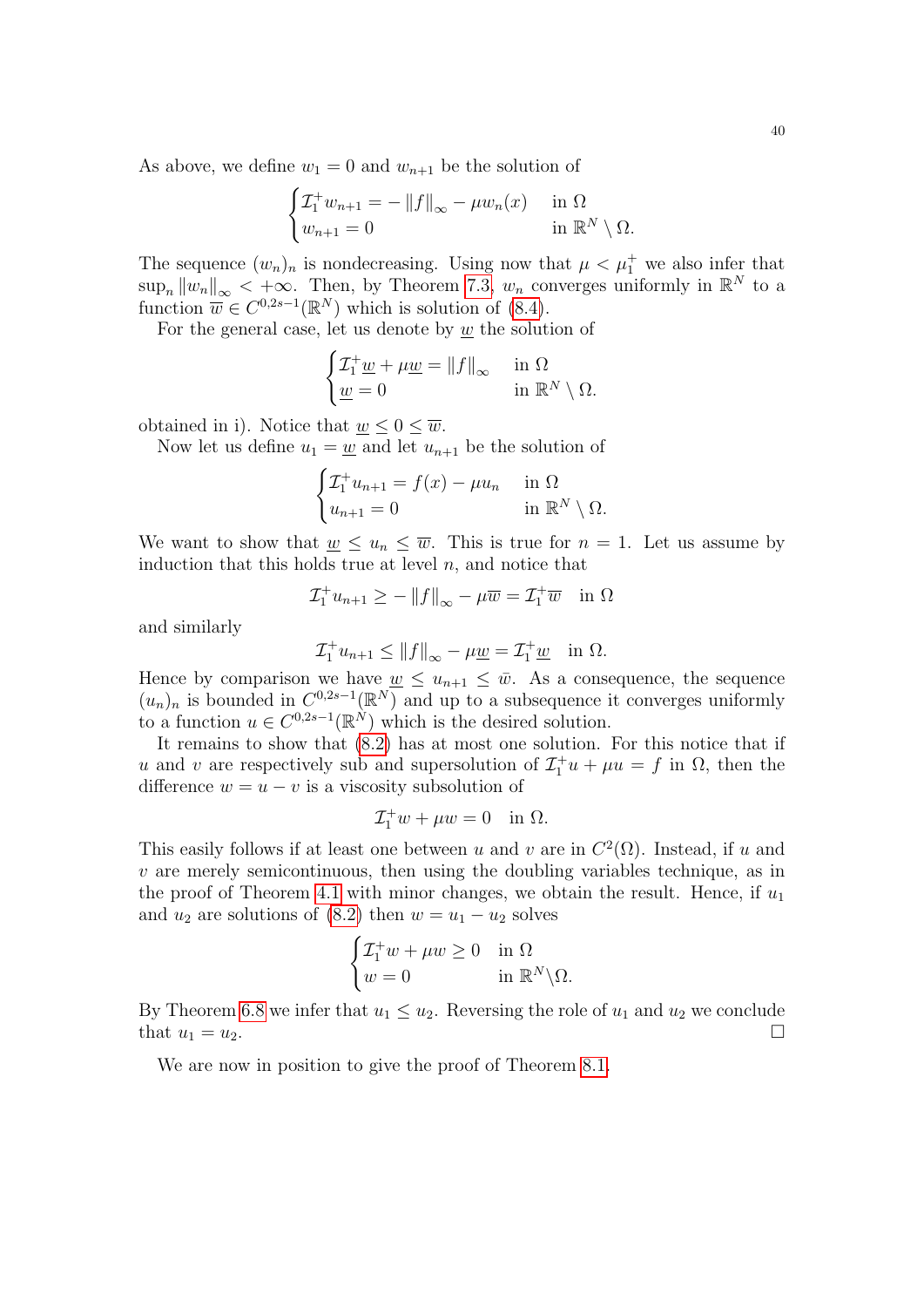$$
\begin{cases} \mathcal{I}_1^+ w_n + (\mu_1^+ - \frac{1}{n})w_n = -1 & \text{in } \Omega \\ w_n > 0 & \text{in } \Omega \\ w_n = 0 & \text{in } \mathbb{R}^N \setminus \Omega. \end{cases}
$$

We claim that  $\sup_n \|w_n\| = +\infty$ . If not, we can pick  $j \in \mathbb{N}$  such that  $j \geq$  $2 \sup_n ||w_n||$ . Hence  $w_i$  solves

$$
\begin{cases} \mathcal{I}_1^+ w_j + (\mu_1^+ + \frac{1}{j}) w_j \le 0 & \text{in } \Omega \\ w_j > 0 & \text{in } \Omega \\ w_j = 0 & \text{in } \mathbb{R}^N \setminus \Omega. \end{cases}
$$

This contradicts the maximality of  $\mu_1^+$ , and proves that  $\sup_n ||w_n|| = +\infty$ . Up to a subsequence we may assume  $\lim_{n} ||w_n|| = +\infty$ , and we can introduce the functions  $z_n = \frac{w_n}{\|w_n\|}$  $\frac{w_n}{\|w_n\|}$ , which turn out to be solutions of

$$
\begin{cases} \mathcal{I}_1^+ z_n + \left( \mu_1^+ - \frac{1}{n} \right) z_n = -\frac{1}{\|w_n\|} & \text{in } \Omega \\ z_n = 0 & \text{in } \mathbb{R}^N \setminus \Omega. \end{cases}
$$

Using the estimate [\(7.12\)](#page-36-1), the sequence  $(z_n)_n$  converges uniformly to a function  $\psi_1 \in C^{0,2s-1}(\overline{\Omega})$  which is solution of [\(8.1\)](#page-37-6). Moreover  $\psi_1 \geq 0$  in  $\Omega$  by construction and  $\|\psi_1\|_{\infty} = 1$ . By the strong minimum principle, see Theorem [4.3-](#page-14-0)iii), we conclude that  $\psi_1 > 0$  in  $\Omega$ . conclude that  $\psi_1 > 0$  in  $\Omega$ .

#### **REFERENCES**

- <span id="page-40-8"></span>[1] O. Alvarez, A. Tourin, Viscosity solutions of nonlinear integro-differential equations. Ann. Inst. H. Poincaré Anal. Non Linéaire 13 (1996), no. 3, 293–317.
- <span id="page-40-1"></span>[2] G. Barles, E. Chasseigne, C. Imbert. On the Dirichlet problem for second-order elliptic integro-differential equations. Indiana Univ. Math. J. 57 (2008), no. 1, 213–246.
- <span id="page-40-2"></span>[3] G. Barles. C. Imbert. Second-order elliptic integro-differential equations: viscosity solutions' theory revisited. Ann. Inst. H. Poincaré Anal. Non Linéaire  $25$  (2008), no. 3, 567–585.
- <span id="page-40-3"></span>[4] H. Berestycki, L. Nirenberg, S.R.S. Varadhan. The principal eigenvalue and maximum principle for second-order elliptic operators in general domains. Comm. Pure Appl. Math. 47 (1994), no. 1, 47–92.
- <span id="page-40-5"></span>[5] I. Birindelli, G. Galise, H. Ishii. Existence through convexity for the truncated Laplacians. Math. Ann. 379 (2021), no. 3-4, 909–950.
- <span id="page-40-6"></span>[6] I. Birindelli, G. Galise, H. Ishii. A family of degenerate elliptic operators: maximum principle and its consequences. Ann. Inst. H. Poincaré Anal. Non Linéaire 35 (2018), no. 2, 417–441.
- <span id="page-40-0"></span>[7] I. Birindelli, G. Galise, E. Topp. Fractional truncated Laplacians: representation formula, fundamental solutions and applications. Preprint [arXiv:2010.02707.](http://arxiv.org/abs/2010.02707)
- <span id="page-40-7"></span>[8] C. Bucur, E. Valdinoci. Nonlocal diffusion and applications. Lecture Notes of the Unione Matematica Italiana, 20. Springer; Unione Matematica Italiana, Bologna, 2016. xii+155 pp.
- <span id="page-40-4"></span>[9] L. Caffarelli, Y.Y. Li, L. Nirenberg. Some remarks on singular solutions of nonlinear elliptic equations. I. J. Fixed Point Theory Appl.  $5$  (2009), no. 2, 353–395.